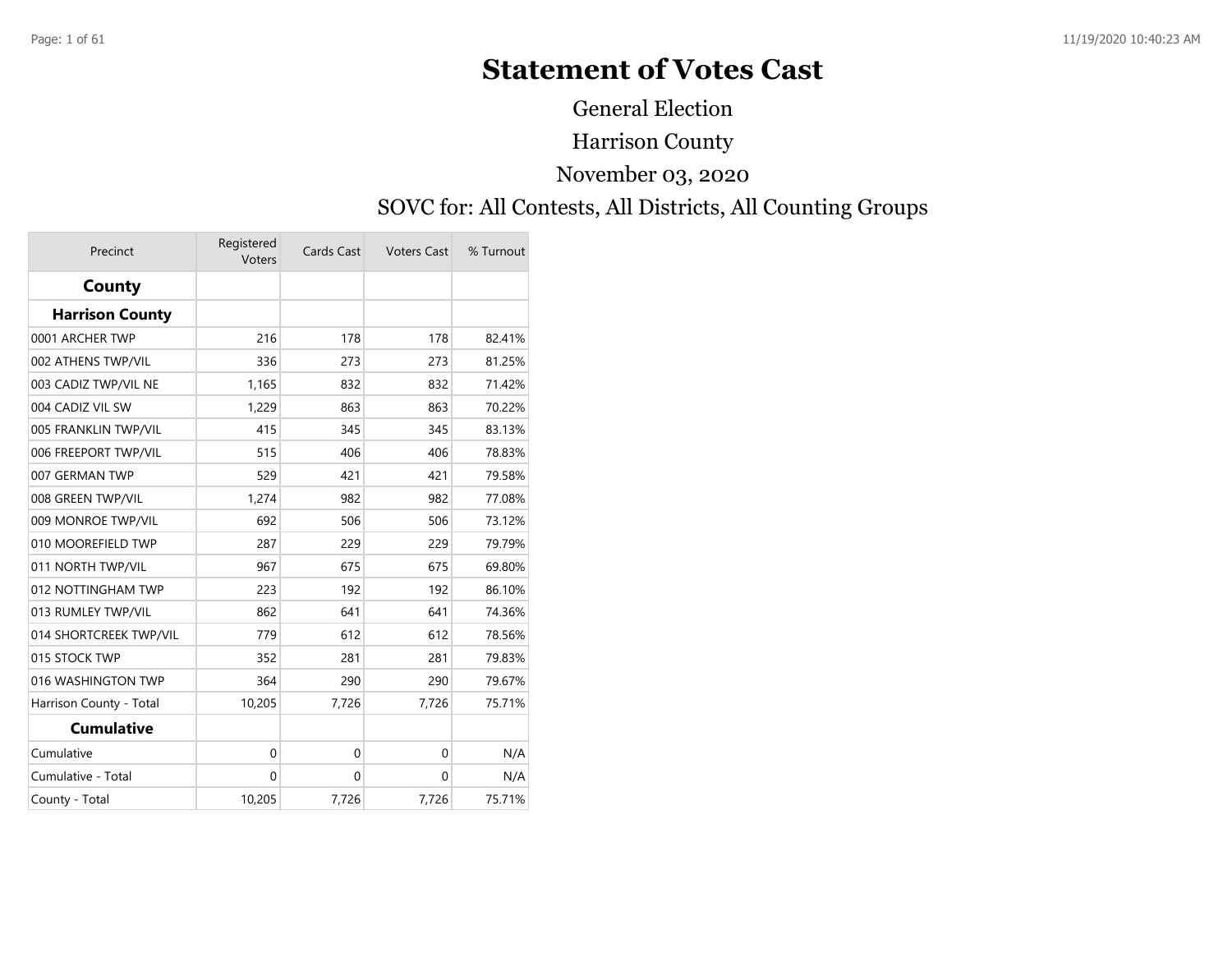### **President and Vice President (Vote for 1)**

| Precinct                | <b>Times</b> Cast | Registered<br>/oters |
|-------------------------|-------------------|----------------------|
| County                  |                   |                      |
| <b>Harrison County</b>  |                   |                      |
| 0001 ARCHER TWP         | 178               | 216                  |
| 002 ATHENS TWP/VIL      | 273               | 336                  |
| 003 CADIZ TWP/VIL NE    | 832               | 1,165                |
| 004 CADIZ VIL SW        | 863               | 1,229                |
| 005 FRANKLIN TWP/VIL    | 345               | 415                  |
| 006 FREEPORT TWP/VIL    | 406               | 515                  |
| 007 GERMAN TWP          | 421               | 529                  |
| 008 GREEN TWP/VIL       | 982               | 1,274                |
| 009 MONROE TWP/VIL      | 506               | 692                  |
| 010 MOOREFIELD TWP      | 229               | 287                  |
| 011 NORTH TWP/VIL       | 675               | 967                  |
| 012 NOTTINGHAM TWP      | 192               | 223                  |
| 013 RUMLEY TWP/VIL      | 641               | 862                  |
| 014 SHORTCREEK TWP/VIL  | 612               | 779                  |
| 015 STOCK TWP           | 281               | 352                  |
| 016 WASHINGTON TWP      | 290               | 364                  |
| Harrison County - Total | 7,726             | 10,205               |
| <b>Cumulative</b>       |                   |                      |
| Cumulative              | 0                 | 0                    |
| Cumulative - Total      | 0                 | 0                    |
| County - Total          | 7,726             | 10,205               |

| Precinct                | Joseph R. Biden<br>(DEM) | Howie Hawkins  |  |
|-------------------------|--------------------------|----------------|--|
| County                  |                          |                |  |
| <b>Harrison County</b>  |                          |                |  |
| 0001 ARCHER TWP         | 26                       | 0              |  |
| 002 ATHENS TWP/VIL      | 73                       | $\overline{c}$ |  |
| 003 CADIZ TWP/VIL NE    | 219                      | 6              |  |
| 004 CADIZ VIL SW        | 258                      | $\overline{c}$ |  |
| 005 FRANKLIN TWP/VIL    | 80                       | 3              |  |
| 006 FREEPORT TWP/VIL    | 91                       | $\overline{2}$ |  |
| 007 GERMAN TWP          | 90                       | 0              |  |
| 008 GREEN TWP/VIL       | 245                      | $\overline{c}$ |  |
| 009 MONROE TWP/VIL      | 90                       | 1              |  |
| 010 MOOREFIELD TWP      | 34                       | 1              |  |
| 011 NORTH TWP/VIL       | 148                      | 3              |  |
| 012 NOTTINGHAM TWP      | 39                       | $\Omega$       |  |
| 013 RUMLEY TWP/VIL      | 112                      | 3              |  |
| 014 SHORTCREEK TWP/VIL  | 131                      | 6              |  |
| 015 STOCK TWP           | 60                       | 3              |  |
| 016 WASHINGTON TWP      | 72                       | $\overline{c}$ |  |
| Harrison County - Total | 1,768                    | 36             |  |
| <b>Cumulative</b>       |                          |                |  |
| Cumulative              | $\mathbf 0$              | 0              |  |
| Cumulative - Total      | 0                        | 0              |  |
| County - Total          | 1,768                    | 36             |  |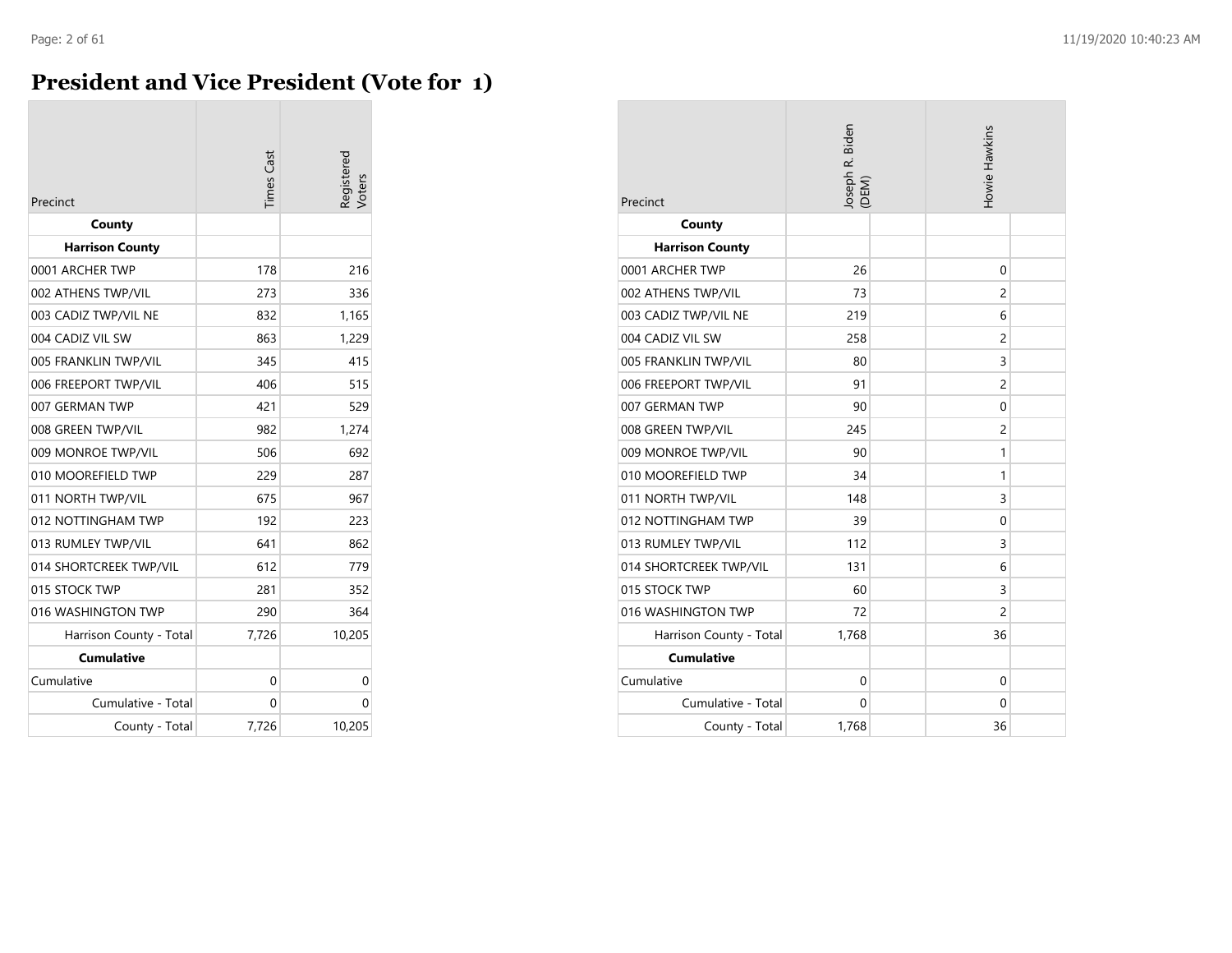| Precinct                | Jo Jorgensen<br>(LIB) | Donald J. Trump<br>(REP) | <b>Total Votes</b> | Unresolved<br>Write-In |
|-------------------------|-----------------------|--------------------------|--------------------|------------------------|
| County                  |                       |                          |                    |                        |
| <b>Harrison County</b>  |                       |                          |                    |                        |
| 0001 ARCHER TWP         | $\mathbf 0$           | 152                      | 178                | $\mathbf 0$            |
| 002 ATHENS TWP/VIL      | 5                     | 190                      | 270                | $\mbox{O}$             |
| 003 CADIZ TWP/VIL NE    | 8                     | 589                      | 822                | 1                      |
| 004 CADIZ VIL SW        | 7                     | 578                      | 845                | $\mathbf{1}$           |
| 005 FRANKLIN TWP/VIL    | $\mathbf 0$           | 261                      | 344                | $\mathbf{1}$           |
| 006 FREEPORT TWP/VIL    | $\overline{c}$        | 310                      | 405                | $\mathbf{1}$           |
| 007 GERMAN TWP          | $\mathbf{1}$          | 325                      | 416                | $\mathbf{1}$           |
| 008 GREEN TWP/VIL       | 6                     | 722                      | 975                | $\mathbf{1}$           |
| 009 MONROE TWP/VIL      | $\overline{4}$        | 407                      | 502                | $\overline{c}$         |
| 010 MOOREFIELD TWP      | $\mathbf 0$           | 194                      | 229                | $\boldsymbol{0}$       |
| 011 NORTH TWP/VIL       | 11                    | 508                      | 670                | $\pmb{0}$              |
| 012 NOTTINGHAM TWP      | $\mathbf{1}$          | 151                      | 191                | $\boldsymbol{0}$       |
| 013 RUMLEY TWP/VIL      | 3                     | 520                      | 638                | $\pmb{0}$              |
| 014 SHORTCREEK TWP/VIL  | 6                     | 463                      | 606                | $\pmb{0}$              |
| 015 STOCK TWP           | $\overline{c}$        | 216                      | 281                | $\boldsymbol{0}$       |
| 016 WASHINGTON TWP      | 3                     | 206                      | 283                | $\pmb{0}$              |
| Harrison County - Total | 59                    | 5,792                    | 7,655              | 8                      |
| <b>Cumulative</b>       |                       |                          |                    |                        |
| Cumulative              | $\mathbf 0$           | $\boldsymbol{0}$         | $\boldsymbol{0}$   | $\boldsymbol{0}$       |
| Cumulative - Total      | $\mathbf 0$           | $\mathbf 0$              | 0                  | $\boldsymbol{0}$       |
| County - Total          | 59                    | 5,792                    | 7,655              | 8                      |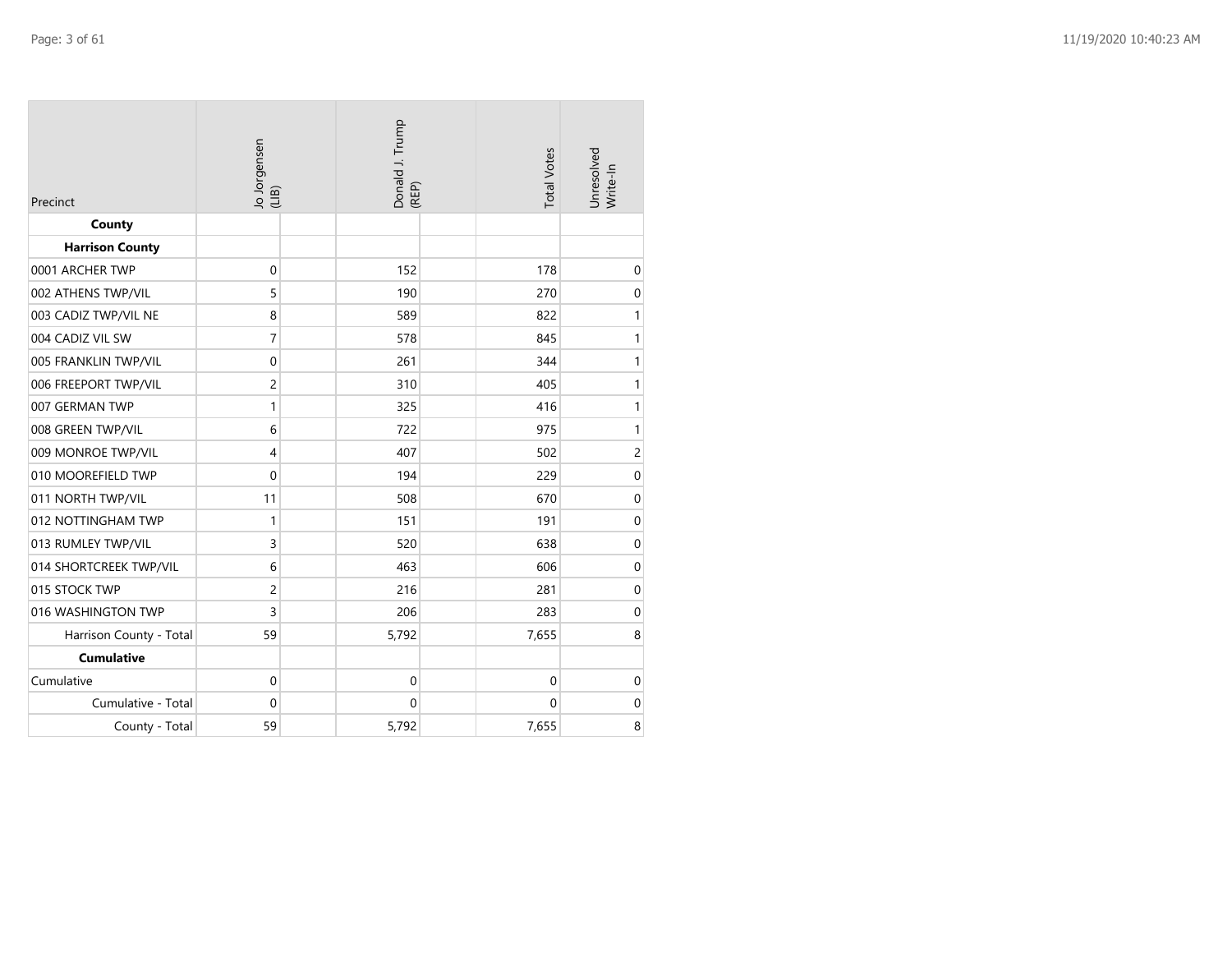### **U.S. Representative 6th District (Vote for 1)**

| Precinct                | <b>Times</b> Cast | <b>Registered</b><br>/oters |
|-------------------------|-------------------|-----------------------------|
| County                  |                   |                             |
| <b>Harrison County</b>  |                   |                             |
| 0001 ARCHER TWP         | 178               | 216                         |
| 002 ATHENS TWP/VIL      | 273               | 336                         |
| 003 CADIZ TWP/VIL NE    | 832               | 1,165                       |
| 004 CADIZ VIL SW        | 863               | 1,229                       |
| 005 FRANKLIN TWP/VIL    | 345               | 415                         |
| 006 FREEPORT TWP/VIL    | 406               | 515                         |
| 007 GERMAN TWP          | 421               | 529                         |
| 008 GREEN TWP/VIL       | 982               | 1,274                       |
| 009 MONROE TWP/VIL      | 506               | 692                         |
| 010 MOOREFIELD TWP      | 229               | 287                         |
| 011 NORTH TWP/VIL       | 675               | 967                         |
| 012 NOTTINGHAM TWP      | 192               | 223                         |
| 013 RUMLEY TWP/VIL      | 641               | 862                         |
| 014 SHORTCREEK TWP/VIL  | 612               | 779                         |
| 015 STOCK TWP           | 281               | 352                         |
| 016 WASHINGTON TWP      | 290               | 364                         |
| Harrison County - Total | 7,726             | 10,205                      |
| <b>Cumulative</b>       |                   |                             |
| Cumulative              | 0                 | 0                           |
| Cumulative - Total      | 0                 | 0                           |
| County - Total          | 7,726             | 10,205                      |

| Precinct                | Bill Johnson<br>(REP) | Shawna Roberts<br>(DEM) | <b>Total Votes</b> |
|-------------------------|-----------------------|-------------------------|--------------------|
| County                  |                       |                         |                    |
| <b>Harrison County</b>  |                       |                         |                    |
| 0001 ARCHER TWP         | 140                   | 28                      | 168                |
| 002 ATHENS TWP/VIL      | 192                   | 65                      | 257                |
| 003 CADIZ TWP/VIL NE    | 592                   | 196                     | 788                |
| 004 CADIZ VIL SW        | 570                   | 240                     | 810                |
| 005 FRANKLIN TWP/VIL    | 244                   | 76                      | 320                |
| 006 FREEPORT TWP/VIL    | 282                   | 98                      | 380                |
| 007 GERMAN TWP          | 320                   | 82                      | 402                |
| 008 GREEN TWP/VIL       | 693                   | 246                     | 939                |
| 009 MONROE TWP/VIL      | 390                   | 85                      | 475                |
| 010 MOOREFIELD TWP      | 175                   | 36                      | 211                |
| 011 NORTH TWP/VIL       | 498                   | 138                     | 636                |
| 012 NOTTINGHAM TWP      | 144                   | 35                      | 179                |
| 013 RUMLEY TWP/VIL      | 489                   | 111                     | 600                |
| 014 SHORTCREEK TWP/VIL  | 436                   | 139                     | 575                |
| 015 STOCK TWP           | 210                   | 60                      | 270                |
| 016 WASHINGTON TWP      | 193                   | 69                      | 262                |
| Harrison County - Total | 5,568                 | 1,704                   | 7,272              |
| <b>Cumulative</b>       |                       |                         |                    |
| Cumulative              | 0                     | $\mathbf 0$             | $\mathbf 0$        |
| Cumulative - Total      | 0                     | $\mathbf 0$             | $\mathbf 0$        |
| County - Total          | 5,568                 | 1,704                   | 7,272              |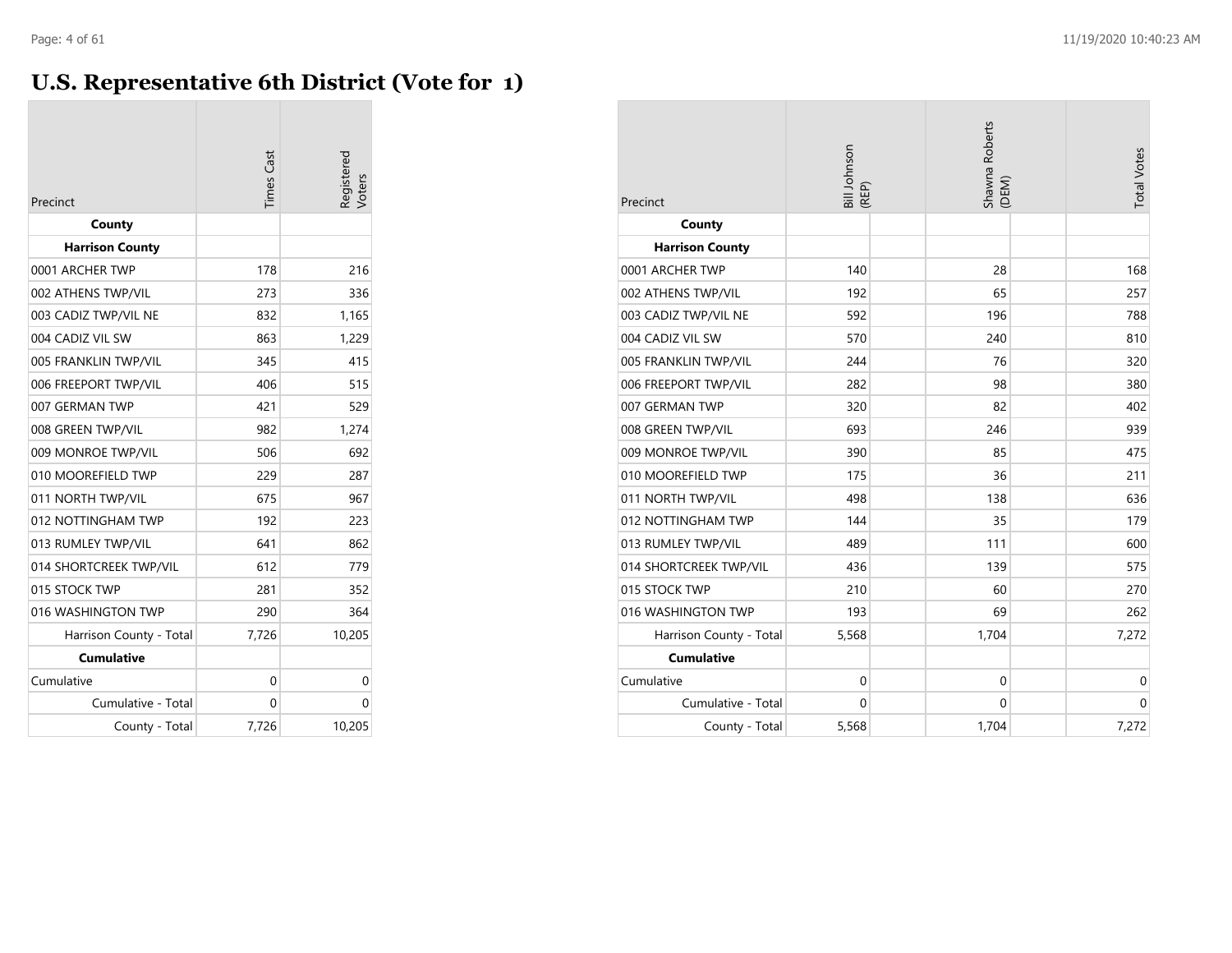| Precinct                | nresolver |
|-------------------------|-----------|
| County                  |           |
| <b>Harrison County</b>  |           |
| 0001 ARCHER TWP         | 0         |
| 002 ATHENS TWP/VIL      | 0         |
| 003 CADIZ TWP/VIL NE    | 0         |
| 004 CADIZ VIL SW        | 0         |
| 005 FRANKLIN TWP/VIL    | 0         |
| 006 FREEPORT TWP/VIL    | 0         |
| 007 GERMAN TWP          | 0         |
| 008 GREEN TWP/VIL       | 0         |
| 009 MONROE TWP/VIL      | 0         |
| 010 MOOREFIELD TWP      | 0         |
| 011 NORTH TWP/VIL       | 0         |
| 012 NOTTINGHAM TWP      | 0         |
| 013 RUMLEY TWP/VIL      | 0         |
| 014 SHORTCREEK TWP/VIL  | 0         |
| 015 STOCK TWP           | 0         |
| 016 WASHINGTON TWP      | 0         |
| Harrison County - Total | 0         |
| <b>Cumulative</b>       |           |
| Cumulative              | 0         |
| Cumulative - Total      | 0         |
| County - Total          | 0         |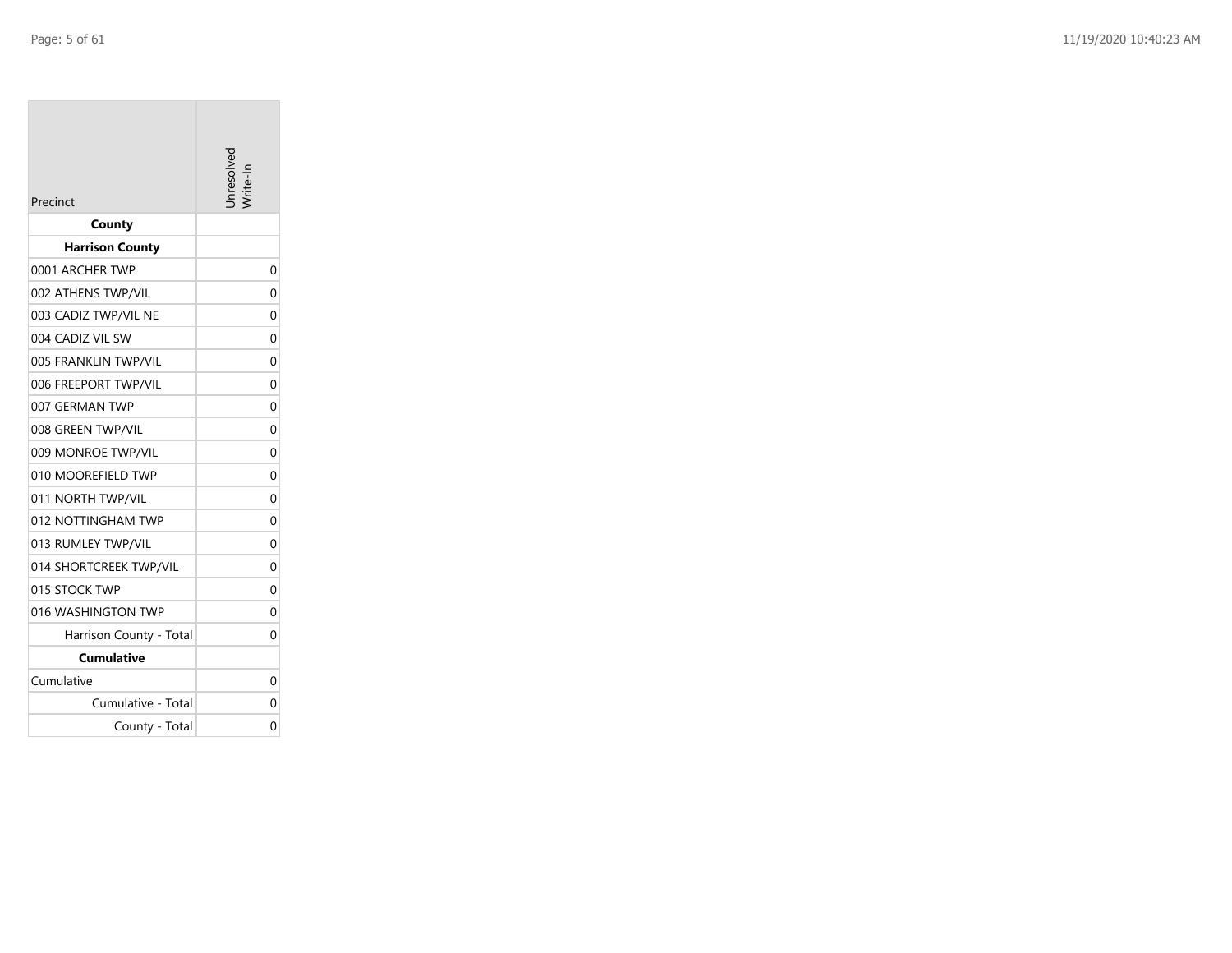### **State Senate 30th District (Vote for 1)**

| Precinct                | <b>Times</b> Cast | Registered |
|-------------------------|-------------------|------------|
| County                  |                   |            |
| <b>Harrison County</b>  |                   |            |
| 0001 ARCHER TWP         | 178               | 216        |
| 002 ATHENS TWP/VIL      | 273               | 336        |
| 003 CADIZ TWP/VIL NE    | 832               | 1,165      |
| 004 CADIZ VIL SW        | 863               | 1,229      |
| 005 FRANKLIN TWP/VIL    | 345               | 415        |
| 006 FREEPORT TWP/VIL    | 406               | 515        |
| 007 GERMAN TWP          | 421               | 529        |
| 008 GREEN TWP/VIL       | 982               | 1,274      |
| 009 MONROE TWP/VIL      | 506               | 692        |
| 010 MOOREFIELD TWP      | 229               | 287        |
| 011 NORTH TWP/VIL       | 675               | 967        |
| 012 NOTTINGHAM TWP      | 192               | 223        |
| 013 RUMLEY TWP/VIL      | 641               | 862        |
| 014 SHORTCREEK TWP/VIL  | 612               | 779        |
| 015 STOCK TWP           | 281               | 352        |
| 016 WASHINGTON TWP      | 290               | 364        |
| Harrison County - Total | 7,726             | 10,205     |
| <b>Cumulative</b>       |                   |            |
| Cumulative              | 0                 | 0          |
| Cumulative - Total      | 0                 | 0          |
| County - Total          | 7,726             | 10,205     |

| Precinct                | Frank Hoagland<br>(REP) | Michael Fletcher<br>(DEM) | <b>Total Votes</b> |
|-------------------------|-------------------------|---------------------------|--------------------|
| County                  |                         |                           |                    |
| <b>Harrison County</b>  |                         |                           |                    |
| 0001 ARCHER TWP         | 146                     | 27                        | 173                |
| 002 ATHENS TWP/VIL      | 184                     | 78                        | 262                |
| 003 CADIZ TWP/VIL NE    | 579                     | 215                       | 794                |
| 004 CADIZ VIL SW        | 578                     | 251                       | 829                |
| 005 FRANKLIN TWP/VIL    | 251                     | 79                        | 330                |
| 006 FREEPORT TWP/VIL    | 290                     | 100                       | 390                |
| 007 GERMAN TWP          | 320                     | 82                        | 402                |
| 008 GREEN TWP/VIL       | 688                     | 261                       | 949                |
| 009 MONROE TWP/VIL      | 385                     | 97                        | 482                |
| 010 MOOREFIELD TWP      | 173                     | 44                        | 217                |
| 011 NORTH TWP/VIL       | 489                     | 156                       | 645                |
| 012 NOTTINGHAM TWP      | 144                     | 40                        | 184                |
| 013 RUMLEY TWP/VIL      | 505                     | 119                       | 624                |
| 014 SHORTCREEK TWP/VIL  | 460                     | 139                       | 599                |
| 015 STOCK TWP           | 200                     | 69                        | 269                |
| 016 WASHINGTON TWP      | 199                     | 72                        | 271                |
| Harrison County - Total | 5,591                   | 1,829                     | 7,420              |
| <b>Cumulative</b>       |                         |                           |                    |
| Cumulative              | $\mathbf 0$             | $\mathbf 0$               | $\mathbf 0$        |
| Cumulative - Total      | 0                       | $\mathbf 0$               | $\mathbf 0$        |
| County - Total          | 5,591                   | 1,829                     | 7,420              |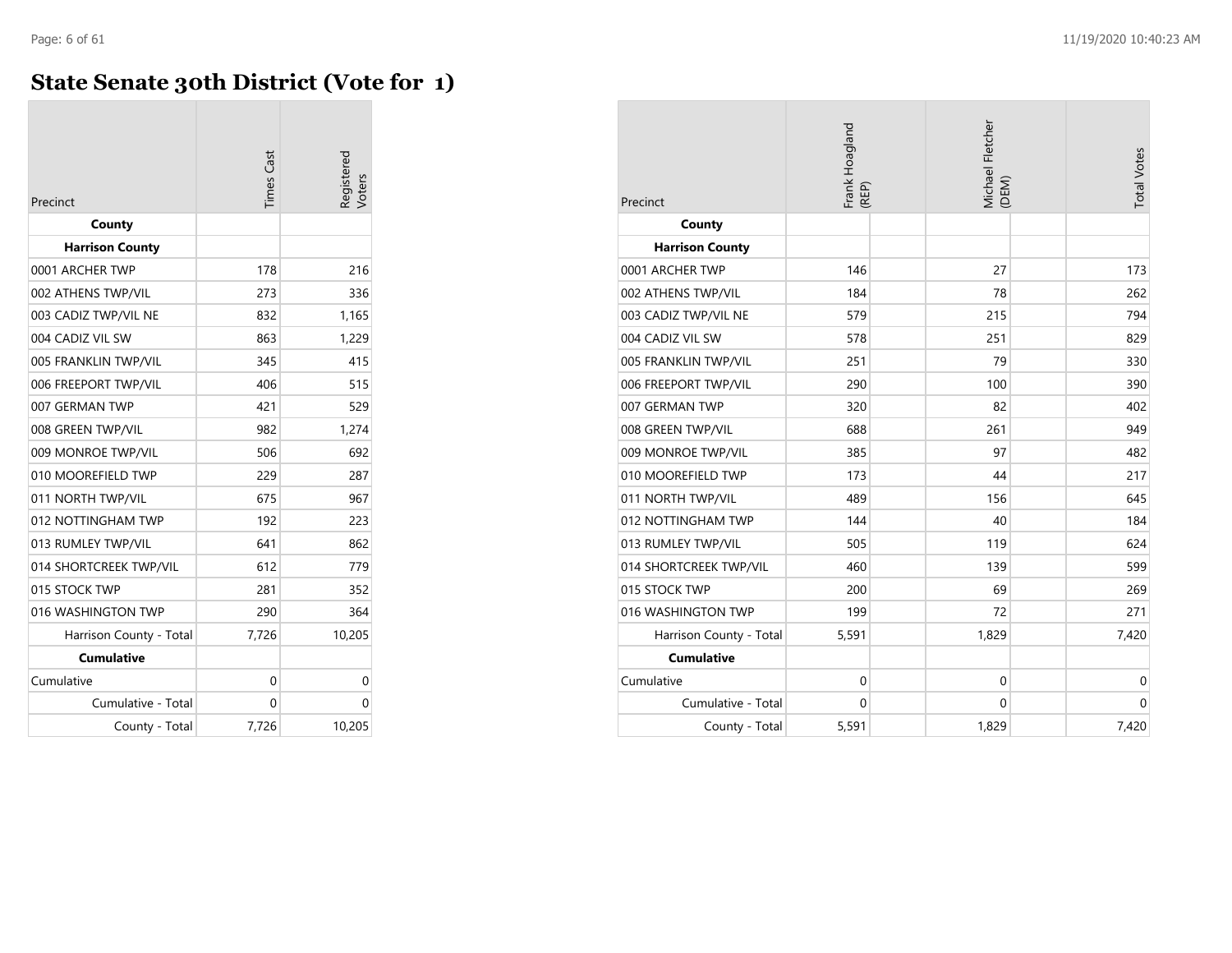| Precinct                | nresolver      |
|-------------------------|----------------|
| County                  |                |
| <b>Harrison County</b>  |                |
| 0001 ARCHER TWP         | $\overline{0}$ |
| 002 ATHENS TWP/VIL      | $\Omega$       |
| 003 CADIZ TWP/VIL NE    | 0              |
| 004 CADIZ VIL SW        | 0              |
| 005 FRANKLIN TWP/VIL    | $\Omega$       |
| 006 FREEPORT TWP/VIL    | 0              |
| 007 GERMAN TWP          | 0              |
| 008 GREEN TWP/VIL       | 0              |
| 009 MONROE TWP/VIL      | 0              |
| 010 MOOREFIELD TWP      | 0              |
| 011 NORTH TWP/VIL       | 0              |
| 012 NOTTINGHAM TWP      | 0              |
| 013 RUMLEY TWP/VIL      | $\Omega$       |
| 014 SHORTCREEK TWP/VIL  | 0              |
| 015 STOCK TWP           | 0              |
| 016 WASHINGTON TWP      | 0              |
| Harrison County - Total | 0              |
| <b>Cumulative</b>       |                |
| Cumulative              | 0              |
| Cumulative - Total      | 0              |
| County - Total          | 0              |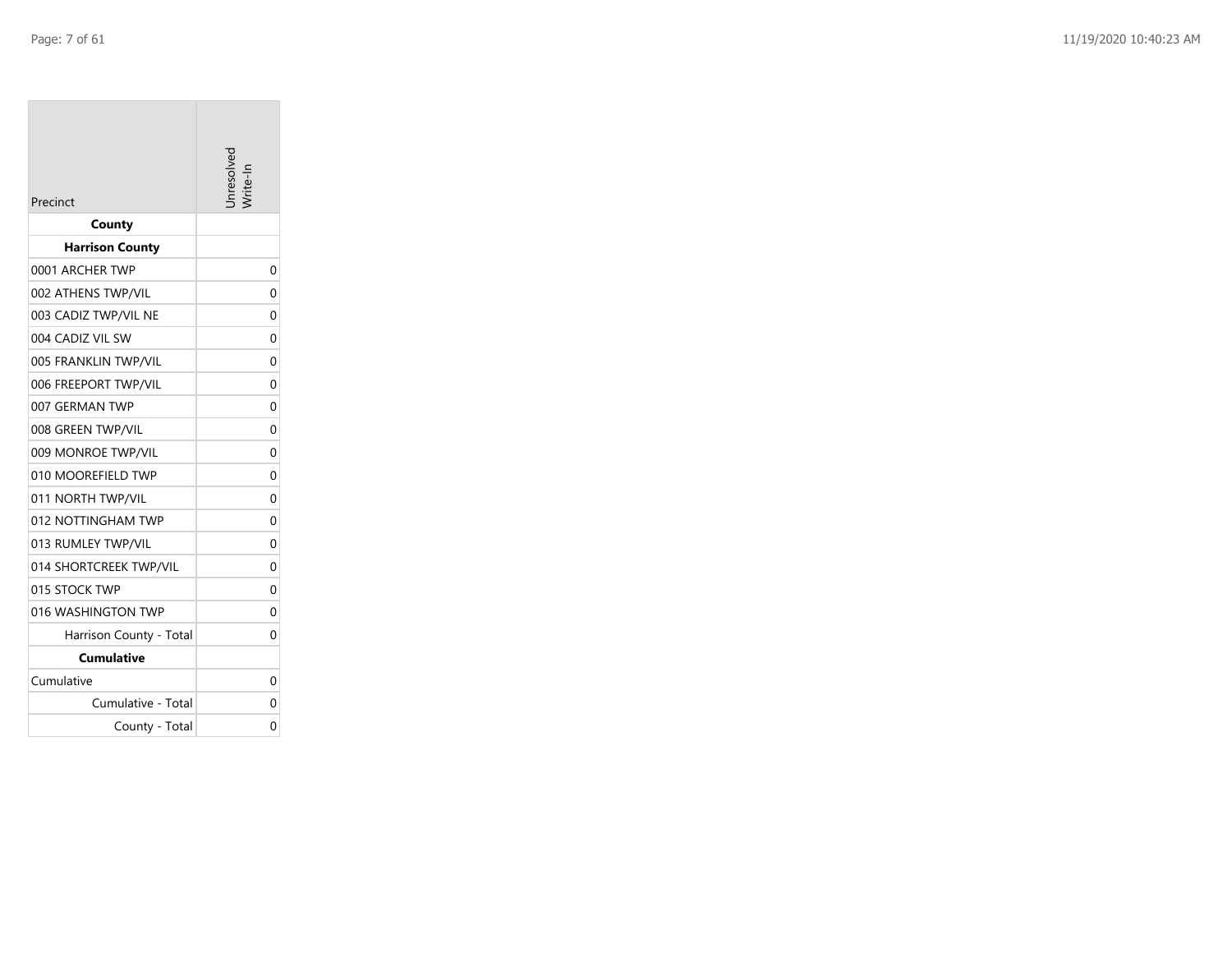### **State Representative 95th District (Vote for 1)**

| Precinct                | <b>Times</b> Cast | egistered.<br><b>loters</b> |
|-------------------------|-------------------|-----------------------------|
| County                  |                   |                             |
| <b>Harrison County</b>  |                   |                             |
| 0001 ARCHER TWP         | 178               | 216                         |
| 002 ATHENS TWP/VIL      | 273               | 336                         |
| 003 CADIZ TWP/VIL NE    | 832               | 1,165                       |
| 004 CADIZ VIL SW        | 863               | 1,229                       |
| 005 FRANKLIN TWP/VIL    | 345               | 415                         |
| 006 FREEPORT TWP/VIL    | 406               | 515                         |
| 007 GERMAN TWP          | 421               | 529                         |
| 008 GREEN TWP/VIL       | 982               | 1,274                       |
| 009 MONROE TWP/VIL      | 506               | 692                         |
| 010 MOOREFIELD TWP      | 229               | 287                         |
| 011 NORTH TWP/VIL       | 675               | 967                         |
| 012 NOTTINGHAM TWP      | 192               | 223                         |
| 013 RUMLEY TWP/VIL      | 641               | 862                         |
| 014 SHORTCREEK TWP/VIL  | 612               | 779                         |
| 015 STOCK TWP           | 281               | 352                         |
| 016 WASHINGTON TWP      | 290               | 364                         |
| Harrison County - Total | 7,726             | 10,205                      |
| <b>Cumulative</b>       |                   |                             |
| Cumulative              | 0                 | 0                           |
| Cumulative - Total      | 0                 | 0                           |
| County - Total          | 7,726             | 10,205                      |

| Precinct                | Don Jones<br>(REP) | <b>Total Votes</b> | Unresolved<br>Write-In |
|-------------------------|--------------------|--------------------|------------------------|
| County                  |                    |                    |                        |
| <b>Harrison County</b>  |                    |                    |                        |
| 0001 ARCHER TWP         | 150                | 150                | 0                      |
| 002 ATHENS TWP/VIL      | 223                | 223                | 0                      |
| 003 CADIZ TWP/VIL NE    | 689                | 689                | $\mathbf 0$            |
| 004 CADIZ VIL SW        | 677                | 677                | $\mathbf 0$            |
| 005 FRANKLIN TWP/VIL    | 288                | 288                | 0                      |
| 006 FREEPORT TWP/VIL    | 338                | 338                | $\mathbf 0$            |
| 007 GERMAN TWP          | 357                | 357                | $\mathbf 0$            |
| 008 GREEN TWP/VIL       | 782                | 782                | 0                      |
| 009 MONROE TWP/VIL      | 419                | 419                | $\mathbf 0$            |
| 010 MOOREFIELD TWP      | 189                | 189                | $\mathbf 0$            |
| 011 NORTH TWP/VIL       | 571                | 571                | $\mathbf 0$            |
| 012 NOTTINGHAM TWP      | 165                | 165                | 0                      |
| 013 RUMLEY TWP/VIL      | 547                | 547                | $\mathbf 0$            |
| 014 SHORTCREEK TWP/VIL  | 497                | 497                | 0                      |
| 015 STOCK TWP           | 220                | 220                | $\boldsymbol{0}$       |
| 016 WASHINGTON TWP      | 243                | 243                | $\mathbf 0$            |
| Harrison County - Total | 6,355              | 6,355              | $\mathbf 0$            |
| <b>Cumulative</b>       |                    |                    |                        |
| Cumulative              | $\mathbf 0$        | 0                  | $\mathbf 0$            |
| Cumulative - Total      | 0                  | 0                  | 0                      |
| County - Total          | 6,355              | 6,355              | 0                      |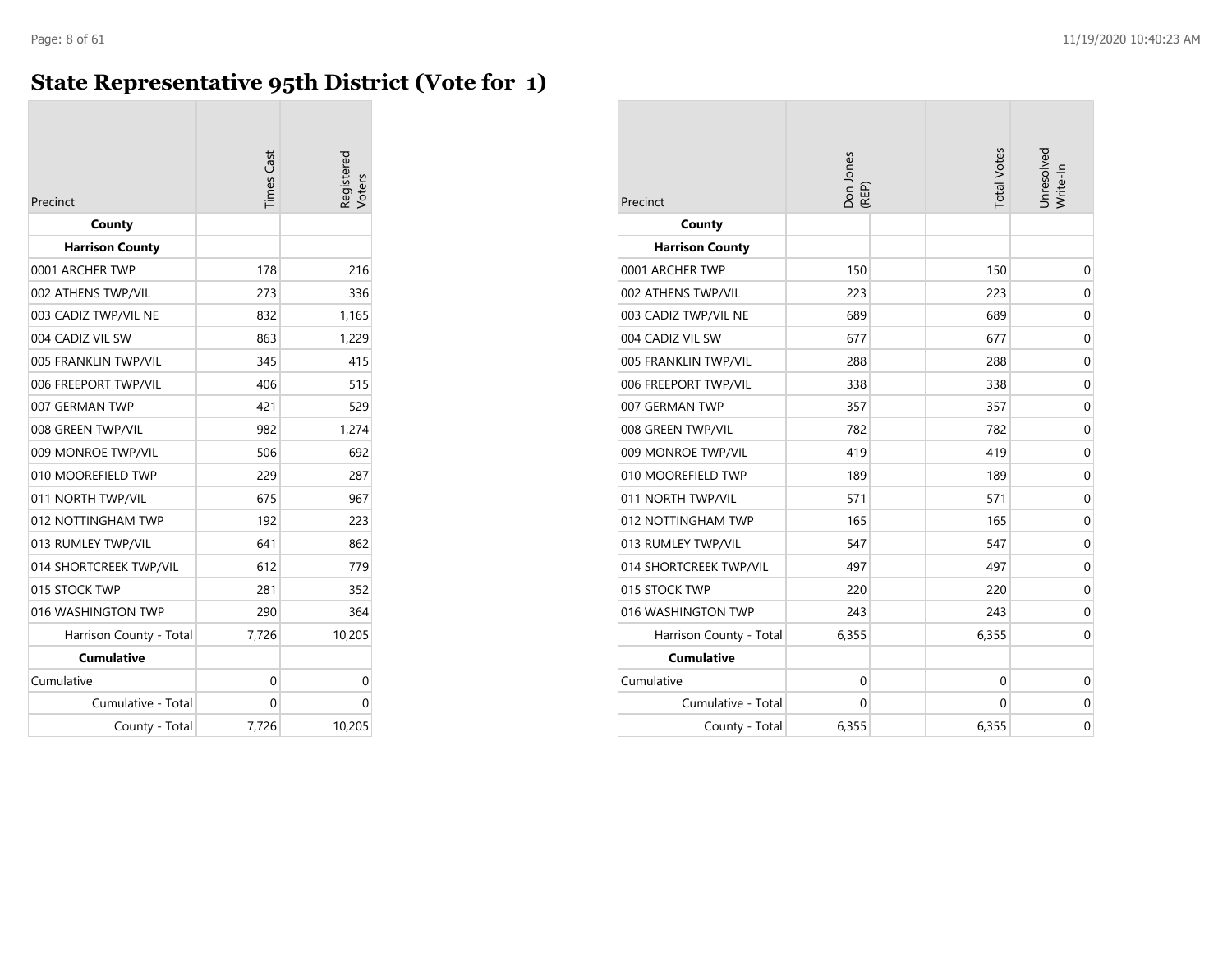### **County Commissioner 1-2-2021 (Vote for 1)**

| Precinct                | <b>Times</b> Cast | Registerec<br>/oters |
|-------------------------|-------------------|----------------------|
| County                  |                   |                      |
| <b>Harrison County</b>  |                   |                      |
| 0001 ARCHER TWP         | 178               | 216                  |
| 002 ATHENS TWP/VIL      | 273               | 336                  |
| 003 CADIZ TWP/VIL NE    | 832               | 1,165                |
| 004 CADIZ VIL SW        | 863               | 1,229                |
| 005 FRANKLIN TWP/VIL    | 345               | 415                  |
| 006 FREEPORT TWP/VIL    | 406               | 515                  |
| 007 GERMAN TWP          | 421               | 529                  |
| 008 GREEN TWP/VIL       | 982               | 1,274                |
| 009 MONROE TWP/VIL      | 506               | 692                  |
| 010 MOOREFIELD TWP      | 229               | 287                  |
| 011 NORTH TWP/VIL       | 675               | 967                  |
| 012 NOTTINGHAM TWP      | 192               | 223                  |
| 013 RUMLEY TWP/VIL      | 641               | 862                  |
| 014 SHORTCREEK TWP/VIL  | 612               | 779                  |
| 015 STOCK TWP           | 281               | 352                  |
| 016 WASHINGTON TWP      | 290               | 364                  |
| Harrison County - Total | 7,726             | 10,205               |
| <b>Cumulative</b>       |                   |                      |
| Cumulative              | 0                 | 0                    |
| Cumulative - Total      | 0                 | 0                    |
| County - Total          | 7,726             | 10,205               |

| Precinct                | Dale Norris<br>(DEM) | <b>Total Votes</b> | Unresolved<br>Write-In |
|-------------------------|----------------------|--------------------|------------------------|
| County                  |                      |                    |                        |
| <b>Harrison County</b>  |                      |                    |                        |
| 0001 ARCHER TWP         | 98                   | 98                 | 0                      |
| 002 ATHENS TWP/VIL      | 181                  | 181                | $\mathbf 0$            |
| 003 CADIZ TWP/VIL NE    | 548                  | 548                | 0                      |
| 004 CADIZ VIL SW        | 571                  | 571                | 0                      |
| 005 FRANKLIN TWP/VIL    | 188                  | 188                | $\mathbf 0$            |
| 006 FREEPORT TWP/VIL    | 216                  | 216                | $\mathbf 0$            |
| 007 GERMAN TWP          | 220                  | 220                | $\mathbf 0$            |
| 008 GREEN TWP/VIL       | 601                  | 601                | $\boldsymbol{0}$       |
| 009 MONROE TWP/VIL      | 258                  | 258                | $\mathbf 0$            |
| 010 MOOREFIELD TWP      | 113                  | 113                | 0                      |
| 011 NORTH TWP/VIL       | 368                  | 368                | $\mathbf 0$            |
| 012 NOTTINGHAM TWP      | 111                  | 111                | $\mathbf 0$            |
| 013 RUMLEY TWP/VIL      | 378                  | 378                | 0                      |
| 014 SHORTCREEK TWP/VIL  | 369                  | 369                | $\mathbf 0$            |
| 015 STOCK TWP           | 164                  | 164                | $\mathbf 0$            |
| 016 WASHINGTON TWP      | 151                  | 151                | $\mathbf 0$            |
| Harrison County - Total | 4,535                | 4,535              | 0                      |
| <b>Cumulative</b>       |                      |                    |                        |
| Cumulative              | $\mathbf 0$          | $\mathbf 0$        | $\mathbf 0$            |
| Cumulative - Total      | 0                    | 0                  | 0                      |
| County - Total          | 4,535                | 4,535              | $\mathbf 0$            |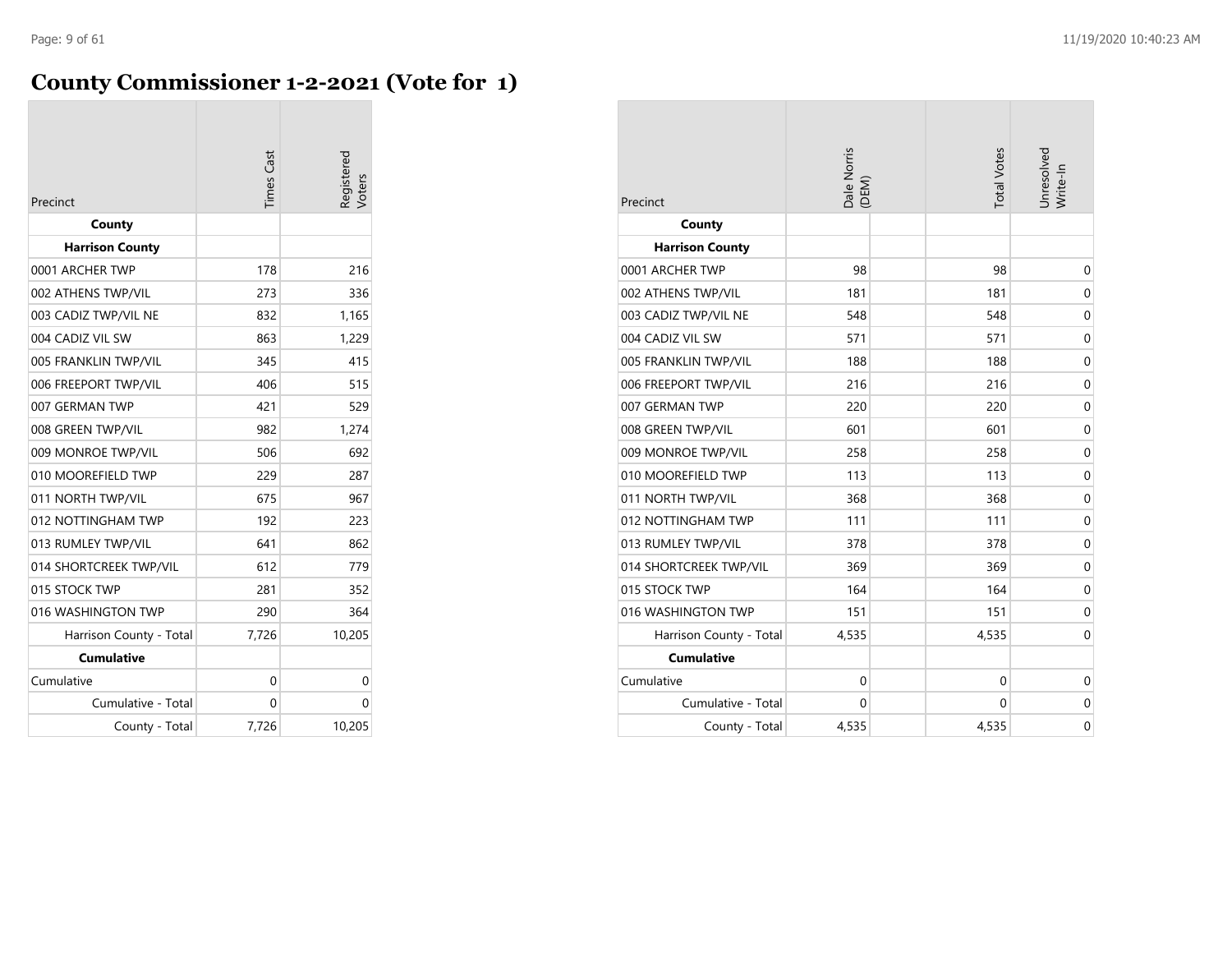### **County Commissioner 1-3-2021 (Vote for 1)**

| Precinct                | <b>Times</b> Cast | Registered<br>/oters |
|-------------------------|-------------------|----------------------|
| County                  |                   |                      |
| <b>Harrison County</b>  |                   |                      |
| 0001 ARCHER TWP         | 178               | 216                  |
| 002 ATHENS TWP/VIL      | 273               | 336                  |
| 003 CADIZ TWP/VIL NE    | 832               | 1,165                |
| 004 CADIZ VIL SW        | 863               | 1,229                |
| 005 FRANKLIN TWP/VIL    | 345               | 415                  |
| 006 FREEPORT TWP/VIL    | 406               | 515                  |
| 007 GERMAN TWP          | 421               | 529                  |
| 008 GREEN TWP/VIL       | 982               | 1,274                |
| 009 MONROE TWP/VIL      | 506               | 692                  |
| 010 MOOREFIELD TWP      | 229               | 287                  |
| 011 NORTH TWP/VIL       | 675               | 967                  |
| 012 NOTTINGHAM TWP      | 192               | 223                  |
| 013 RUMLEY TWP/VIL      | 641               | 862                  |
| 014 SHORTCREEK TWP/VIL  | 612               | 779                  |
| 015 STOCK TWP           | 281               | 352                  |
| 016 WASHINGTON TWP      | 290               | 364                  |
| Harrison County - Total | 7,726             | 10,205               |
| <b>Cumulative</b>       |                   |                      |
| Cumulative              | 0                 | 0                    |
| Cumulative - Total      | 0                 | 0                    |
| County - Total          | 7,726             | 10,205               |

| Precinct                | Issac Paul Coffland<br>(REP) | <b>Total Votes</b> | Jnresolved<br>Write-In |
|-------------------------|------------------------------|--------------------|------------------------|
| County                  |                              |                    |                        |
| <b>Harrison County</b>  |                              |                    |                        |
| 0001 ARCHER TWP         | 130                          | 130                | 0                      |
| 002 ATHENS TWP/VIL      | 200                          | 200                | $\mathbf 0$            |
| 003 CADIZ TWP/VIL NE    | 592                          | 592                | $\mathbf 0$            |
| 004 CADIZ VIL SW        | 589                          | 589                | $\mathbf 0$            |
| 005 FRANKLIN TWP/VIL    | 254                          | 254                | $\mathbf 0$            |
| 006 FREEPORT TWP/VIL    | 291                          | 291                | $\mathbf 0$            |
| 007 GERMAN TWP          | 319                          | 319                | 0                      |
| 008 GREEN TWP/VIL       | 695                          | 695                | $\mathbf 0$            |
| 009 MONROE TWP/VIL      | 384                          | 384                | $\mathbf 0$            |
| 010 MOOREFIELD TWP      | 160                          | 160                | 0                      |
| 011 NORTH TWP/VIL       | 527                          | 527                | $\mathbf 0$            |
| 012 NOTTINGHAM TWP      | 129                          | 129                | $\mathbf 0$            |
| 013 RUMLEY TWP/VIL      | 482                          | 482                | 0                      |
| 014 SHORTCREEK TWP/VIL  | 438                          | 438                | $\mathbf 0$            |
| 015 STOCK TWP           | 186                          | 186                | $\mathbf 0$            |
| 016 WASHINGTON TWP      | 211                          | 211                | 0                      |
| Harrison County - Total | 5,587                        | 5,587              | $\mathbf 0$            |
| <b>Cumulative</b>       |                              |                    |                        |
| Cumulative              | $\mathbf 0$                  | $\mathbf 0$        | $\mathbf 0$            |
| Cumulative - Total      | $\mathbf 0$                  | $\mathbf 0$        | $\mathbf 0$            |
| County - Total          | 5,587                        | 5,587              | $\mathbf 0$            |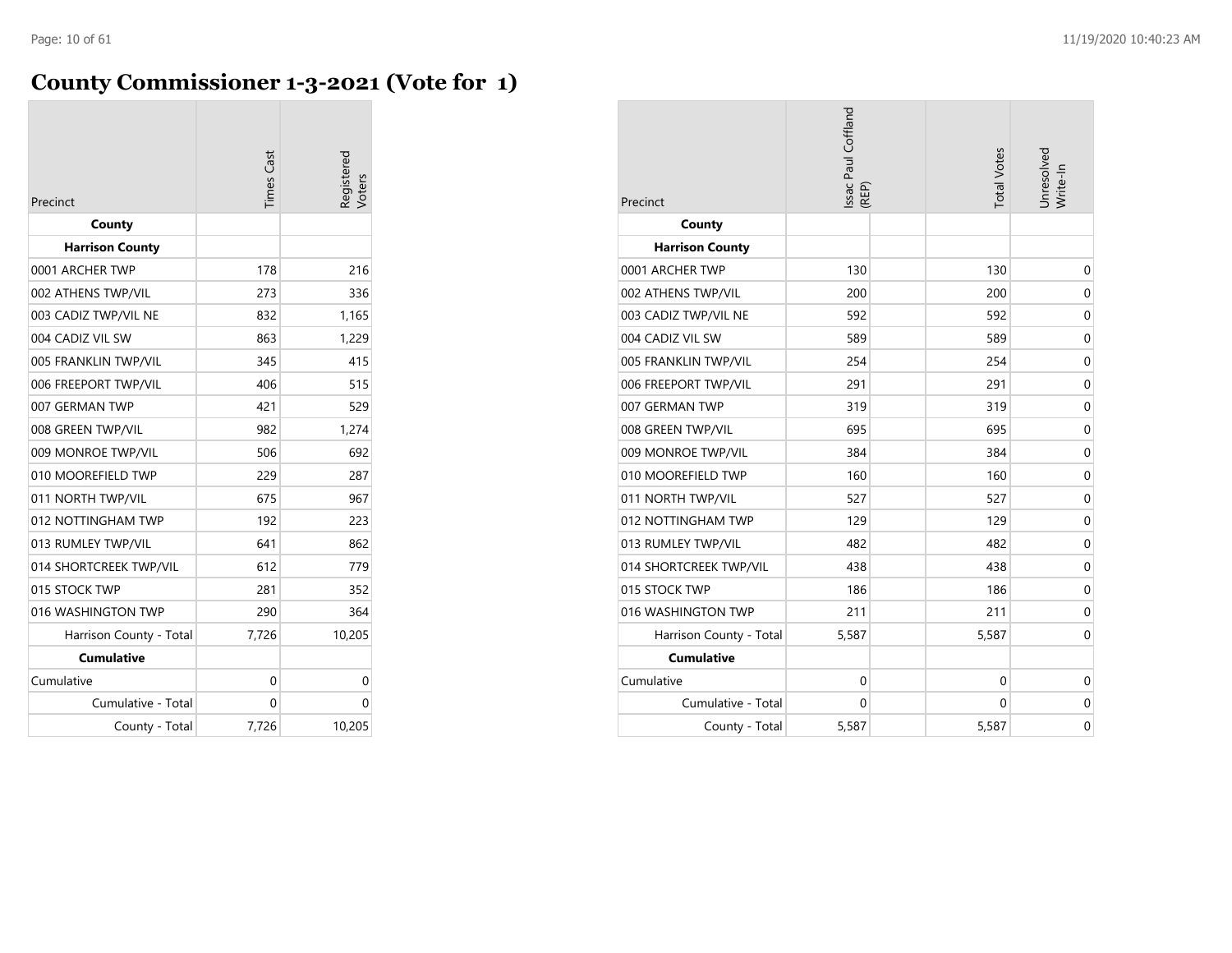### **Prosecuting Attorney (Vote for 1)**

| Precinct                         | <b>Times</b> Cast | Registered<br>Voters |
|----------------------------------|-------------------|----------------------|
| County<br><b>Harrison County</b> |                   |                      |
| 0001 ARCHER TWP                  | 178               | 216                  |
| 002 ATHENS TWP/VIL               | 273               | 336                  |
| 003 CADIZ TWP/VIL NE             | 832               | 1,165                |
| 004 CADIZ VIL SW                 | 863               | 1,229                |
| 005 FRANKLIN TWP/VIL             | 345               | 415                  |
| 006 FREEPORT TWP/VIL             | 406               | 515                  |
| 007 GERMAN TWP                   | 421               | 529                  |
| 008 GREEN TWP/VIL                | 982               | 1,274                |
| 009 MONROE TWP/VIL               | 506               | 692                  |
| 010 MOOREFIELD TWP               | 229               | 287                  |
| 011 NORTH TWP/VIL                | 675               | 967                  |
| 012 NOTTINGHAM TWP               | 192               | 223                  |
| 013 RUMLEY TWP/VIL               | 641               | 862                  |
| 014 SHORTCREEK TWP/VIL           | 612               | 779                  |
| 015 STOCK TWP                    | 281               | 352                  |
| 016 WASHINGTON TWP               | 290               | 364                  |
| Harrison County - Total          | 7,726             | 10,205               |
| <b>Cumulative</b>                |                   |                      |
| Cumulative                       | 0                 | 0                    |
| Cumulative - Total               | 0                 | 0                    |
| County - Total                   | 7,726             | 10,205               |

| Precinct                | auren E. Knight<br>(REP) | <b>Steve Stickles</b> | <b>Total Votes</b> |
|-------------------------|--------------------------|-----------------------|--------------------|
| County                  |                          |                       |                    |
| <b>Harrison County</b>  |                          |                       |                    |
| 0001 ARCHER TWP         | 125                      | 47                    | 172                |
| 002 ATHENS TWP/VIL      | 186                      | 78                    | 264                |
| 003 CADIZ TWP/VIL NE    | 519                      | 291                   | 810                |
| 004 CADIZ VIL SW        | 513                      | 327                   | 840                |
| 005 FRANKLIN TWP/VIL    | 237                      | 92                    | 329                |
| 006 FREEPORT TWP/VIL    | 302                      | 87                    | 389                |
| 007 GERMAN TWP          | 281                      | 123                   | 404                |
| 008 GREEN TWP/VIL       | 517                      | 445                   | 962                |
| 009 MONROE TWP/VIL      | 382                      | 111                   | 493                |
| 010 MOOREFIELD TWP      | 183                      | 33                    | 216                |
| 011 NORTH TWP/VIL       | 490                      | 163                   | 653                |
| 012 NOTTINGHAM TWP      | 146                      | 40                    | 186                |
| 013 RUMLEY TWP/VIL      | 448                      | 180                   | 628                |
| 014 SHORTCREEK TWP/VIL  | 452                      | 140                   | 592                |
| 015 STOCK TWP           | 204                      | 68                    | 272                |
| 016 WASHINGTON TWP      | 206                      | 71                    | 277                |
| Harrison County - Total | 5,191                    | 2,296                 | 7,487              |
| <b>Cumulative</b>       |                          |                       |                    |
| Cumulative              | $\mathbf 0$              | $\mathbf 0$           | 0                  |
| Cumulative - Total      | $\mathbf 0$              | $\mathbf 0$           | $\mathbf 0$        |
| County - Total          | 5,191                    | 2,296                 | 7,487              |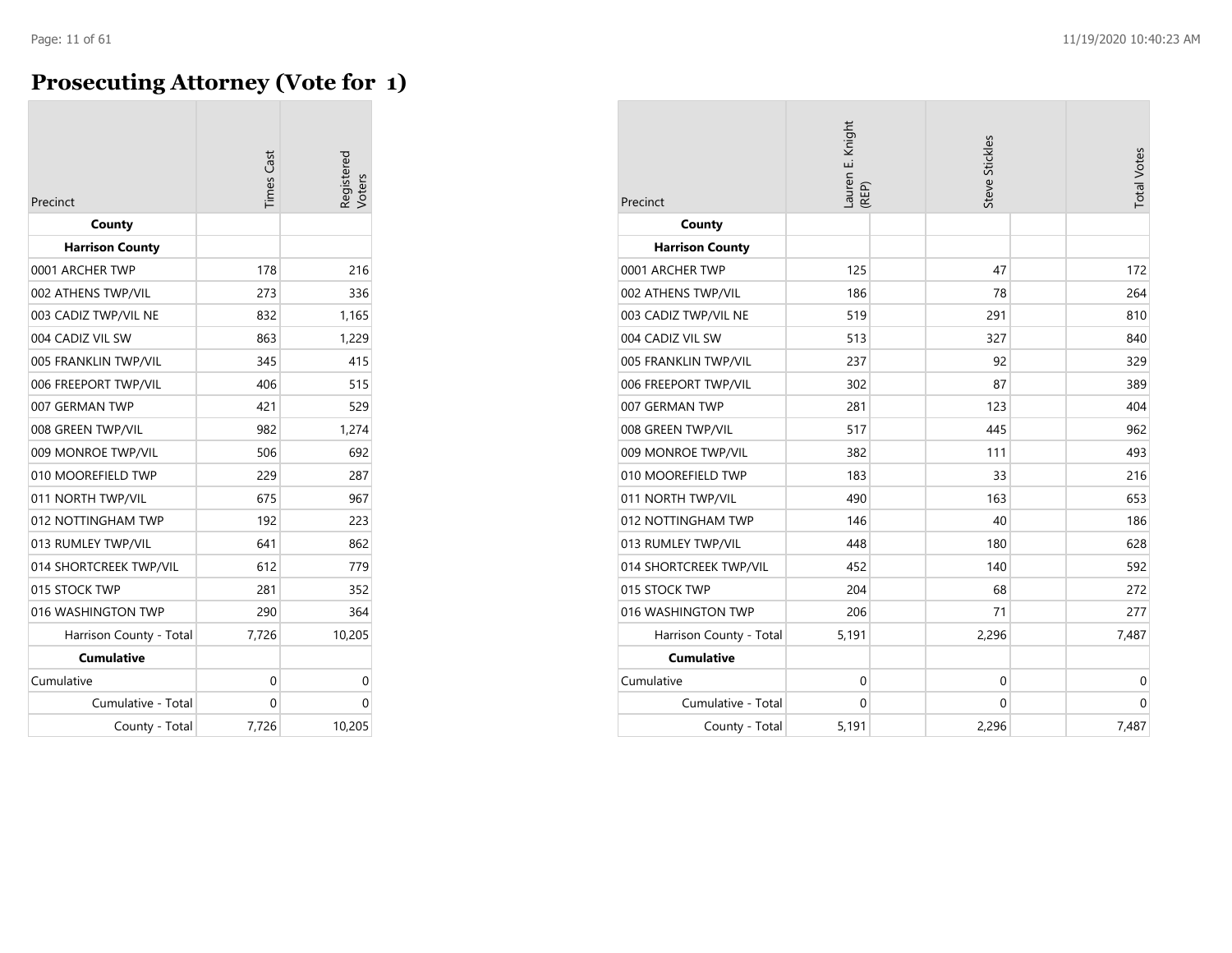| Precinct                | nresolved |
|-------------------------|-----------|
| County                  |           |
| <b>Harrison County</b>  |           |
| 0001 ARCHER TWP         | 0         |
| 002 ATHENS TWP/VIL      | 0         |
| 003 CADIZ TWP/VIL NE    | 0         |
| 004 CADIZ VIL SW        | 0         |
| 005 FRANKLIN TWP/VIL    | $\Omega$  |
| 006 FREEPORT TWP/VIL    | 0         |
| 007 GERMAN TWP          | 0         |
| 008 GREEN TWP/VIL       | 0         |
| 009 MONROE TWP/VIL      | 0         |
| 010 MOOREFIELD TWP      | 0         |
| 011 NORTH TWP/VIL       | 0         |
| 012 NOTTINGHAM TWP      | 0         |
| 013 RUMLEY TWP/VIL      | $\Omega$  |
| 014 SHORTCREEK TWP/VIL  | 0         |
| 015 STOCK TWP           | 0         |
| 016 WASHINGTON TWP      | 0         |
| Harrison County - Total | 0         |
| <b>Cumulative</b>       |           |
| Cumulative              | 0         |
| Cumulative - Total      | 0         |
| County - Total          | 0         |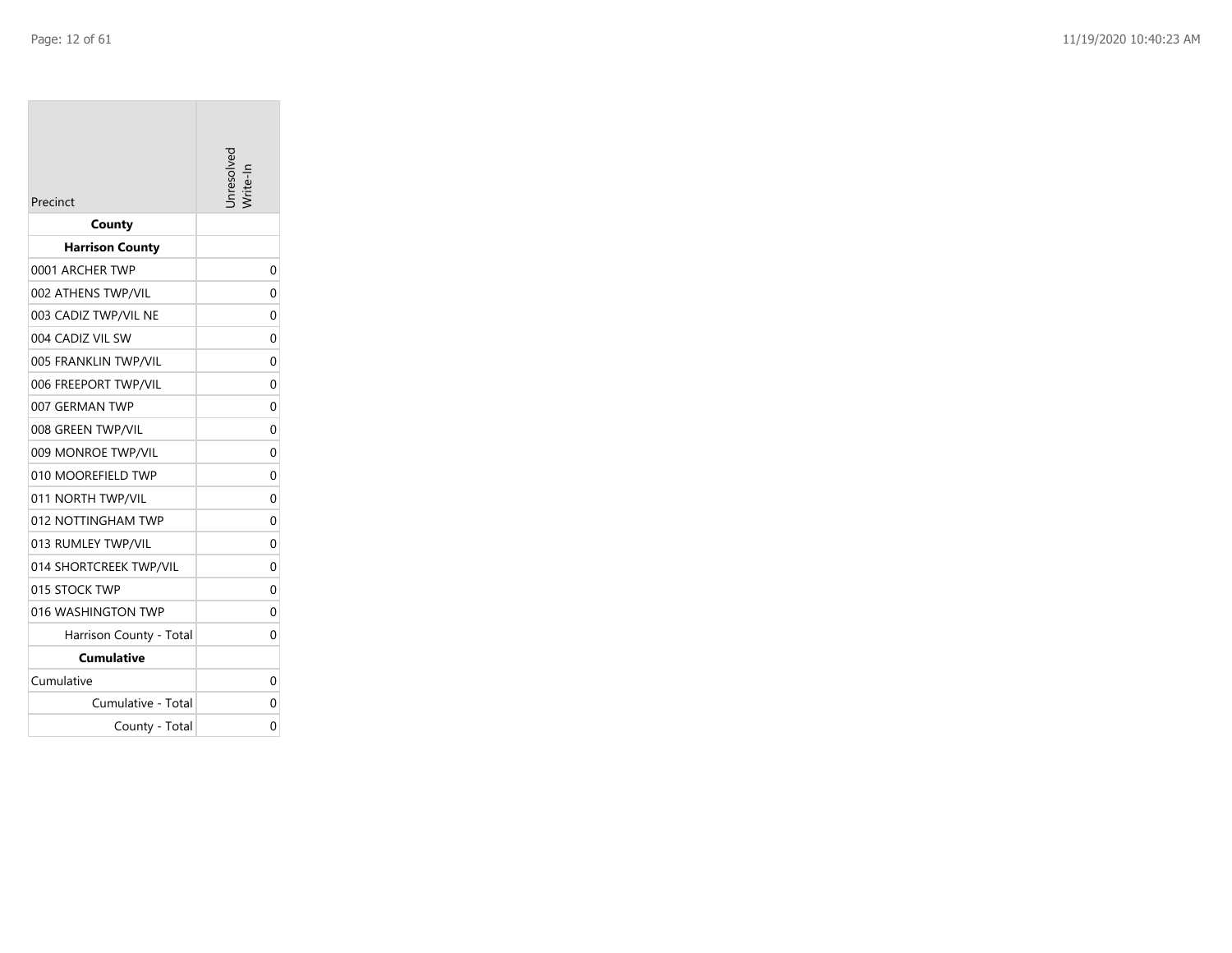### **Clerk of Court of Common Pleas (Vote for 1)**

| Precinct                | <b>Times Cast</b> | egistered<br><b>oters</b> |
|-------------------------|-------------------|---------------------------|
| County                  |                   |                           |
| <b>Harrison County</b>  |                   |                           |
| 0001 ARCHER TWP         | 178               | 216                       |
| 002 ATHENS TWP/VIL      | 273               | 336                       |
| 003 CADIZ TWP/VIL NE    | 832               | 1,165                     |
| 004 CADIZ VIL SW        | 863               | 1,229                     |
| 005 FRANKLIN TWP/VIL    | 345               | 415                       |
| 006 FREEPORT TWP/VIL    | 406               | 515                       |
| 007 GERMAN TWP          | 421               | 529                       |
| 008 GREEN TWP/VIL       | 982               | 1,274                     |
| 009 MONROE TWP/VIL      | 506               | 692                       |
| 010 MOOREFIELD TWP      | 229               | 287                       |
| 011 NORTH TWP/VIL       | 675               | 967                       |
| 012 NOTTINGHAM TWP      | 192               | 223                       |
| 013 RUMLEY TWP/VIL      | 641               | 862                       |
| 014 SHORTCREEK TWP/VIL  | 612               | 779                       |
| 015 STOCK TWP           | 281               | 352                       |
| 016 WASHINGTON TWP      | 290               | 364                       |
| Harrison County - Total | 7,726             | 10,205                    |
| <b>Cumulative</b>       |                   |                           |
| Cumulative              | 0                 | 0                         |
| Cumulative - Total      | 0                 | 0                         |
| County - Total          | 7.726             | 10,205                    |

| Precinct                | Leslie A. Milliken<br>(DEM) | <b>Total Votes</b> | Unresolved<br>Write-In |
|-------------------------|-----------------------------|--------------------|------------------------|
| County                  |                             |                    |                        |
| <b>Harrison County</b>  |                             |                    |                        |
| 0001 ARCHER TWP         | 118                         | 118                | $\mathbf 0$            |
| 002 ATHENS TWP/VIL      | 191                         | 191                | 0                      |
| 003 CADIZ TWP/VIL NE    | 600                         | 600                | $\mathbf 0$            |
| 004 CADIZ VIL SW        | 646                         | 646                | 0                      |
| 005 FRANKLIN TWP/VIL    | 220                         | 220                | $\mathbf 0$            |
| 006 FREEPORT TWP/VIL    | 270                         | 270                | $\mathbf 0$            |
| 007 GERMAN TWP          | 264                         | 264                | $\mathbf 0$            |
| 008 GREEN TWP/VIL       | 687                         | 687                | $\mathbf 0$            |
| 009 MONROE TWP/VIL      | 309                         | 309                | $\mathbf 0$            |
| 010 MOOREFIELD TWP      | 142                         | 142                | $\mathbf 0$            |
| 011 NORTH TWP/VIL       | 431                         | 431                | $\mathbf 0$            |
| 012 NOTTINGHAM TWP      | 127                         | 127                | $\mathbf 0$            |
| 013 RUMLEY TWP/VIL      | 420                         | 420                | $\mathbf 0$            |
| 014 SHORTCREEK TWP/VIL  | 401                         | 401                | $\mathbf 0$            |
| 015 STOCK TWP           | 187                         | 187                | $\mathbf 0$            |
| 016 WASHINGTON TWP      | 175                         | 175                | $\mathbf 0$            |
| Harrison County - Total | 5,188                       | 5,188              | $\mathbf 0$            |
| <b>Cumulative</b>       |                             |                    |                        |
| Cumulative              | $\mathbf 0$                 | 0                  | $\mathbf 0$            |
| Cumulative - Total      | $\mathbf 0$                 | 0                  | $\mathbf 0$            |
| County - Total          | 5,188                       | 5,188              | 0                      |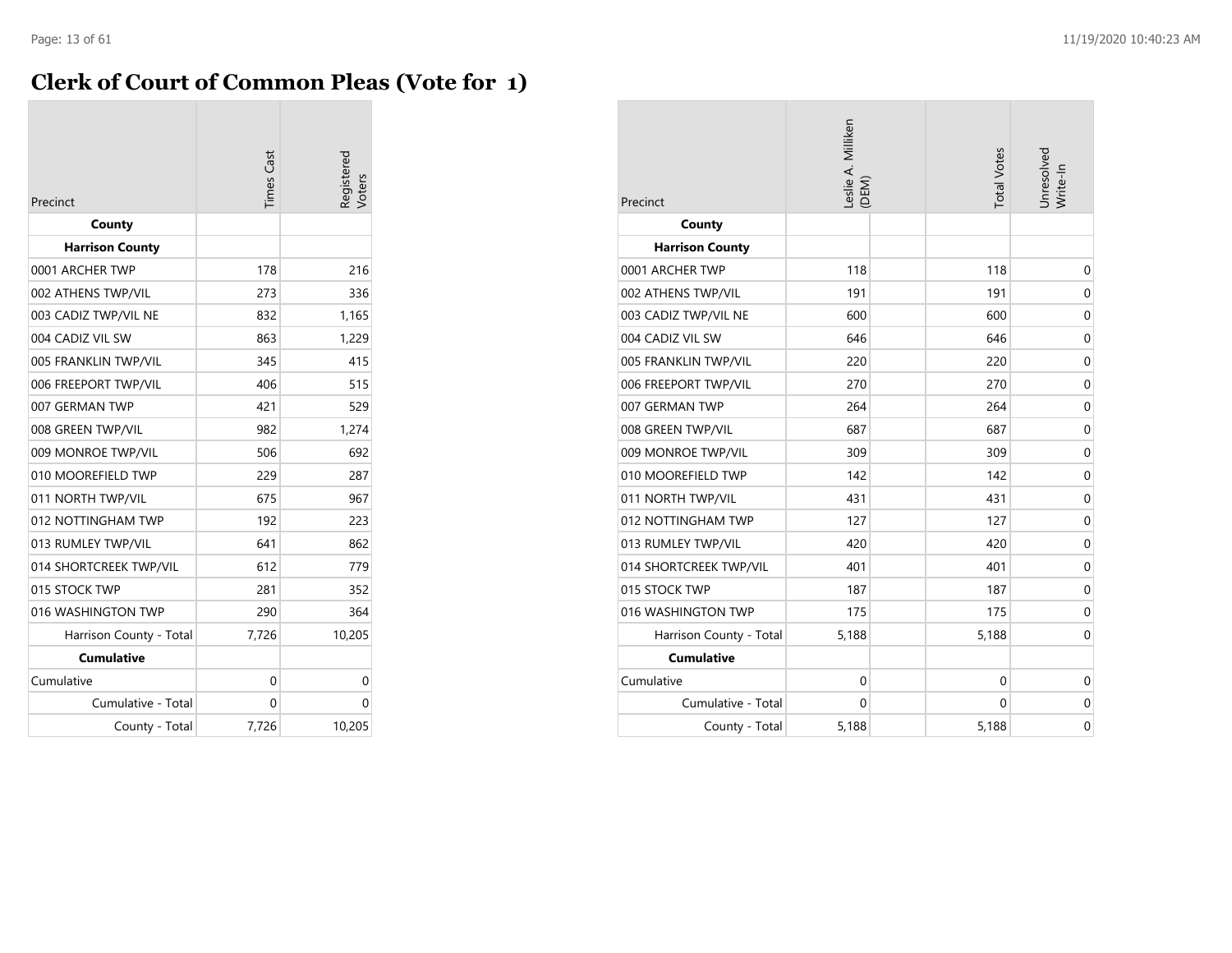### **County Sheriff (Vote for 1)**

| Precinct                | <b>Times Cast</b> | Registered<br>Voters |
|-------------------------|-------------------|----------------------|
| County                  |                   |                      |
| <b>Harrison County</b>  |                   |                      |
| 0001 ARCHER TWP         | 178               | 216                  |
| 002 ATHENS TWP/VIL      | 273               | 336                  |
| 003 CADIZ TWP/VIL NE    | 832               | 1,165                |
| 004 CADIZ VIL SW        | 863               | 1,229                |
| 005 FRANKLIN TWP/VIL    | 345               | 415                  |
| 006 FREEPORT TWP/VIL    | 406               | 515                  |
| 007 GERMAN TWP          | 421               | 529                  |
| 008 GREEN TWP/VIL       | 982               | 1,274                |
| 009 MONROE TWP/VIL      | 506               | 692                  |
| 010 MOOREFIELD TWP      | 229               | 287                  |
| 011 NORTH TWP/VIL       | 675               | 967                  |
| 012 NOTTINGHAM TWP      | 192               | 223                  |
| 013 RUMLEY TWP/VIL      | 641               | 862                  |
| 014 SHORTCREEK TWP/VIL  | 612               | 779                  |
| 015 STOCK TWP           | 281               | 352                  |
| 016 WASHINGTON TWP      | 290               | 364                  |
| Harrison County - Total | 7,726             | 10,205               |
| <b>Cumulative</b>       |                   |                      |
| Cumulative              | 0                 | 0                    |
| Cumulative - Total      | 0                 | 0                    |
| County - Total          | 7,726             | 10,205               |

| Precinct                | Ronald Joe Myers<br>(DEM) | <b>Total Votes</b> | Unresolved<br>Write-In |
|-------------------------|---------------------------|--------------------|------------------------|
| County                  |                           |                    |                        |
| <b>Harrison County</b>  |                           |                    |                        |
| 0001 ARCHER TWP         | 130                       | 130                | $\mathbf 0$            |
| 002 ATHENS TWP/VIL      | 199                       | 199                | 0                      |
| 003 CADIZ TWP/VIL NE    | 648                       | 648                | $\mathbf 0$            |
| 004 CADIZ VIL SW        | 673                       | 673                | $\mathbf 0$            |
| 005 FRANKLIN TWP/VIL    | 232                       | 232                | 0                      |
| 006 FREEPORT TWP/VIL    | 292                       | 292                | $\mathbf 0$            |
| 007 GERMAN TWP          | 297                       | 297                | $\mathbf 0$            |
| 008 GREEN TWP/VIL       | 745                       | 745                | $\mathbf 0$            |
| 009 MONROE TWP/VIL      | 368                       | 368                | $\mathbf 0$            |
| 010 MOOREFIELD TWP      | 157                       | 157                | $\mathbf 0$            |
| 011 NORTH TWP/VIL       | 494                       | 494                | 0                      |
| 012 NOTTINGHAM TWP      | 144                       | 144                | $\mathsf{O}\xspace$    |
| 013 RUMLEY TWP/VIL      | 482                       | 482                | $\mathbf 0$            |
| 014 SHORTCREEK TWP/VIL  | 452                       | 452                | $\mathbf 0$            |
| 015 STOCK TWP           | 197                       | 197                | $\mathbf 0$            |
| 016 WASHINGTON TWP      | 204                       | 204                | $\mathbf 0$            |
| Harrison County - Total | 5,714                     | 5,714              | $\mathbf 0$            |
| <b>Cumulative</b>       |                           |                    |                        |
| Cumulative              | $\mathbf 0$               | $\mathbf 0$        | 0                      |
| Cumulative - Total      | $\mathbf 0$               | 0                  | $\mathbf 0$            |
| County - Total          | 5,714                     | 5,714              | 0                      |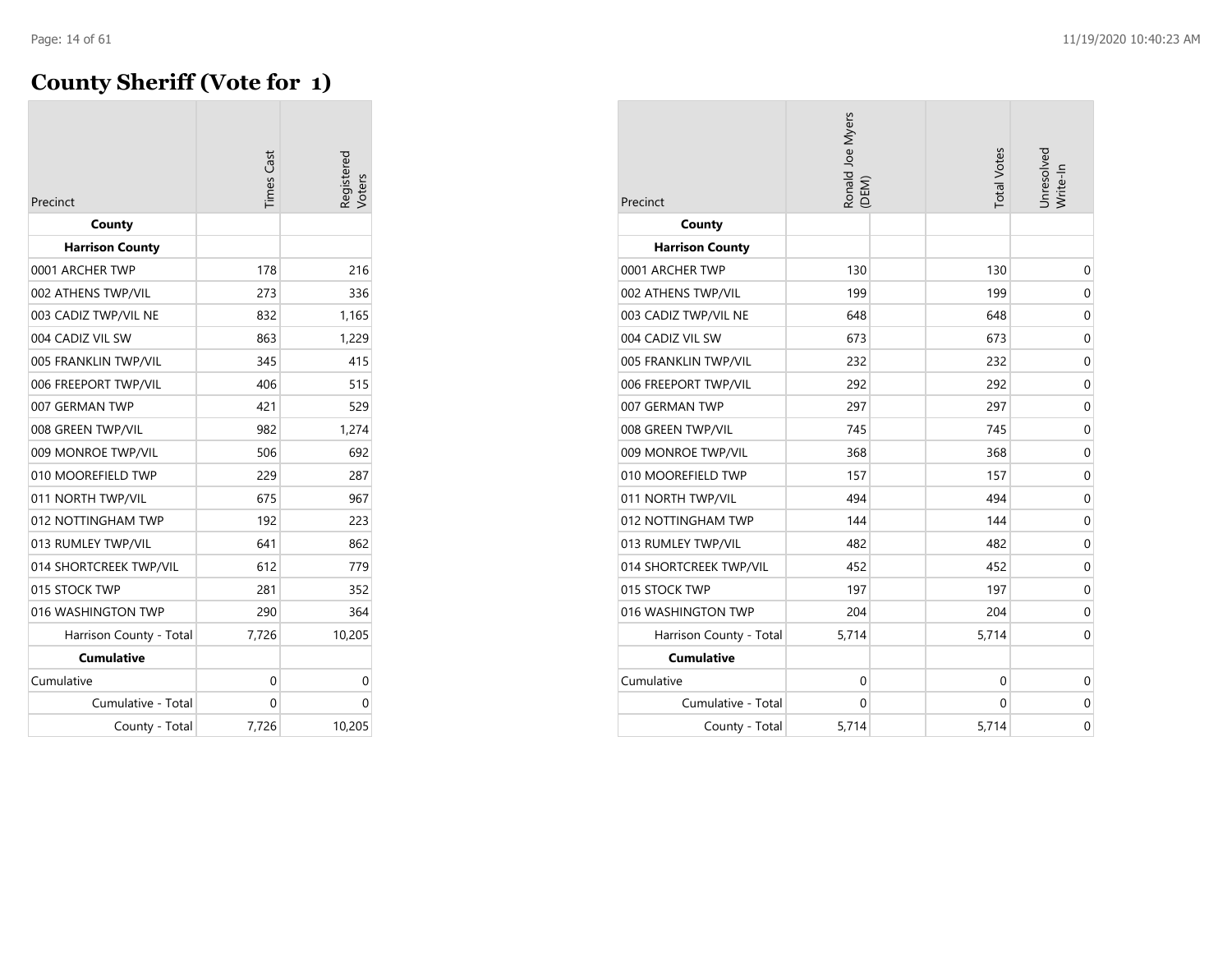$\sim$ 

### **County Recorder (Vote for 1)**

| Precinct                | <b>Times</b> Cast | Registered<br><b>Voters</b> |
|-------------------------|-------------------|-----------------------------|
| County                  |                   |                             |
| <b>Harrison County</b>  |                   |                             |
| 0001 ARCHER TWP         | 178               | 216                         |
| 002 ATHENS TWP/VIL      | 273               | 336                         |
| 003 CADIZ TWP/VIL NE    | 832               | 1,165                       |
| 004 CADIZ VIL SW        | 863               | 1,229                       |
| 005 FRANKLIN TWP/VIL    | 345               | 415                         |
| 006 FREEPORT TWP/VIL    | 406               | 515                         |
| 007 GERMAN TWP          | 421               | 529                         |
| 008 GREEN TWP/VIL       | 982               | 1,274                       |
| 009 MONROE TWP/VIL      | 506               | 692                         |
| 010 MOOREFIELD TWP      | 229               | 287                         |
| 011 NORTH TWP/VIL       | 675               | 967                         |
| 012 NOTTINGHAM TWP      | 192               | 223                         |
| 013 RUMLEY TWP/VIL      | 641               | 862                         |
| 014 SHORTCREEK TWP/VIL  | 612               | 779                         |
| 015 STOCK TWP           | 281               | 352                         |
| 016 WASHINGTON TWP      | 290               | 364                         |
| Harrison County - Total | 7,726             | 10,205                      |
| <b>Cumulative</b>       |                   |                             |
| Cumulative              | 0                 | 0                           |
| Cumulative - Total      | 0                 | 0                           |
| County - Total          | 7,726             | 10,205                      |

| Precinct                | Sheena Lewton | Joshua M. A. Willis<br>(REP) | <b>Total Votes</b> |
|-------------------------|---------------|------------------------------|--------------------|
| County                  |               |                              |                    |
| <b>Harrison County</b>  |               |                              |                    |
| 0001 ARCHER TWP         | 54            | 117                          | 171                |
| 002 ATHENS TWP/VIL      | 84            | 170                          | 254                |
| 003 CADIZ TWP/VIL NE    | 226           | 553                          | 779                |
| 004 CADIZ VIL SW        | 248           | 563                          | 811                |
| 005 FRANKLIN TWP/VIL    | 79            | 239                          | 318                |
| 006 FREEPORT TWP/VIL    | 117           | 255                          | 372                |
| 007 GERMAN TWP          | 133           | 261                          | 394                |
| 008 GREEN TWP/VIL       | 317           | 595                          | 912                |
| 009 MONROE TWP/VIL      | 112           | 349                          | 461                |
| 010 MOOREFIELD TWP      | 43            | 168                          | 211                |
| 011 NORTH TWP/VIL       | 264           | 371                          | 635                |
| 012 NOTTINGHAM TWP      | 55            | 124                          | 179                |
| 013 RUMLEY TWP/VIL      | 334           | 285                          | 619                |
| 014 SHORTCREEK TWP/VIL  | 142           | 423                          | 565                |
| 015 STOCK TWP           | 87            | 176                          | 263                |
| 016 WASHINGTON TWP      | 84            | 178                          | 262                |
| Harrison County - Total | 2,379         | 4,827                        | 7,206              |
| <b>Cumulative</b>       |               |                              |                    |
| Cumulative              | $\mathbf 0$   | $\mathbf 0$                  | 0                  |
| Cumulative - Total      | $\mathbf 0$   | $\mathbf 0$                  | $\mathbf 0$        |
| County - Total          | 2,379         | 4,827                        | 7,206              |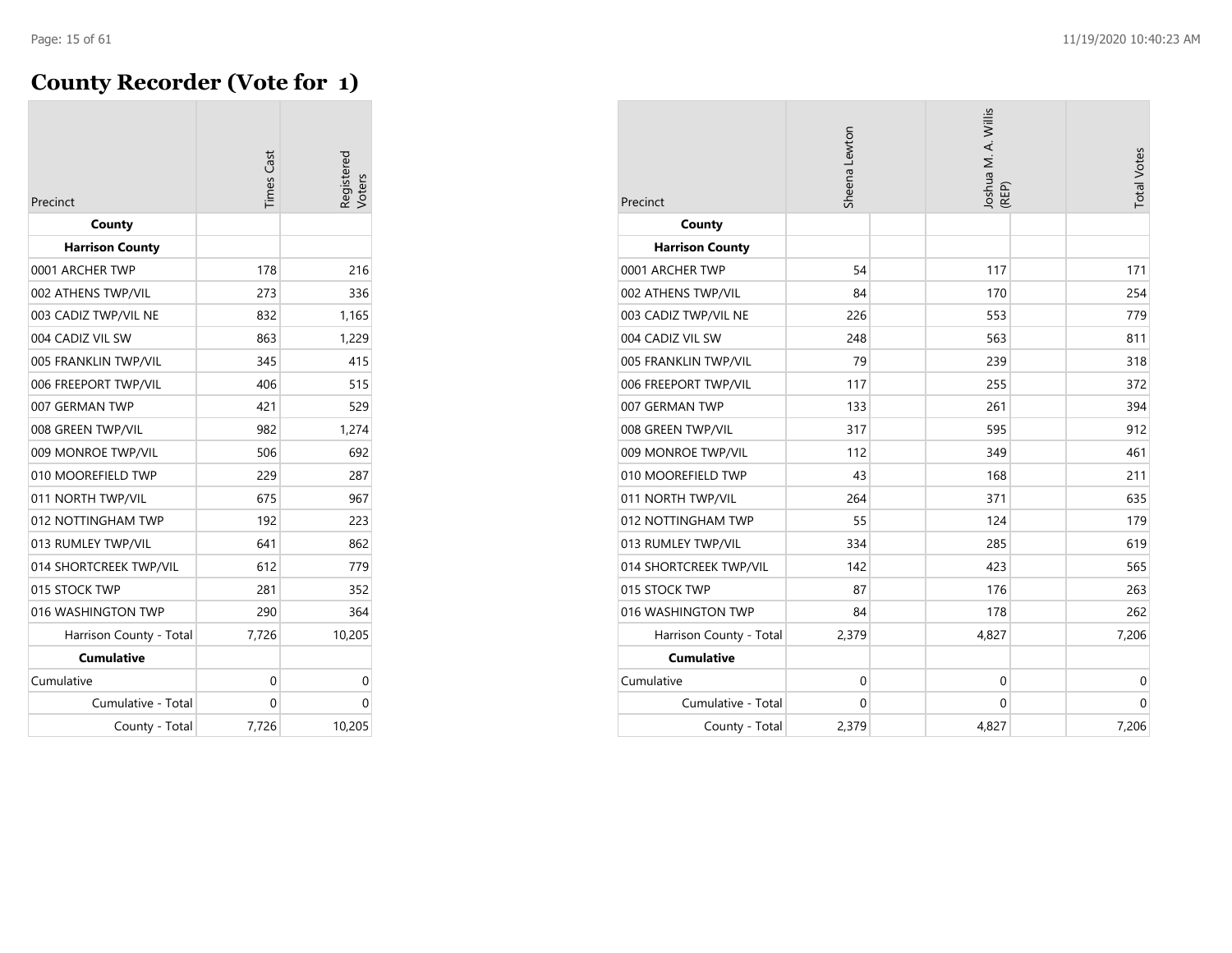| Precinct                | nresolve |
|-------------------------|----------|
| County                  |          |
| <b>Harrison County</b>  |          |
| 0001 ARCHER TWP         | 0        |
| 002 ATHENS TWP/VIL      | 0        |
| 003 CADIZ TWP/VIL NE    | 0        |
| 004 CADIZ VIL SW        | 0        |
| 005 FRANKLIN TWP/VIL    | $\Omega$ |
| 006 FREEPORT TWP/VIL    | 0        |
| 007 GERMAN TWP          | 0        |
| 008 GREEN TWP/VIL       | 0        |
| 009 MONROE TWP/VIL      | 0        |
| 010 MOOREFIELD TWP      | 0        |
| 011 NORTH TWP/VIL       | 0        |
| 012 NOTTINGHAM TWP      | 0        |
| 013 RUMLEY TWP/VIL      | $\Omega$ |
| 014 SHORTCREEK TWP/VIL  | 0        |
| 015 STOCK TWP           | 0        |
| 016 WASHINGTON TWP      | 0        |
| Harrison County - Total | 0        |
| <b>Cumulative</b>       |          |
| Cumulative              | 0        |
| Cumulative - Total      | 0        |
| County - Total          | 0        |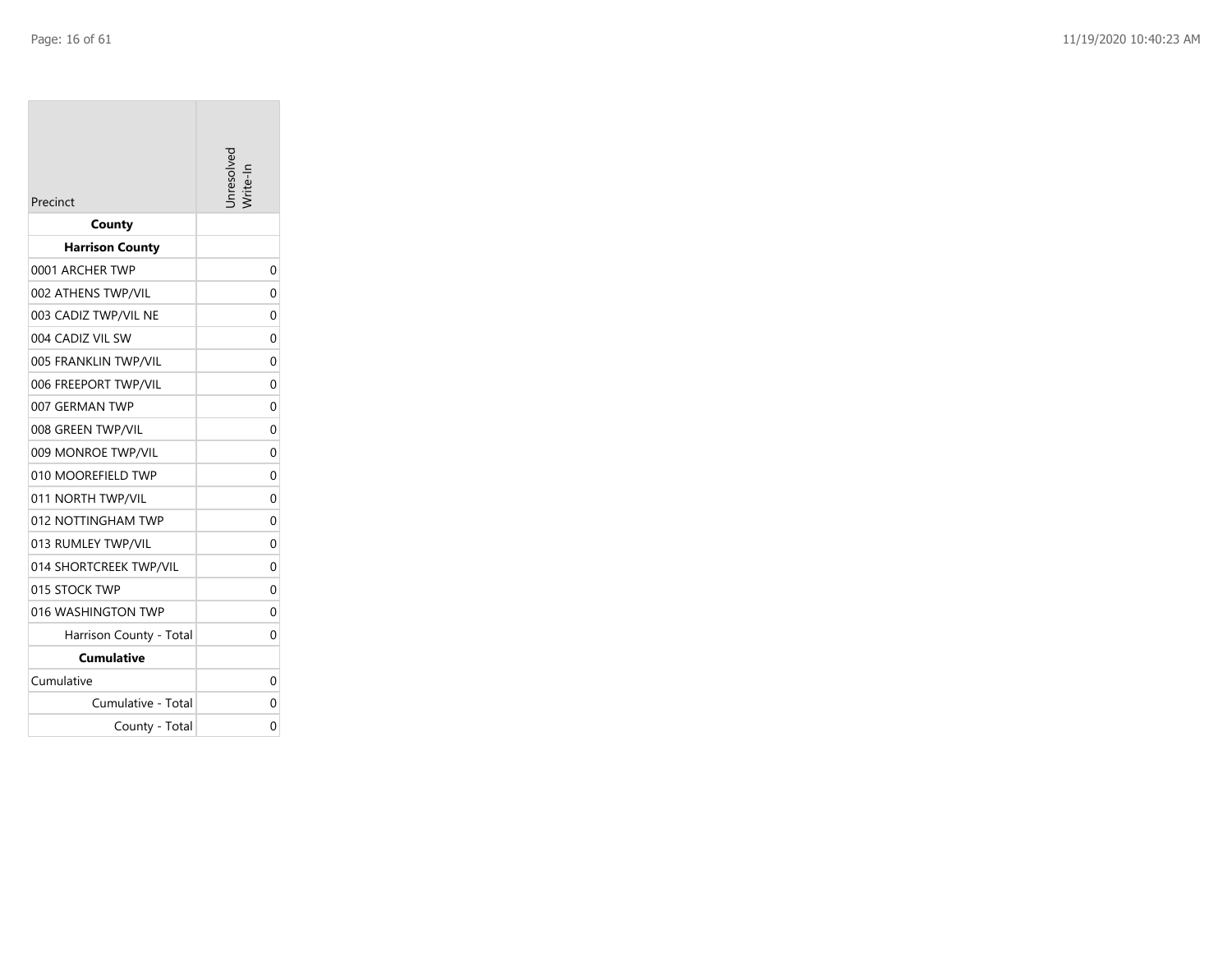**COL** 

### **County Treasurer (Vote for 1)**

| Precinct                | <b>Times</b> Cast | Registered<br><b>Voters</b> |
|-------------------------|-------------------|-----------------------------|
| County                  |                   |                             |
| <b>Harrison County</b>  |                   |                             |
| 0001 ARCHER TWP         | 178               | 216                         |
| 002 ATHENS TWP/VIL      | 273               | 336                         |
| 003 CADIZ TWP/VIL NE    | 832               | 1,165                       |
| 004 CADIZ VIL SW        | 863               | 1,229                       |
| 005 FRANKLIN TWP/VIL    | 345               | 415                         |
| 006 FREEPORT TWP/VIL    | 406               | 515                         |
| 007 GERMAN TWP          | 421               | 529                         |
| 008 GREEN TWP/VIL       | 982               | 1,274                       |
| 009 MONROE TWP/VIL      | 506               | 692                         |
| 010 MOOREFIELD TWP      | 229               | 287                         |
| 011 NORTH TWP/VIL       | 675               | 967                         |
| 012 NOTTINGHAM TWP      | 192               | 223                         |
| 013 RUMLEY TWP/VIL      | 641               | 862                         |
| 014 SHORTCREEK TWP/VIL  | 612               | 779                         |
| 015 STOCK TWP           | 281               | 352                         |
| 016 WASHINGTON TWP      | 290               | 364                         |
| Harrison County - Total | 7,726             | 10,205                      |
| <b>Cumulative</b>       |                   |                             |
| Cumulative              | 0                 | 0                           |
| Cumulative - Total      | 0                 | 0                           |
| County - Total          | 7,726             | 10,205                      |

| Precinct                | Vicki Sefsick<br>(DEM) | <b>Total Votes</b> | Unresolved<br>Write-In |
|-------------------------|------------------------|--------------------|------------------------|
| County                  |                        |                    |                        |
| <b>Harrison County</b>  |                        |                    |                        |
| 0001 ARCHER TWP         | 127                    | 127                | 0                      |
| 002 ATHENS TWP/VIL      | 204                    | 204                | 0                      |
| 003 CADIZ TWP/VIL NE    | 618                    | 618                | 0                      |
| 004 CADIZ VIL SW        | 665                    | 665                | $\mathbf 0$            |
| 005 FRANKLIN TWP/VIL    | 216                    | 216                | $\mathbf 0$            |
| 006 FREEPORT TWP/VIL    | 275                    | 275                | $\mathbf 0$            |
| 007 GERMAN TWP          | 285                    | 285                | $\mathbf 0$            |
| 008 GREEN TWP/VIL       | 730                    | 730                | $\mathbf 0$            |
| 009 MONROE TWP/VIL      | 313                    | 313                | $\mathbf 0$            |
| 010 MOOREFIELD TWP      | 147                    | 147                | $\mathbf 0$            |
| 011 NORTH TWP/VIL       | 438                    | 438                | $\mathbf 0$            |
| 012 NOTTINGHAM TWP      | 127                    | 127                | $\mathbf 0$            |
| 013 RUMLEY TWP/VIL      | 442                    | 442                | $\mathbf 0$            |
| 014 SHORTCREEK TWP/VIL  | 452                    | 452                | $\mathbf 0$            |
| 015 STOCK TWP           | 187                    | 187                | $\mathbf 0$            |
| 016 WASHINGTON TWP      | 180                    | 180                | 0                      |
| Harrison County - Total | 5,406                  | 5,406              | $\mathbf 0$            |
| <b>Cumulative</b>       |                        |                    |                        |
| Cumulative              | 0                      | $\mathbf 0$        | $\mathbf 0$            |
| Cumulative - Total      | 0                      | 0                  | $\boldsymbol{0}$       |
| County - Total          | 5,406                  | 5,406              | $\mathbf 0$            |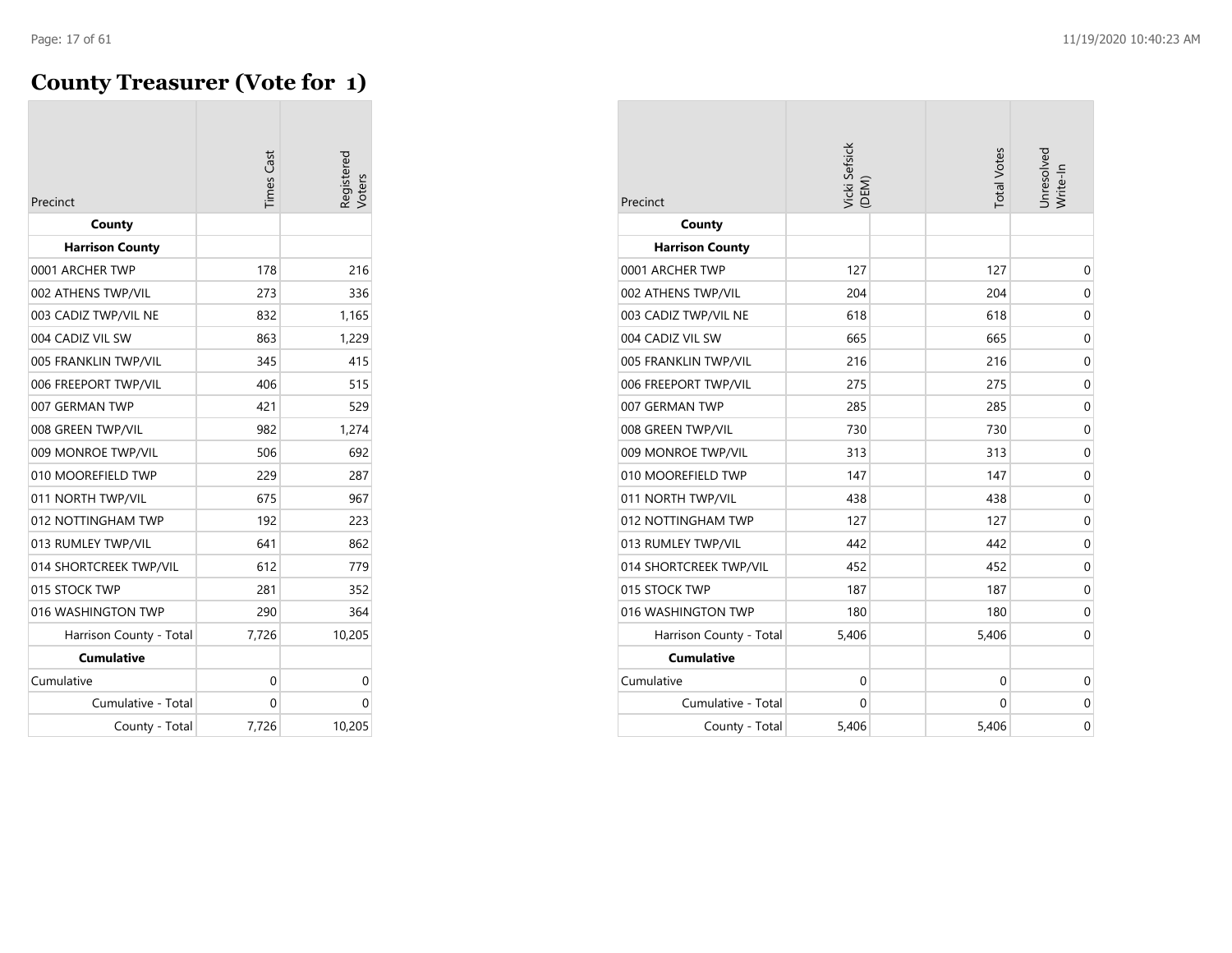## **County Engineer (Vote for 1)**

| Precinct                | <b>Times</b> Cast | Registered<br>Voters |
|-------------------------|-------------------|----------------------|
| County                  |                   |                      |
| <b>Harrison County</b>  |                   |                      |
| 0001 ARCHER TWP         | 178               | 216                  |
| 002 ATHENS TWP/VIL      | 273               | 336                  |
| 003 CADIZ TWP/VIL NE    | 832               | 1,165                |
| 004 CADIZ VIL SW        | 863               | 1,229                |
| 005 FRANKLIN TWP/VIL    | 345               | 415                  |
| 006 FREEPORT TWP/VIL    | 406               | 515                  |
| 007 GERMAN TWP          | 421               | 529                  |
| 008 GREEN TWP/VIL       | 982               | 1,274                |
| 009 MONROE TWP/VIL      | 506               | 692                  |
| 010 MOOREFIELD TWP      | 229               | 287                  |
| 011 NORTH TWP/VIL       | 675               | 967                  |
| 012 NOTTINGHAM TWP      | 192               | 223                  |
| 013 RUMLEY TWP/VIL      | 641               | 862                  |
| 014 SHORTCREEK TWP/VIL  | 612               | 779                  |
| 015 STOCK TWP           | 281               | 352                  |
| 016 WASHINGTON TWP      | 290               | 364                  |
| Harrison County - Total | 7,726             | 10,205               |
| <b>Cumulative</b>       |                   |                      |
| Cumulative              | 0                 | 0                    |
| Cumulative - Total      | 0                 | 0                    |
| County - Total          | 7,726             | 10,205               |

| Precinct                | Douglas Bachman | <b>Total Votes</b> | Unresolved<br>Write-In |
|-------------------------|-----------------|--------------------|------------------------|
| County                  |                 |                    |                        |
| <b>Harrison County</b>  |                 |                    |                        |
| 0001 ARCHER TWP         | 121             | 121                | $\mathbf 0$            |
| 002 ATHENS TWP/VIL      | 176             | 176                | $\mathbf 0$            |
| 003 CADIZ TWP/VIL NE    | 555             | 555                | $\mathbf 0$            |
| 004 CADIZ VIL SW        | 590             | 590                | $\mathbf 0$            |
| 005 FRANKLIN TWP/VIL    | 215             | 215                | $\mathbf 0$            |
| 006 FREEPORT TWP/VIL    | 271             | 271                | $\mathbf 0$            |
| 007 GERMAN TWP          | 266             | 266                | $\mathbf 0$            |
| 008 GREEN TWP/VIL       | 671             | 671                | $\mathbf 0$            |
| 009 MONROE TWP/VIL      | 326             | 326                | $\mathbf 0$            |
| 010 MOOREFIELD TWP      | 144             | 144                | $\mathbf 0$            |
| 011 NORTH TWP/VIL       | 429             | 429                | $\mathbf 0$            |
| 012 NOTTINGHAM TWP      | 121             | 121                | $\mathbf 0$            |
| 013 RUMLEY TWP/VIL      | 430             | 430                | $\mathbf 0$            |
| 014 SHORTCREEK TWP/VIL  | 395             | 395                | $\mathbf 0$            |
| 015 STOCK TWP           | 168             | 168                | $\mathbf 0$            |
| 016 WASHINGTON TWP      | 197             | 197                | $\mathbf 0$            |
| Harrison County - Total | 5,075           | 5,075              | $\mathbf 0$            |
| <b>Cumulative</b>       |                 |                    |                        |
| Cumulative              | $\Omega$        | 0                  | $\mathbf 0$            |
| Cumulative - Total      | 0               | 0                  | $\mathbf 0$            |
| County - Total          | 5,075           | 5,075              | $\mathbf 0$            |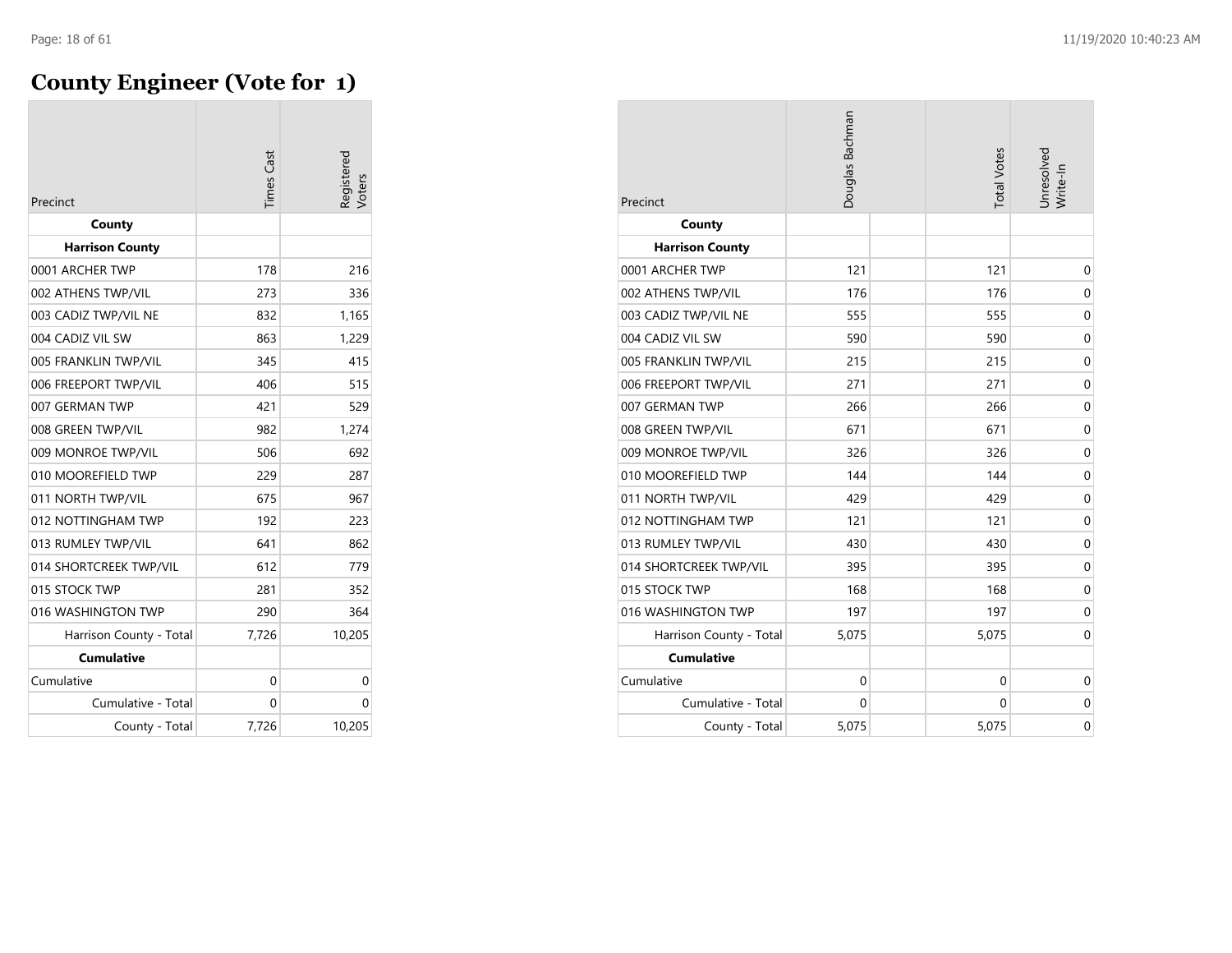## **County Coroner (Vote for 1)**

| Precinct                | <b>Times Cast</b> | Registered<br>Voters |
|-------------------------|-------------------|----------------------|
| County                  |                   |                      |
| <b>Harrison County</b>  |                   |                      |
| 0001 ARCHER TWP         | 178               | 216                  |
| 002 ATHENS TWP/VIL      | 273               | 336                  |
| 003 CADIZ TWP/VIL NE    | 832               | 1,165                |
| 004 CADIZ VIL SW        | 863               | 1,229                |
| 005 FRANKLIN TWP/VIL    | 345               | 415                  |
| 006 FREEPORT TWP/VIL    | 406               | 515                  |
| 007 GERMAN TWP          | 421               | 529                  |
| 008 GREEN TWP/VIL       | 982               | 1,274                |
| 009 MONROE TWP/VIL      | 506               | 692                  |
| 010 MOOREFIELD TWP      | 229               | 287                  |
| 011 NORTH TWP/VIL       | 675               | 967                  |
| 012 NOTTINGHAM TWP      | 192               | 223                  |
| 013 RUMLEY TWP/VIL      | 641               | 862                  |
| 014 SHORTCREEK TWP/VIL  | 612               | 779                  |
| 015 STOCK TWP           | 281               | 352                  |
| 016 WASHINGTON TWP      | 290               | 364                  |
| Harrison County - Total | 7,726             | 10,205               |
| <b>Cumulative</b>       |                   |                      |
| Cumulative              | 0                 | 0                    |
| Cumulative - Total      | 0                 | 0                    |
| County - Total          | 7,726             | 10,205               |

| Precinct                | Porsche Beetham<br>(REP) | <b>Total Votes</b> | Unresolved<br>Write-In |
|-------------------------|--------------------------|--------------------|------------------------|
| County                  |                          |                    |                        |
| <b>Harrison County</b>  |                          |                    |                        |
| 0001 ARCHER TWP         | 145                      | 145                | $\mathbf 0$            |
| 002 ATHENS TWP/VIL      | 219                      | 219                | $\mathbf 0$            |
| 003 CADIZ TWP/VIL NE    | 677                      | 677                | $\mathbf 0$            |
| 004 CADIZ VIL SW        | 685                      | 685                | $\mathbf 0$            |
| 005 FRANKLIN TWP/VIL    | 270                      | 270                | $\mathbf 0$            |
| 006 FREEPORT TWP/VIL    | 316                      | 316                | $\mathbf 0$            |
| 007 GERMAN TWP          | 330                      | 330                | $\mathbf 0$            |
| 008 GREEN TWP/VIL       | 790                      | 790                | $\mathbf 0$            |
| 009 MONROE TWP/VIL      | 394                      | 394                | $\mathbf 0$            |
| 010 MOOREFIELD TWP      | 177                      | 177                | $\mathbf 0$            |
| 011 NORTH TWP/VIL       | 528                      | 528                | $\mathbf 0$            |
| 012 NOTTINGHAM TWP      | 140                      | 140                | $\mathbf 0$            |
| 013 RUMLEY TWP/VIL      | 514                      | 514                | $\mathbf 0$            |
| 014 SHORTCREEK TWP/VIL  | 479                      | 479                | $\mathbf 0$            |
| 015 STOCK TWP           | 210                      | 210                | $\mathbf 0$            |
| 016 WASHINGTON TWP      | 225                      | 225                | $\mathbf 0$            |
| Harrison County - Total | 6,099                    | 6,099              | $\mathbf 0$            |
| <b>Cumulative</b>       |                          |                    |                        |
| Cumulative              | $\Omega$                 | $\mathbf 0$        | $\mathbf 0$            |
| Cumulative - Total      | 0                        | 0                  | $\mathbf 0$            |
| County - Total          | 6,099                    | 6,099              | $\mathbf 0$            |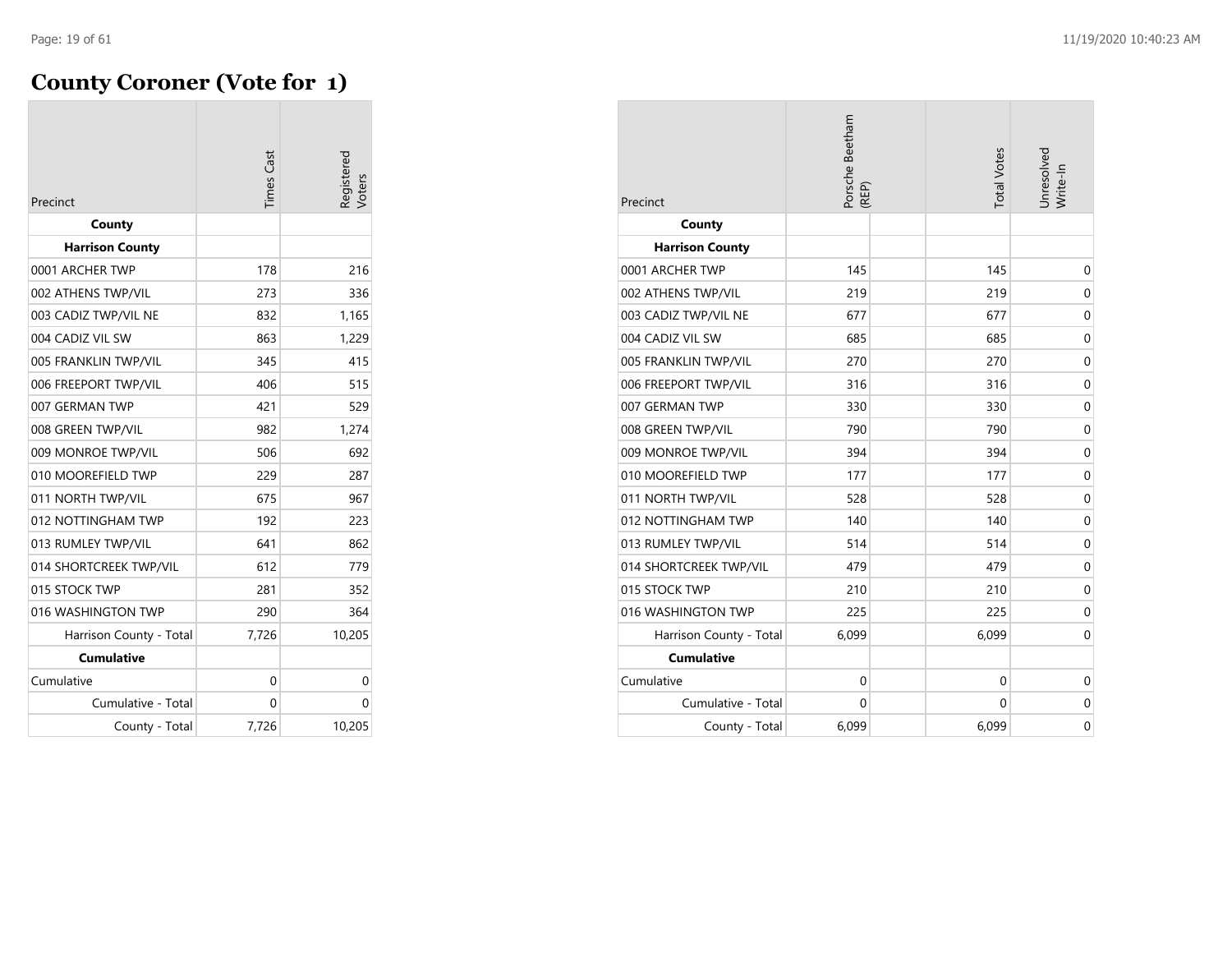### **Justice of the Supreme Court 1-1-2021 (Vote for 1)**

| Precinct                | <b>Times</b> Cast | egistered. |
|-------------------------|-------------------|------------|
| County                  |                   |            |
| <b>Harrison County</b>  |                   |            |
| 0001 ARCHER TWP         | 178               | 216        |
| 002 ATHENS TWP/VIL      | 273               | 336        |
| 003 CADIZ TWP/VIL NE    | 832               | 1,165      |
| 004 CADIZ VIL SW        | 863               | 1,229      |
| 005 FRANKLIN TWP/VIL    | 345               | 415        |
| 006 FREEPORT TWP/VIL    | 406               | 515        |
| 007 GERMAN TWP          | 421               | 529        |
| 008 GREEN TWP/VIL       | 982               | 1,274      |
| 009 MONROE TWP/VIL      | 506               | 692        |
| 010 MOOREFIELD TWP      | 229               | 287        |
| 011 NORTH TWP/VIL       | 675               | 967        |
| 012 NOTTINGHAM TWP      | 192               | 223        |
| 013 RUMLEY TWP/VIL      | 641               | 862        |
| 014 SHORTCREEK TWP/VIL  | 612               | 779        |
| 015 STOCK TWP           | 281               | 352        |
| 016 WASHINGTON TWP      | 290               | 364        |
| Harrison County - Total | 7,726             | 10,205     |
| <b>Cumulative</b>       |                   |            |
| Cumulative              | 0                 | 0          |
| Cumulative - Total      | 0                 | 0          |
| County - Total          | 7,726             | 10,205     |

| Precinct                | Sharon L. Kennedy<br>(REP) | John P. O'Donnell<br>(DEM) | <b>Total Votes</b> |
|-------------------------|----------------------------|----------------------------|--------------------|
| County                  |                            |                            |                    |
| <b>Harrison County</b>  |                            |                            |                    |
| 0001 ARCHER TWP         | 115                        | 38                         | 153                |
| 002 ATHENS TWP/VIL      | 145                        | 84                         | 229                |
| 003 CADIZ TWP/VIL NE    | 482                        | 191                        | 673                |
| 004 CADIZ VIL SW        | 442                        | 254                        | 696                |
| 005 FRANKLIN TWP/VIL    | 176                        | 91                         | 267                |
| 006 FREEPORT TWP/VIL    | 206                        | 114                        | 320                |
| 007 GERMAN TWP          | 256                        | 90                         | 346                |
| 008 GREEN TWP/VIL       | 481                        | 337                        | 818                |
| 009 MONROE TWP/VIL      | 282                        | 130                        | 412                |
| 010 MOOREFIELD TWP      | 121                        | 53                         | 174                |
| 011 NORTH TWP/VIL       | 373                        | 183                        | 556                |
| 012 NOTTINGHAM TWP      | 115                        | 41                         | 156                |
| 013 RUMLEY TWP/VIL      | 381                        | 156                        | 537                |
| 014 SHORTCREEK TWP/VIL  | 327                        | 160                        | 487                |
| 015 STOCK TWP           | 150                        | 75                         | 225                |
| 016 WASHINGTON TWP      | 142                        | 88                         | 230                |
| Harrison County - Total | 4,194                      | 2,085                      | 6,279              |
| <b>Cumulative</b>       |                            |                            |                    |
| Cumulative              | $\mathbf 0$                | 0                          | $\mathbf 0$        |
| Cumulative - Total      | $\mathbf 0$                | 0                          | $\mathbf 0$        |
| County - Total          | 4,194                      | 2,085                      | 6,279              |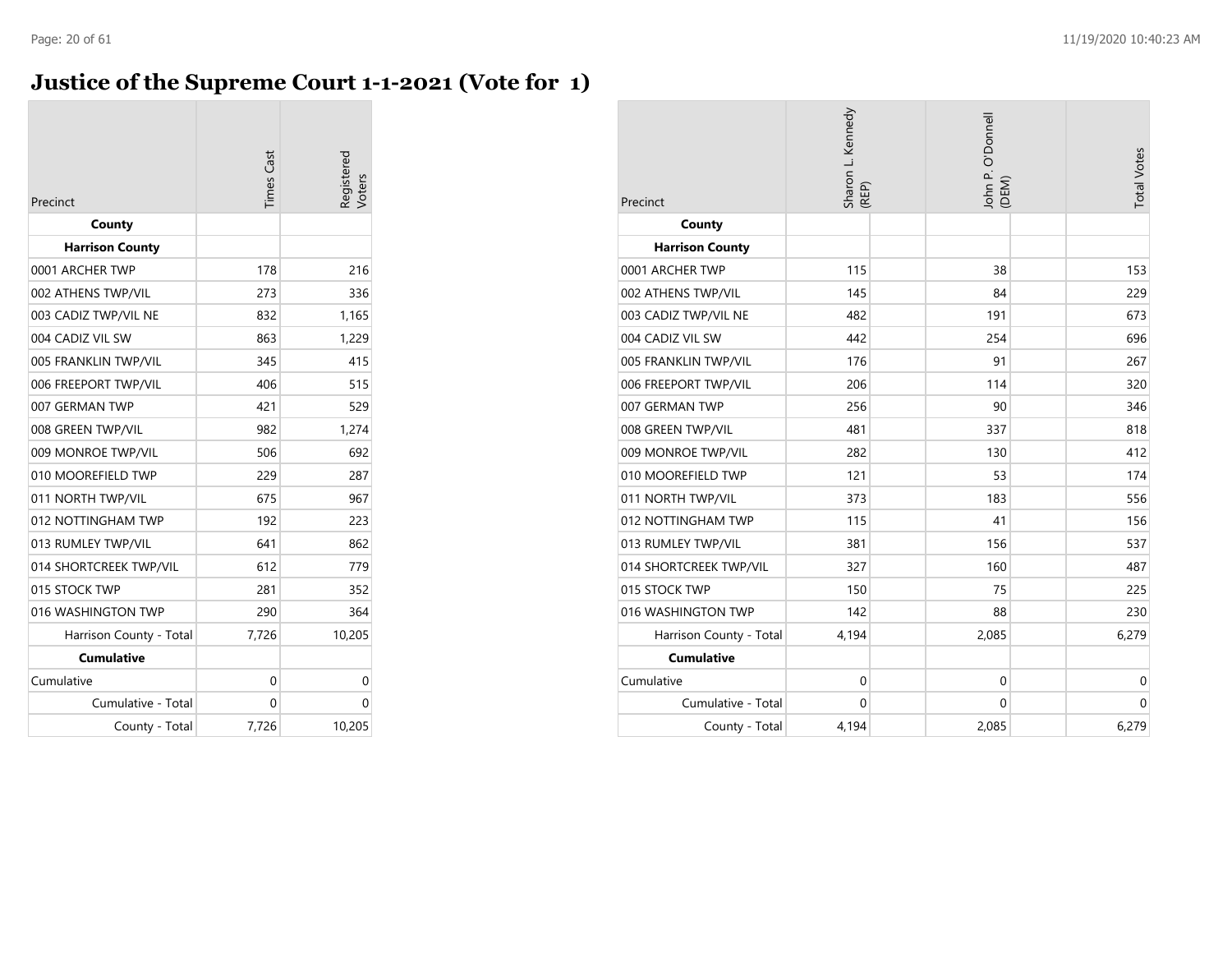| Precinct                | nresolver      |
|-------------------------|----------------|
| County                  |                |
| <b>Harrison County</b>  |                |
| 0001 ARCHER TWP         | 0              |
| 002 ATHENS TWP/VIL      | 0              |
| 003 CADIZ TWP/VIL NE    | 0              |
| 004 CADIZ VIL SW        | 0              |
| 005 FRANKLIN TWP/VIL    | 0              |
| 006 FREEPORT TWP/VIL    | 0              |
| 007 GERMAN TWP          | 0              |
| 008 GREEN TWP/VIL       | $\overline{0}$ |
| 009 MONROE TWP/VIL      | 0              |
| 010 MOOREFIELD TWP      | 0              |
| 011 NORTH TWP/VIL       | 0              |
| 012 NOTTINGHAM TWP      | 0              |
| 013 RUMLEY TWP/VIL      | 0              |
| 014 SHORTCREEK TWP/VIL  | 0              |
| 015 STOCK TWP           | 0              |
| 016 WASHINGTON TWP      | $\overline{0}$ |
| Harrison County - Total | 0              |
| <b>Cumulative</b>       |                |
| Cumulative              | 0              |
| Cumulative - Total      | 0              |
| County - Total          | 0              |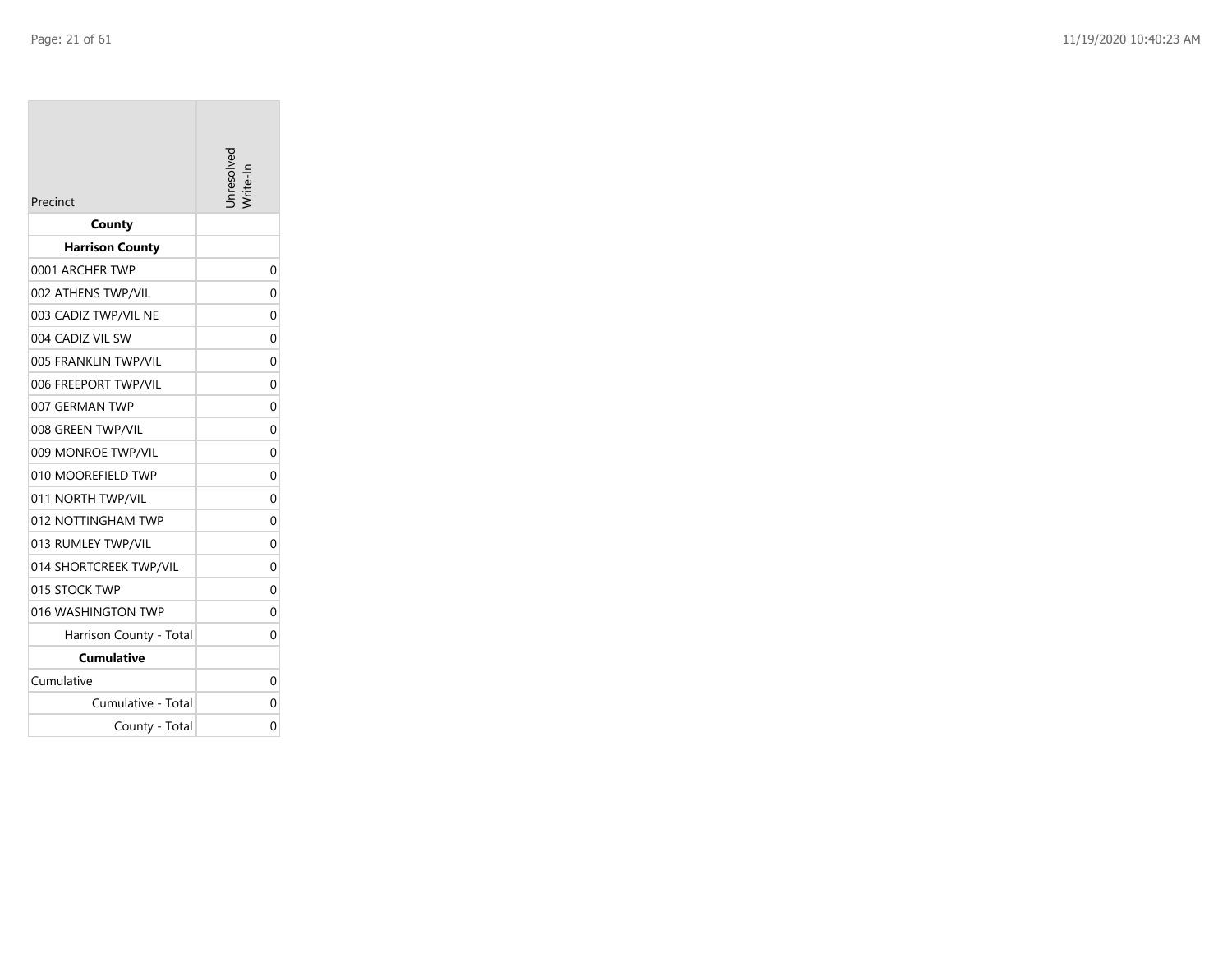### **Justice of the Supreme Court 1-2-2021 (Vote for 1)**

| Precinct                | <b>Times</b> Cast | egistered.<br><b>loters</b> |
|-------------------------|-------------------|-----------------------------|
| County                  |                   |                             |
| <b>Harrison County</b>  |                   |                             |
| 0001 ARCHER TWP         | 178               | 216                         |
| 002 ATHENS TWP/VIL      | 273               | 336                         |
| 003 CADIZ TWP/VIL NE    | 832               | 1,165                       |
| 004 CADIZ VIL SW        | 863               | 1,229                       |
| 005 FRANKLIN TWP/VIL    | 345               | 415                         |
| 006 FREEPORT TWP/VIL    | 406               | 515                         |
| 007 GERMAN TWP          | 421               | 529                         |
| 008 GREEN TWP/VIL       | 982               | 1,274                       |
| 009 MONROE TWP/VIL      | 506               | 692                         |
| 010 MOOREFIELD TWP      | 229               | 287                         |
| 011 NORTH TWP/VIL       | 675               | 967                         |
| 012 NOTTINGHAM TWP      | 192               | 223                         |
| 013 RUMLEY TWP/VIL      | 641               | 862                         |
| 014 SHORTCREEK TWP/VIL  | 612               | 779                         |
| 015 STOCK TWP           | 281               | 352                         |
| 016 WASHINGTON TWP      | 290               | 364                         |
| Harrison County - Total | 7,726             | 10,205                      |
| <b>Cumulative</b>       |                   |                             |
| Cumulative              | 0                 | 0                           |
| Cumulative - Total      | 0                 | 0                           |
| County - Total          | 7,726             | 10,205                      |

| Precinct                | Jennifer Brunner<br>(DEM) | Judi French<br>(REP) | <b>Total Votes</b> |
|-------------------------|---------------------------|----------------------|--------------------|
| County                  |                           |                      |                    |
| <b>Harrison County</b>  |                           |                      |                    |
| 0001 ARCHER TWP         | 78                        | 68                   | 146                |
| 002 ATHENS TWP/VIL      | 140                       | 86                   | 226                |
| 003 CADIZ TWP/VIL NE    | 368                       | 277                  | 645                |
| 004 CADIZ VIL SW        | 414                       | 253                  | 667                |
| 005 FRANKLIN TWP/VIL    | 137                       | 118                  | 255                |
| 006 FREEPORT TWP/VIL    | 172                       | 142                  | 314                |
| 007 GERMAN TWP          | 192                       | 146                  | 338                |
| 008 GREEN TWP/VIL       | 469                       | 313                  | 782                |
| 009 MONROE TWP/VIL      | 211                       | 182                  | 393                |
| 010 MOOREFIELD TWP      | 92                        | 83                   | 175                |
| 011 NORTH TWP/VIL       | 327                       | 207                  | 534                |
| 012 NOTTINGHAM TWP      | 61                        | 80                   | 141                |
| 013 RUMLEY TWP/VIL      | 290                       | 212                  | 502                |
| 014 SHORTCREEK TWP/VIL  | 280                       | 192                  | 472                |
| 015 STOCK TWP           | 133                       | 87                   | 220                |
| 016 WASHINGTON TWP      | 105                       | 102                  | 207                |
| Harrison County - Total | 3,469                     | 2,548                | 6,017              |
| <b>Cumulative</b>       |                           |                      |                    |
| Cumulative              | $\mathbf 0$               | $\mathbf 0$          | 0                  |
| Cumulative - Total      | $\mathbf 0$               | 0                    | $\mathbf 0$        |
| County - Total          | 3,469                     | 2,548                | 6,017              |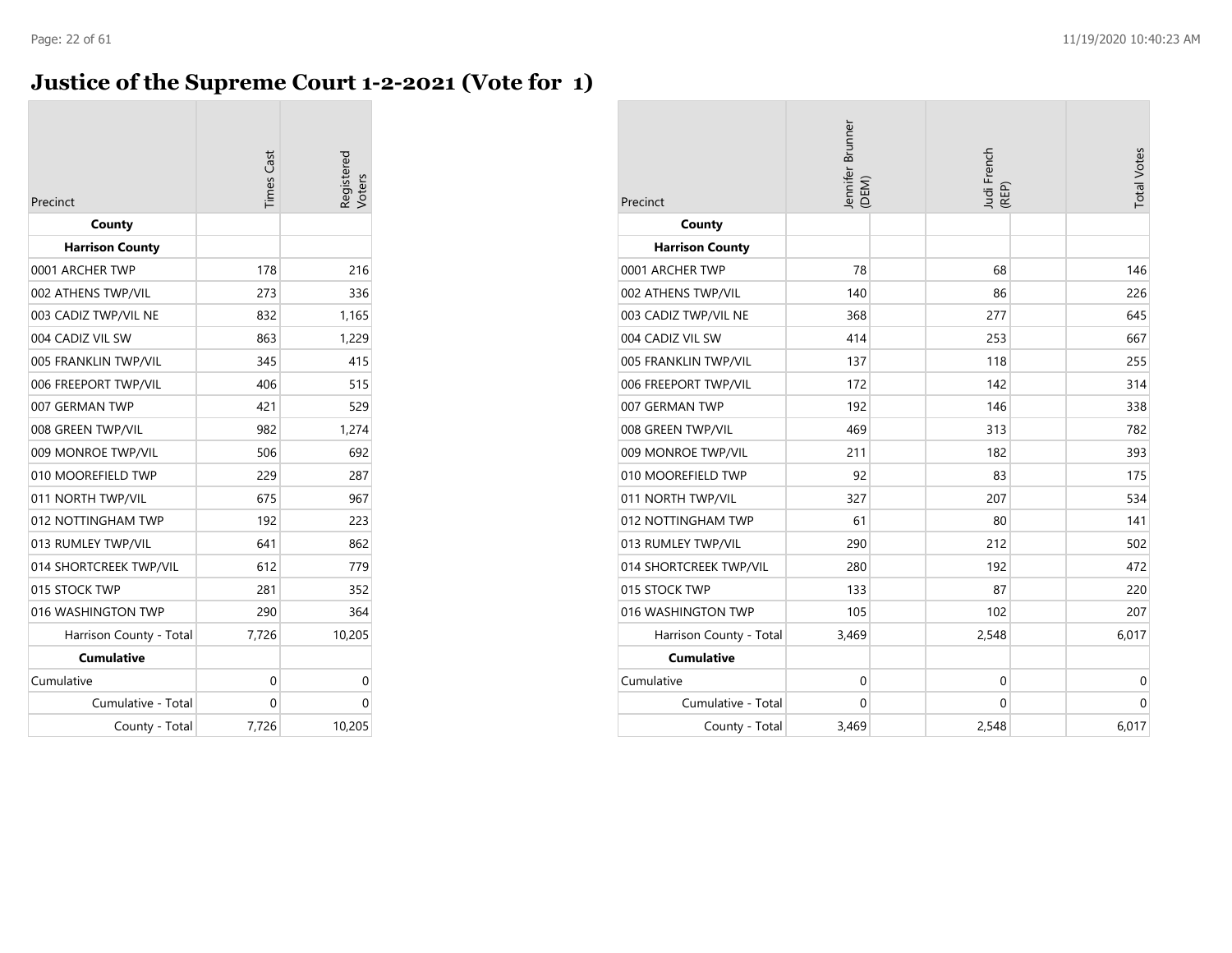| Precinct                | nresolved |
|-------------------------|-----------|
| County                  |           |
| <b>Harrison County</b>  |           |
| 0001 ARCHER TWP         | 0         |
| 002 ATHENS TWP/VIL      | 0         |
| 003 CADIZ TWP/VIL NE    | 0         |
| 004 CADIZ VIL SW        | 0         |
| 005 FRANKLIN TWP/VIL    | $\Omega$  |
| 006 FREEPORT TWP/VIL    | 0         |
| 007 GERMAN TWP          | 0         |
| 008 GREEN TWP/VIL       | 0         |
| 009 MONROE TWP/VIL      | 0         |
| 010 MOOREFIELD TWP      | 0         |
| 011 NORTH TWP/VIL       | 0         |
| 012 NOTTINGHAM TWP      | 0         |
| 013 RUMLEY TWP/VIL      | $\Omega$  |
| 014 SHORTCREEK TWP/VIL  | 0         |
| 015 STOCK TWP           | 0         |
| 016 WASHINGTON TWP      | 0         |
| Harrison County - Total | 0         |
| <b>Cumulative</b>       |           |
| Cumulative              | 0         |
| Cumulative - Total      | 0         |
| County - Total          | 0         |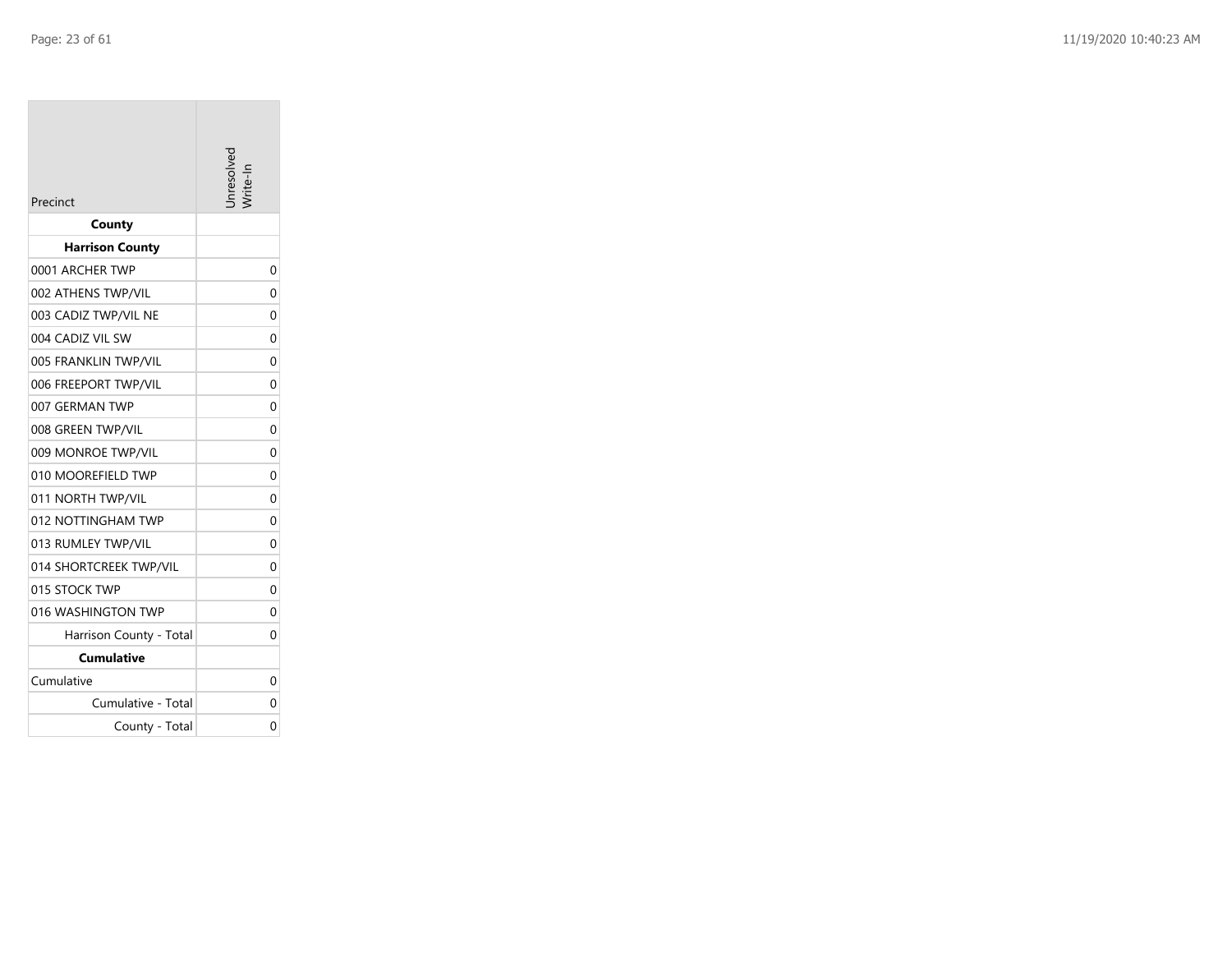### **Judge of the Court of Appeals 7th District 2-9-2021 (Vote for 1)**

| Precinct                | <b>Times</b> Cast | egistered<br>/oters |
|-------------------------|-------------------|---------------------|
| County                  |                   |                     |
| <b>Harrison County</b>  |                   |                     |
| 0001 ARCHER TWP         | 178               | 216                 |
| 002 ATHENS TWP/VIL      | 273               | 336                 |
| 003 CADIZ TWP/VIL NE    | 832               | 1,165               |
| 004 CADIZ VIL SW        | 863               | 1,229               |
| 005 FRANKLIN TWP/VIL    | 345               | 415                 |
| 006 FREEPORT TWP/VIL    | 406               | 515                 |
| 007 GERMAN TWP          | 421               | 529                 |
| 008 GREEN TWP/VIL       | 982               | 1,274               |
| 009 MONROE TWP/VIL      | 506               | 692                 |
| 010 MOOREFIELD TWP      | 229               | 287                 |
| 011 NORTH TWP/VIL       | 675               | 967                 |
| 012 NOTTINGHAM TWP      | 192               | 223                 |
| 013 RUMLEY TWP/VIL      | 641               | 862                 |
| 014 SHORTCREEK TWP/VIL  | 612               | 779                 |
| 015 STOCK TWP           | 281               | 352                 |
| 016 WASHINGTON TWP      | 290               | 364                 |
| Harrison County - Total | 7,726             | 10,205              |
| <b>Cumulative</b>       |                   |                     |
| Cumulative              | 0                 | 0                   |
| Cumulative - Total      | 0                 | 0                   |
| County - Total          | 7,726             | 10,205              |

| Precinct                | Carol Ann Robb<br>(REP) | <b>Total Votes</b> | Jnresolved<br>Write-In |
|-------------------------|-------------------------|--------------------|------------------------|
| County                  |                         |                    |                        |
| <b>Harrison County</b>  |                         |                    |                        |
| 0001 ARCHER TWP         | 110                     | 110                | $\mathbf 0$            |
| 002 ATHENS TWP/VIL      | 186                     | 186                | $\mathbf 0$            |
| 003 CADIZ TWP/VIL NE    | 522                     | 522                | $\mathbf 0$            |
| 004 CADIZ VIL SW        | 500                     | 500                | $\mathbf 0$            |
| 005 FRANKLIN TWP/VIL    | 196                     | 196                | $\mathbf 0$            |
| 006 FREEPORT TWP/VIL    | 244                     | 244                | $\mathbf 0$            |
| 007 GERMAN TWP          | 248                     | 248                | $\mathbf 0$            |
| 008 GREEN TWP/VIL       | 615                     | 615                | $\mathsf{O}\xspace$    |
| 009 MONROE TWP/VIL      | 316                     | 316                | $\mathbf 0$            |
| 010 MOOREFIELD TWP      | 138                     | 138                | $\mathbf 0$            |
| 011 NORTH TWP/VIL       | 421                     | 421                | $\mathbf 0$            |
| 012 NOTTINGHAM TWP      | 109                     | 109                | $\mathbf 0$            |
| 013 RUMLEY TWP/VIL      | 389                     | 389                | $\mathbf 0$            |
| 014 SHORTCREEK TWP/VIL  | 363                     | 363                | $\mathbf 0$            |
| 015 STOCK TWP           | 172                     | 172                | $\mathbf 0$            |
| 016 WASHINGTON TWP      | 167                     | 167                | $\mathbf 0$            |
| Harrison County - Total | 4,696                   | 4,696              | 0                      |
| <b>Cumulative</b>       |                         |                    |                        |
| Cumulative              | $\mathbf 0$             | 0                  | $\mathbf 0$            |
| Cumulative - Total      | 0                       | 0                  | $\mathbf 0$            |
| County - Total          | 4,696                   | 4,696              | $\mathbf 0$            |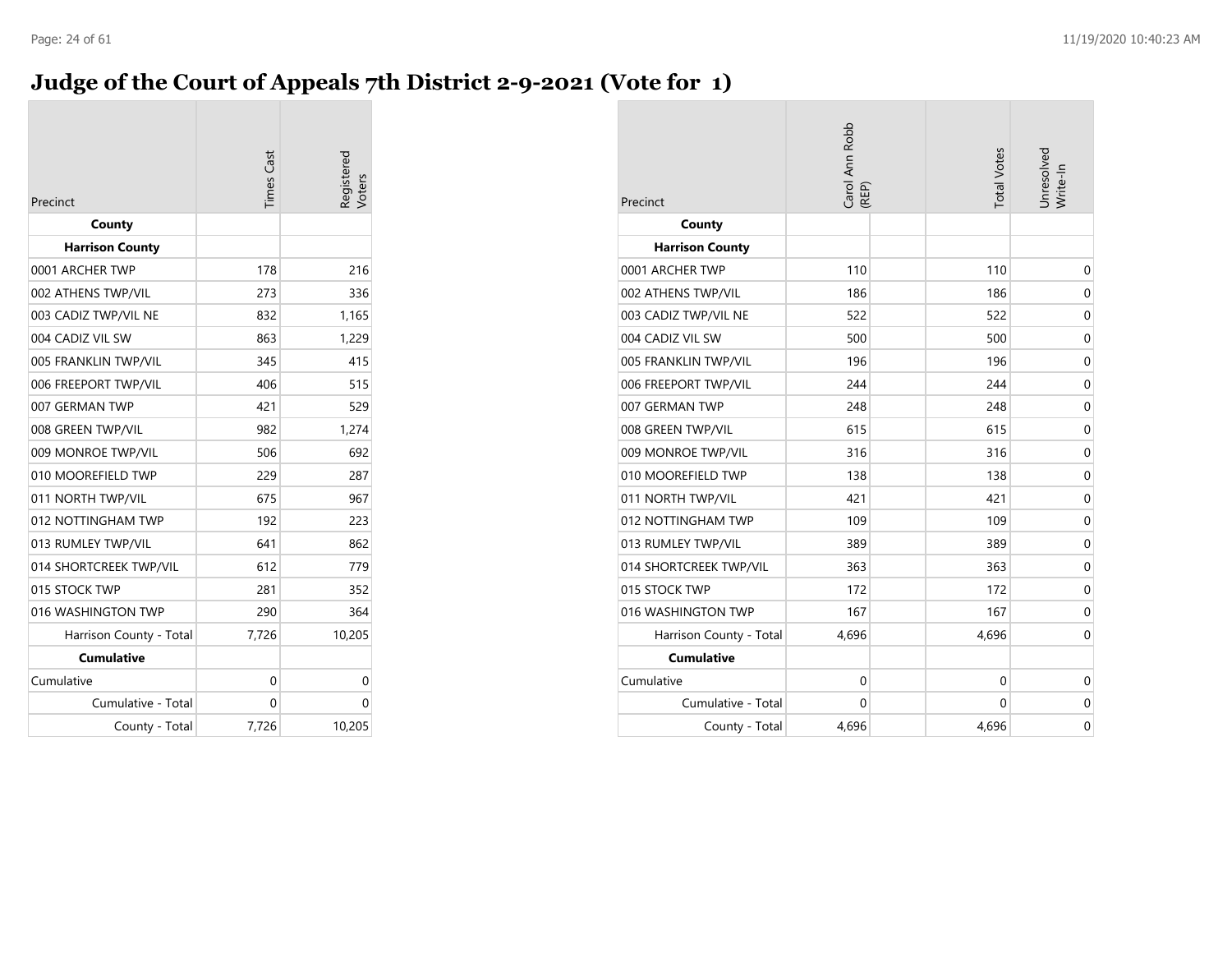### **Judge of the Court of Appeals 7th District 2-10-2021 (Vote for 1)**

| Precinct                | <b>Times</b> Cast | egistered<br>/oters |
|-------------------------|-------------------|---------------------|
| County                  |                   |                     |
| <b>Harrison County</b>  |                   |                     |
| 0001 ARCHER TWP         | 178               | 216                 |
| 002 ATHENS TWP/VIL      | 273               | 336                 |
| 003 CADIZ TWP/VIL NE    | 832               | 1,165               |
| 004 CADIZ VIL SW        | 863               | 1,229               |
| 005 FRANKLIN TWP/VIL    | 345               | 415                 |
| 006 FREEPORT TWP/VIL    | 406               | 515                 |
| 007 GERMAN TWP          | 421               | 529                 |
| 008 GREEN TWP/VIL       | 982               | 1.274               |
| 009 MONROE TWP/VIL      | 506               | 692                 |
| 010 MOOREFIELD TWP      | 229               | 287                 |
| 011 NORTH TWP/VIL       | 675               | 967                 |
| 012 NOTTINGHAM TWP      | 192               | 223                 |
| 013 RUMLEY TWP/VIL      | 641               | 862                 |
| 014 SHORTCREEK TWP/VIL  | 612               | 779                 |
| 015 STOCK TWP           | 281               | 352                 |
| 016 WASHINGTON TWP      | 290               | 364                 |
| Harrison County - Total | 7,726             | 10,205              |
| <b>Cumulative</b>       |                   |                     |
| Cumulative              | 0                 | 0                   |
| Cumulative - Total      | 0                 | 0                   |
| County - Total          | 7,726             | 10,205              |

| Precinct                | Cheryl L. Waite<br>(DEM) | <b>Total Votes</b> | Unresolved<br>Write-In |
|-------------------------|--------------------------|--------------------|------------------------|
| County                  |                          |                    |                        |
| <b>Harrison County</b>  |                          |                    |                        |
| 0001 ARCHER TWP         | 100                      | 100                | 0                      |
| 002 ATHENS TWP/VIL      | 161                      | 161                | 0                      |
| 003 CADIZ TWP/VIL NE    | 485                      | 485                | 0                      |
| 004 CADIZ VIL SW        | 495                      | 495                | $\mathbf 0$            |
| 005 FRANKLIN TWP/VIL    | 198                      | 198                | $\boldsymbol{0}$       |
| 006 FREEPORT TWP/VIL    | 247                      | 247                | $\mathbf 0$            |
| 007 GERMAN TWP          | 228                      | 228                | 0                      |
| 008 GREEN TWP/VIL       | 572                      | 572                | 0                      |
| 009 MONROE TWP/VIL      | 286                      | 286                | $\overline{0}$         |
| 010 MOOREFIELD TWP      | 118                      | 118                | 0                      |
| 011 NORTH TWP/VIL       | 389                      | 389                | 0                      |
| 012 NOTTINGHAM TWP      | 97                       | 97                 | $\boldsymbol{0}$       |
| 013 RUMLEY TWP/VIL      | 376                      | 376                | 0                      |
| 014 SHORTCREEK TWP/VIL  | 348                      | 348                | 0                      |
| 015 STOCK TWP           | 150                      | 150                | 0                      |
| 016 WASHINGTON TWP      | 150                      | 150                | 0                      |
| Harrison County - Total | 4,400                    | 4,400              | $\mathbf 0$            |
| <b>Cumulative</b>       |                          |                    |                        |
| Cumulative              | $\mathbf 0$              | 0                  | 0                      |
| Cumulative - Total      | 0                        | 0                  | 0                      |
| County - Total          | 4,400                    | 4,400              | 0                      |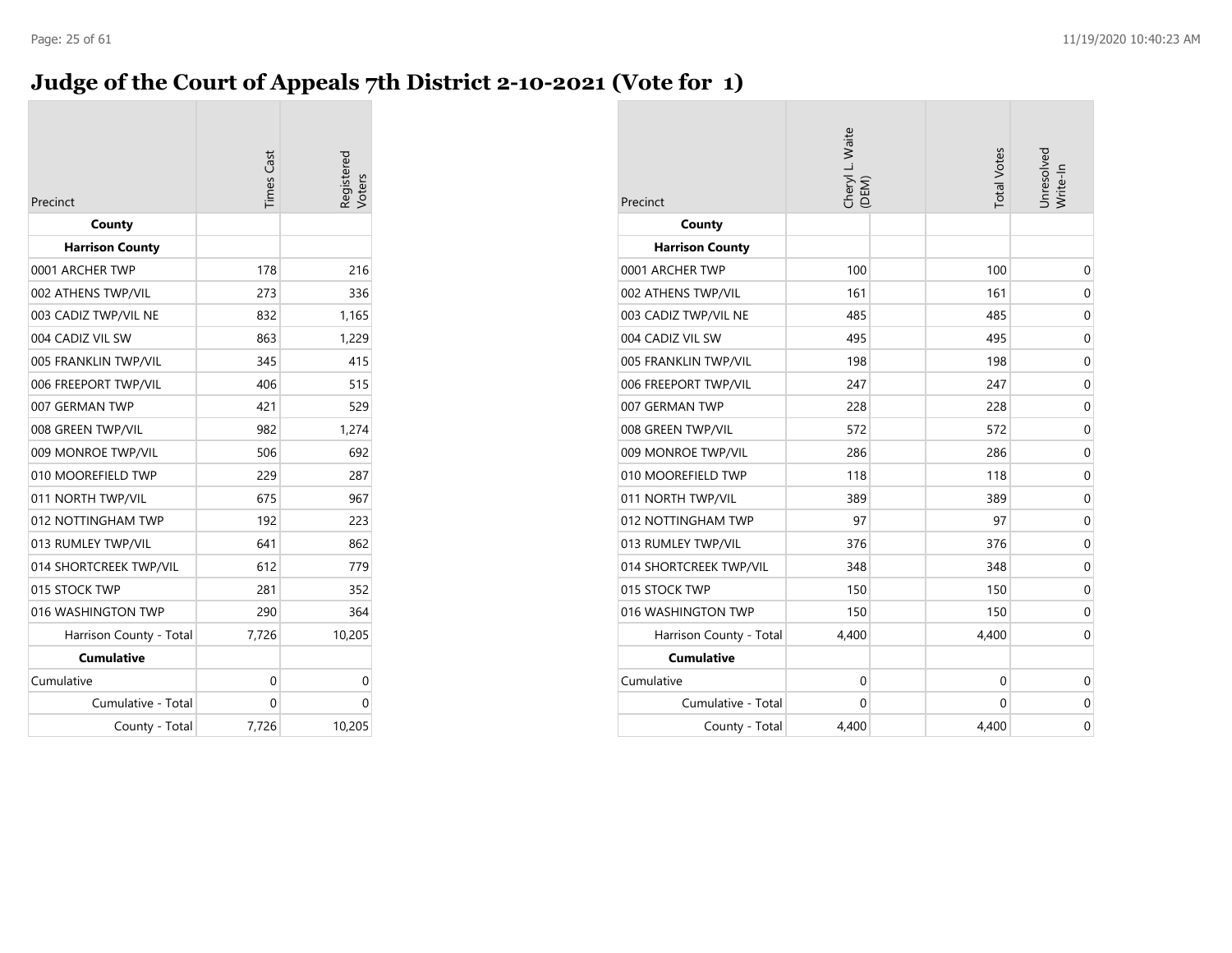## **Judge of the Court of Common Pleas 4/18/2021 (Vote for 1)**

| Precinct                | <b>Times</b> Cast | Registered<br>Voters |
|-------------------------|-------------------|----------------------|
| County                  |                   |                      |
| <b>Harrison County</b>  |                   |                      |
| 0001 ARCHER TWP         | 178               | 216                  |
| 002 ATHENS TWP/VIL      | 273               | 336                  |
| 003 CADIZ TWP/VIL NE    | 832               | 1,165                |
| 004 CADIZ VIL SW        | 863               | 1,229                |
| 005 FRANKLIN TWP/VIL    | 345               | 415                  |
| 006 FREEPORT TWP/VIL    | 406               | 515                  |
| 007 GERMAN TWP          | 421               | 529                  |
| 008 GREEN TWP/VIL       | 982               | 1.274                |
| 009 MONROE TWP/VIL      | 506               | 692                  |
| 010 MOOREFIELD TWP      | 229               | 287                  |
| 011 NORTH TWP/VIL       | 675               | 967                  |
| 012 NOTTINGHAM TWP      | 192               | 223                  |
| 013 RUMLEY TWP/VIL      | 641               | 862                  |
| 014 SHORTCREEK TWP/VIL  | 612               | 779                  |
| 015 STOCK TWP           | 281               | 352                  |
| 016 WASHINGTON TWP      | 290               | 364                  |
| Harrison County - Total | 7,726             | 10,205               |
| <b>Cumulative</b>       |                   |                      |
| Cumulative              | 0                 | 0                    |
| Cumulative - Total      | 0                 | 0                    |
| County - Total          | 7,726             | 10,205               |

| Precinct                | T. Shawn Hervey<br>(REP) | <b>Total Votes</b> | Jnresolved<br>Write-In |
|-------------------------|--------------------------|--------------------|------------------------|
| County                  |                          |                    |                        |
| <b>Harrison County</b>  |                          |                    |                        |
| 0001 ARCHER TWP         | 126                      | 126                | 0                      |
| 002 ATHENS TWP/VIL      | 207                      | 207                | $\mathbf 0$            |
| 003 CADIZ TWP/VIL NE    | 606                      | 606                | $\mathbf 0$            |
| 004 CADIZ VIL SW        | 617                      | 617                | $\mathbf 0$            |
| 005 FRANKLIN TWP/VIL    | 213                      | 213                | $\mathbf 0$            |
| 006 FREEPORT TWP/VIL    | 269                      | 269                | $\mathsf{O}\xspace$    |
| 007 GERMAN TWP          | 295                      | 295                | $\mathbf 0$            |
| 008 GREEN TWP/VIL       | 724                      | 724                | $\mathbf 0$            |
| 009 MONROE TWP/VIL      | 357                      | 357                | $\mathsf{O}\xspace$    |
| 010 MOOREFIELD TWP      | 152                      | 152                | $\mathbf 0$            |
| 011 NORTH TWP/VIL       | 470                      | 470                | $\mathbf 0$            |
| 012 NOTTINGHAM TWP      | 127                      | 127                | $\mathbf 0$            |
| 013 RUMLEY TWP/VIL      | 460                      | 460                | $\mathbf 0$            |
| 014 SHORTCREEK TWP/VIL  | 409                      | 409                | $\mathbf 0$            |
| 015 STOCK TWP           | 191                      | 191                | $\mathsf{O}\xspace$    |
| 016 WASHINGTON TWP      | 193                      | 193                | $\mathbf 0$            |
| Harrison County - Total | 5,416                    | 5,416              | $\mathbf 0$            |
| <b>Cumulative</b>       |                          |                    |                        |
| Cumulative              | 0                        | 0                  | $\mathbf 0$            |
| Cumulative - Total      | 0                        | 0                  | $\mathbf 0$            |
| County - Total          | 5,416                    | 5,416              | 0                      |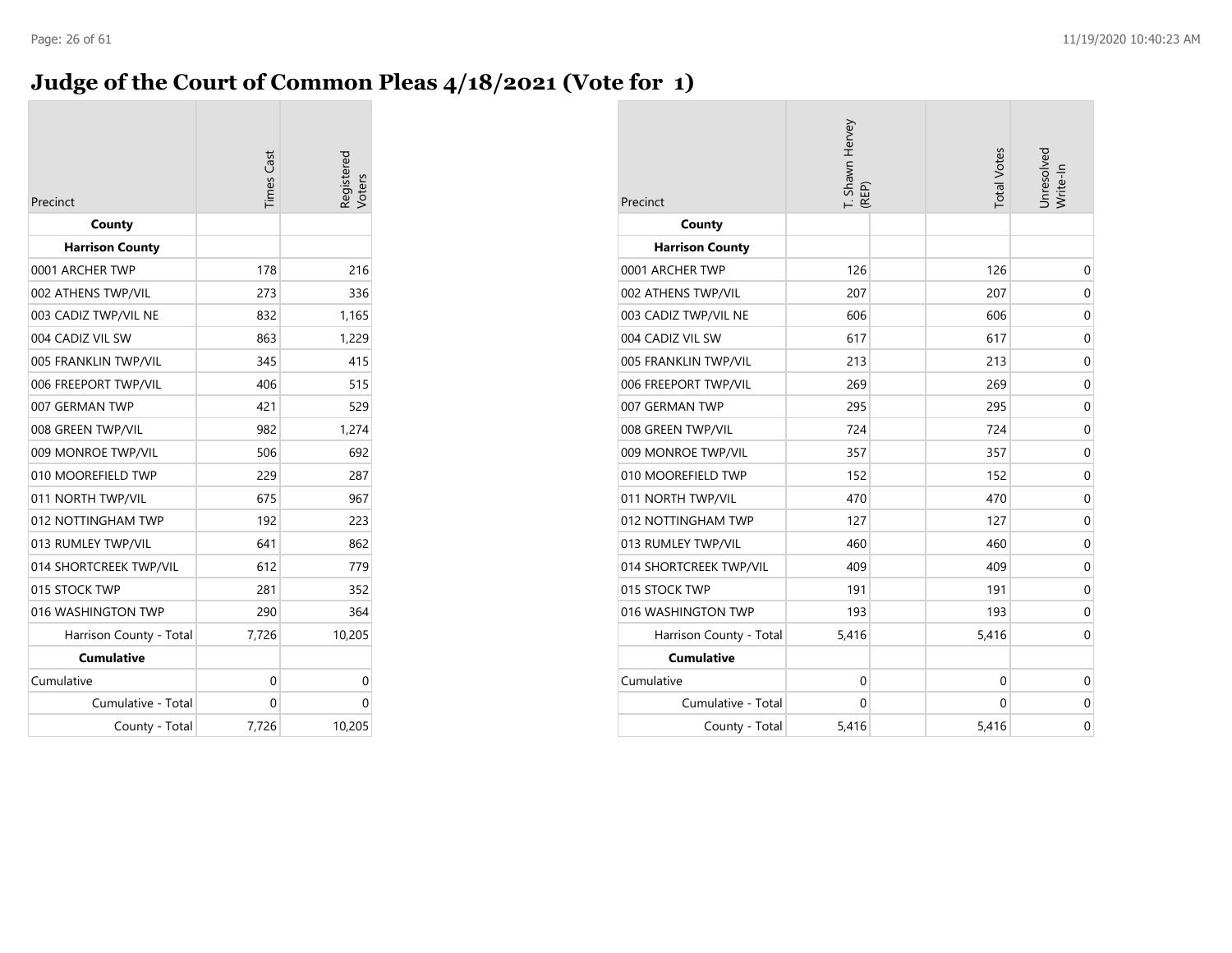## **Judge of the Court of Common Pleas Probate Division 2/9/2021 (Vote for 1)**

| Precinct                         | <b>Times</b> Cast | Registered |
|----------------------------------|-------------------|------------|
| County<br><b>Harrison County</b> |                   |            |
| 0001 ARCHER TWP                  | 178               | 216        |
| 002 ATHENS TWP/VIL               | 273               | 336        |
| 003 CADIZ TWP/VIL NE             | 832               | 1,165      |
| 004 CADIZ VIL SW                 | 863               | 1,229      |
| 005 FRANKLIN TWP/VIL             | 345               | 415        |
| 006 FREEPORT TWP/VIL             | 406               | 515        |
| 007 GERMAN TWP                   | 421               | 529        |
| 008 GREEN TWP/VIL                | 982               | 1,274      |
| 009 MONROE TWP/VIL               | 506               | 692        |
| 010 MOOREFIELD TWP               | 229               | 287        |
| 011 NORTH TWP/VIL                | 675               | 967        |
| 012 NOTTINGHAM TWP               | 192               | 223        |
| 013 RUMLEY TWP/VIL               | 641               | 862        |
| 014 SHORTCREEK TWP/VIL           | 612               | 779        |
| 015 STOCK TWP                    | 281               | 352        |
| 016 WASHINGTON TWP               | 290               | 364        |
| Harrison County - Total          | 7,726             | 10,205     |
| <b>Cumulative</b>                |                   |            |
| Cumulative                       | 0                 | 0          |
| Cumulative - Total               | 0                 | 0          |
| County - Total                   | 7,726             | 10,205     |

| Precinct                | Matthew Paul<br>Puskarich<br>(REP) | <b>Total Votes</b> | Unresolved<br>Write-In |
|-------------------------|------------------------------------|--------------------|------------------------|
| County                  |                                    |                    |                        |
| <b>Harrison County</b>  |                                    |                    |                        |
| 0001 ARCHER TWP         | 133                                | 133                | 0                      |
| 002 ATHENS TWP/VIL      | 208                                | 208                | $\mathbf 0$            |
| 003 CADIZ TWP/VIL NE    | 655                                | 655                | $\mathbf 0$            |
| 004 CADIZ VIL SW        | 658                                | 658                | $\mathbf 0$            |
| 005 FRANKLIN TWP/VIL    | 244                                | 244                | $\mathbf 0$            |
| 006 FREEPORT TWP/VIL    | 315                                | 315                | $\mathbf 0$            |
| 007 GERMAN TWP          | 302                                | 302                | $\mathbf 0$            |
| 008 GREEN TWP/VIL       | 738                                | 738                | $\mathbf 0$            |
| 009 MONROE TWP/VIL      | 368                                | 368                | $\mathbf 0$            |
| 010 MOOREFIELD TWP      | 185                                | 185                | $\mathbf 0$            |
| 011 NORTH TWP/VIL       | 479                                | 479                | $\mathbf 0$            |
| 012 NOTTINGHAM TWP      | 150                                | 150                | $\mathbf 0$            |
| 013 RUMLEY TWP/VIL      | 474                                | 474                | $\mathbf 0$            |
| 014 SHORTCREEK TWP/VIL  | 451                                | 451                | $\mathbf 0$            |
| 015 STOCK TWP           | 205                                | 205                | $\mathsf{O}\xspace$    |
| 016 WASHINGTON TWP      | 210                                | 210                | $\mathbf 0$            |
| Harrison County - Total | 5,775                              | 5,775              | $\mathbf 0$            |
| <b>Cumulative</b>       |                                    |                    |                        |
| Cumulative              | $\mathbf 0$                        | 0                  | $\mathbf 0$            |
| Cumulative - Total      | $\mathbf{0}$                       | 0                  | $\boldsymbol{0}$       |
| County - Total          | 5,775                              | 5,775              | $\mathbf 0$            |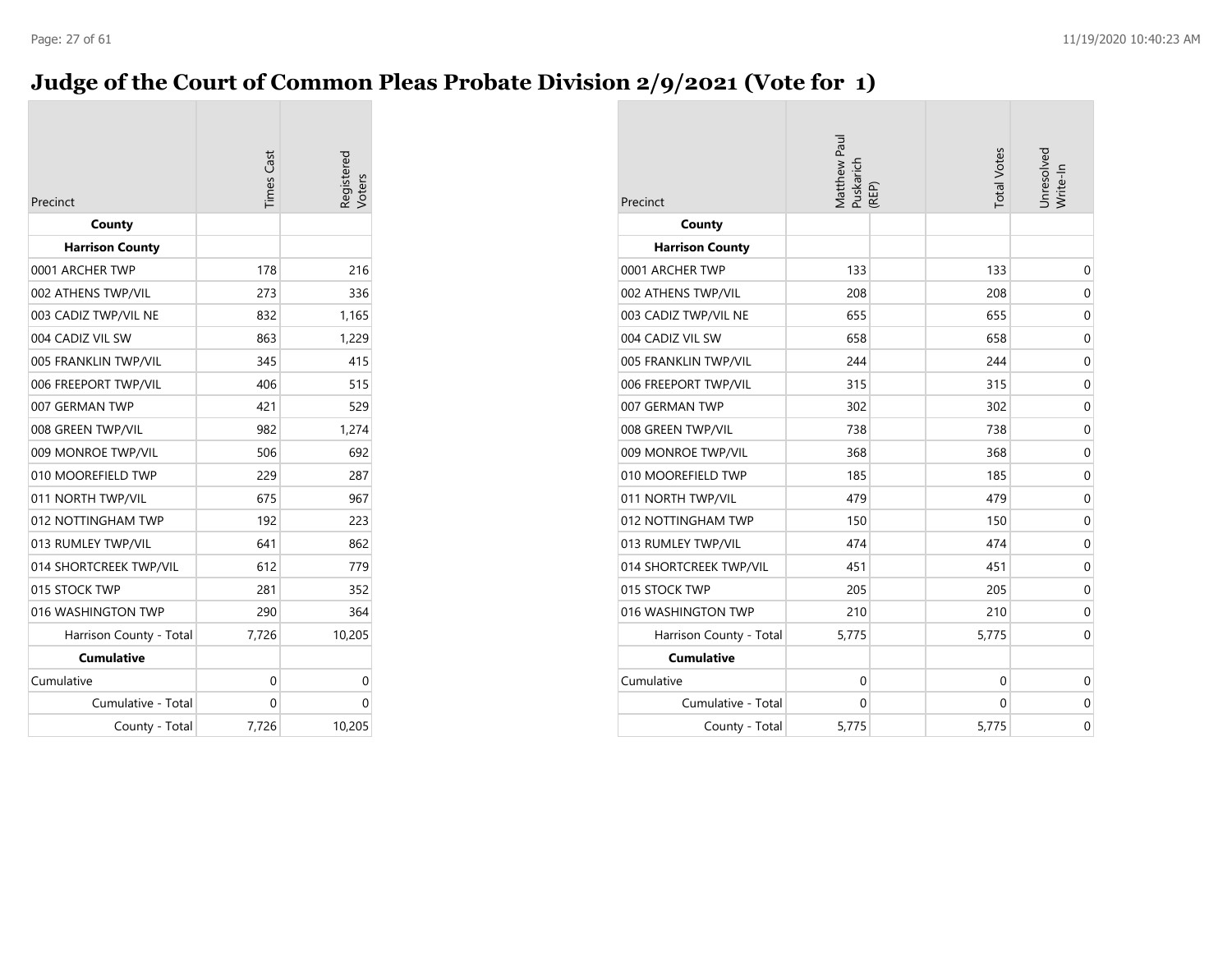### **Cadiz Village Income Tax (Vote for 1)**

| Precinct                | <b>Times Cast</b> | Registered<br>Voters |
|-------------------------|-------------------|----------------------|
| County                  |                   |                      |
| <b>Harrison County</b>  |                   |                      |
| 003 CADIZ TWP/VIL NE    | 832               | 1,165                |
| 004 CADIZ VIL SW        | 863               | 1,229                |
| Harrison County - Total | 1,695             | 2,394                |
| <b>Cumulative</b>       |                   |                      |
| Cumulative              | 0                 | 0                    |
| Cumulative - Total      | 0                 | 0                    |
| County - Total          | 1,695             | 2,394                |

| Precinct                | For the Income Tax | Against the<br>Income Tax | <b>Total Votes</b> |
|-------------------------|--------------------|---------------------------|--------------------|
| County                  |                    |                           |                    |
| <b>Harrison County</b>  |                    |                           |                    |
| 003 CADIZ TWP/VIL NE    | 234                | 540                       | 774                |
| 004 CADIZ VIL SW        | 249                | 573                       | 822                |
| Harrison County - Total | 483                | 1,113                     | 1,596              |
| <b>Cumulative</b>       |                    |                           |                    |
| Cumulative              | $\mathbf 0$        | 0                         | 0                  |
| Cumulative - Total      | $\mathbf 0$        | $\mathbf 0$               | $\mathbf 0$        |
| County - Total          | 483                | 1,113                     | 1,596              |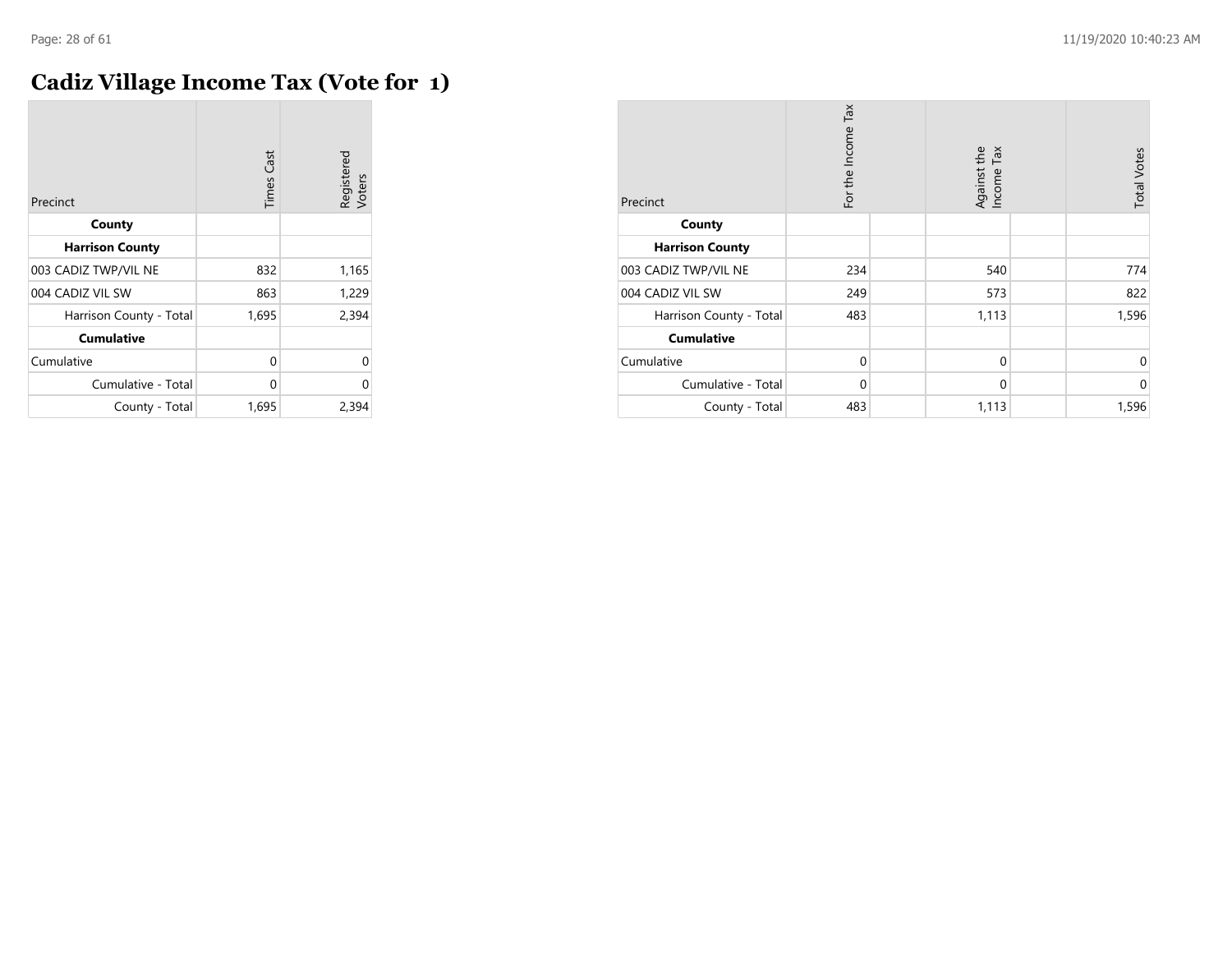**College** 

| Precinct                | Unresolved<br>Write-In |
|-------------------------|------------------------|
| County                  |                        |
| <b>Harrison County</b>  |                        |
| 003 CADIZ TWP/VIL NE    | 0                      |
| 004 CADIZ VIL SW        | 0                      |
| Harrison County - Total |                        |
| <b>Cumulative</b>       |                        |
| Cumulative              |                        |
| Cumulative - Total      | U                      |
| County - Total          |                        |

the control of the control of the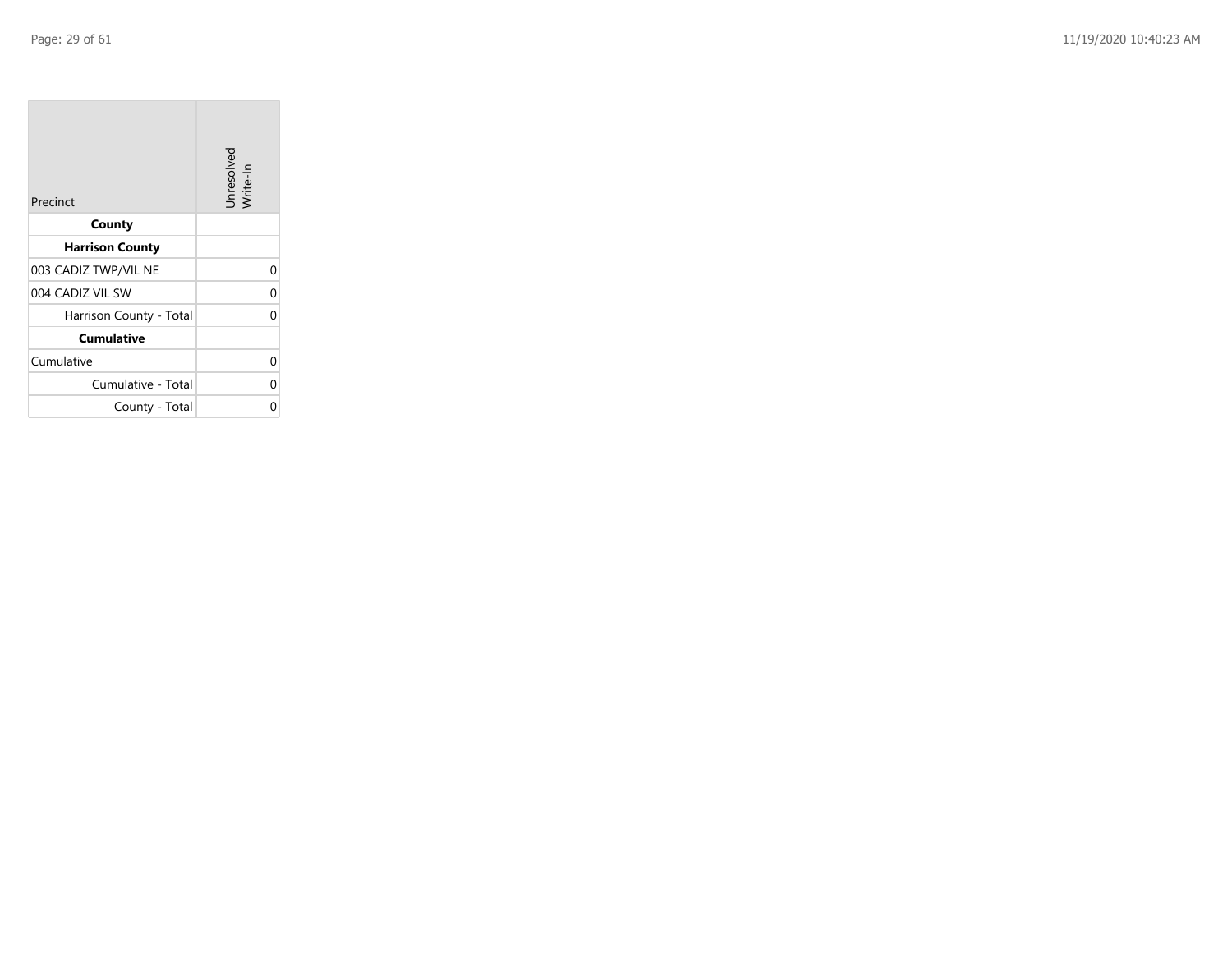### **Jewett Village Operating Maintaining Streets 4mill (Vote for 1)**

| Precinct                | <b>Times Cast</b> | Registered<br>Voters |
|-------------------------|-------------------|----------------------|
| County                  |                   |                      |
| <b>Harrison County</b>  |                   |                      |
| 013 RUMLEY TWP/VIL      | 263               | 384                  |
| Harrison County - Total | 263               | 384                  |
| <b>Cumulative</b>       |                   |                      |
| Cumulative              | 0                 | U                    |
| Cumulative - Total      | 0                 |                      |
| County - Total          | 263               | 384                  |

| Precinct                | For the Tax Levy | Against the Tax<br>Levy | <b>Total Votes</b> |
|-------------------------|------------------|-------------------------|--------------------|
| County                  |                  |                         |                    |
| <b>Harrison County</b>  |                  |                         |                    |
| 013 RUMLEY TWP/VIL      | 140              | 107                     | 247                |
| Harrison County - Total | 140              | 107                     | 247                |
| <b>Cumulative</b>       |                  |                         |                    |
| Cumulative              | $\Omega$         | $\mathbf 0$             | 0                  |
| Cumulative - Total      | $\Omega$         | $\mathbf 0$             | $\mathbf 0$        |
| County - Total          | 140              | 107                     | 247                |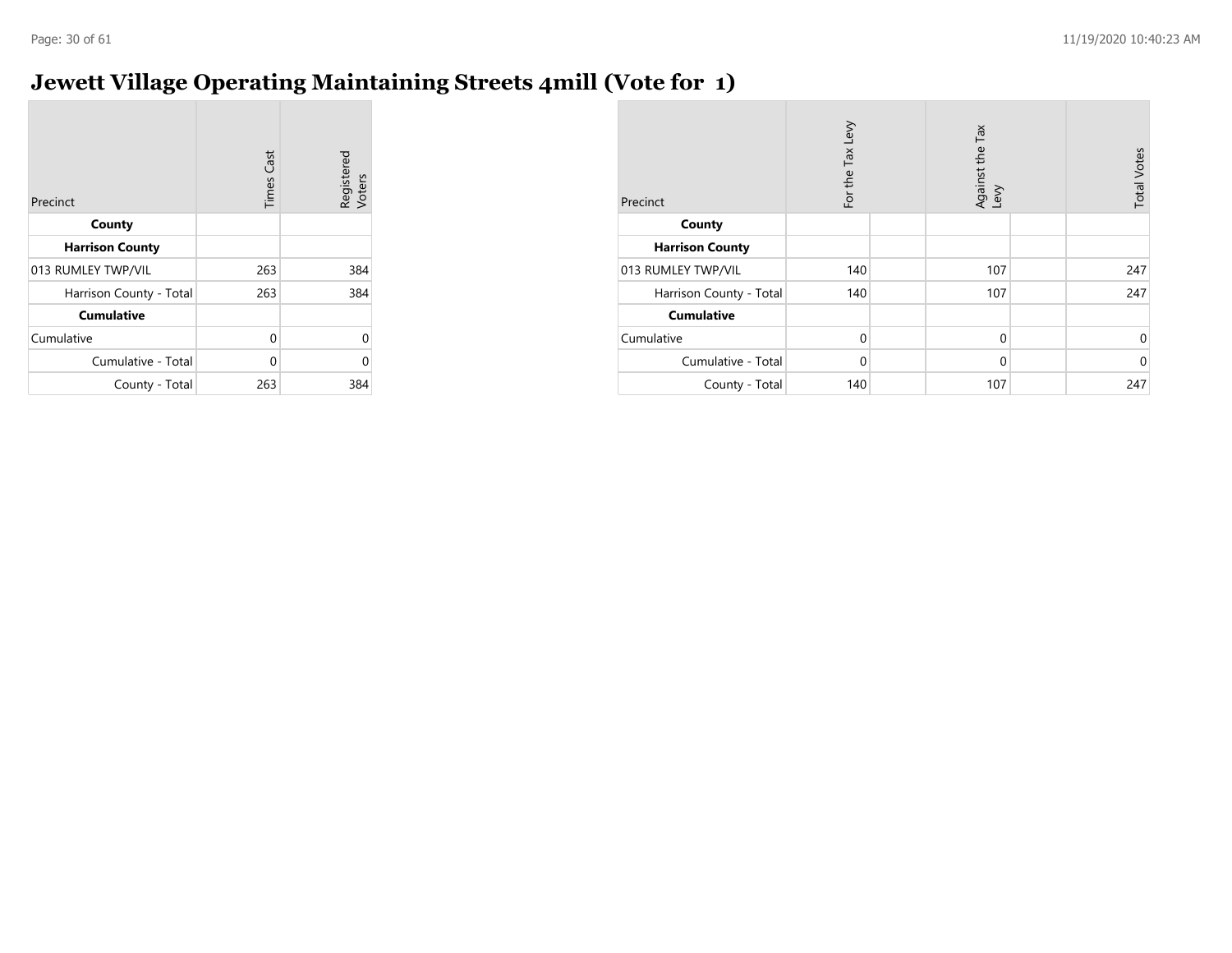| Precinct                | Unresolved<br>Write-In |
|-------------------------|------------------------|
| County                  |                        |
| <b>Harrison County</b>  |                        |
| 013 RUMLEY TWP/VIL      | 0                      |
| Harrison County - Total | O                      |
| <b>Cumulative</b>       |                        |
| Cumulative              | 0                      |
| Cumulative - Total      | 0                      |
| County - Total          | 0                      |

the company of the company

 $\mathcal{L}_{\mathcal{A}}$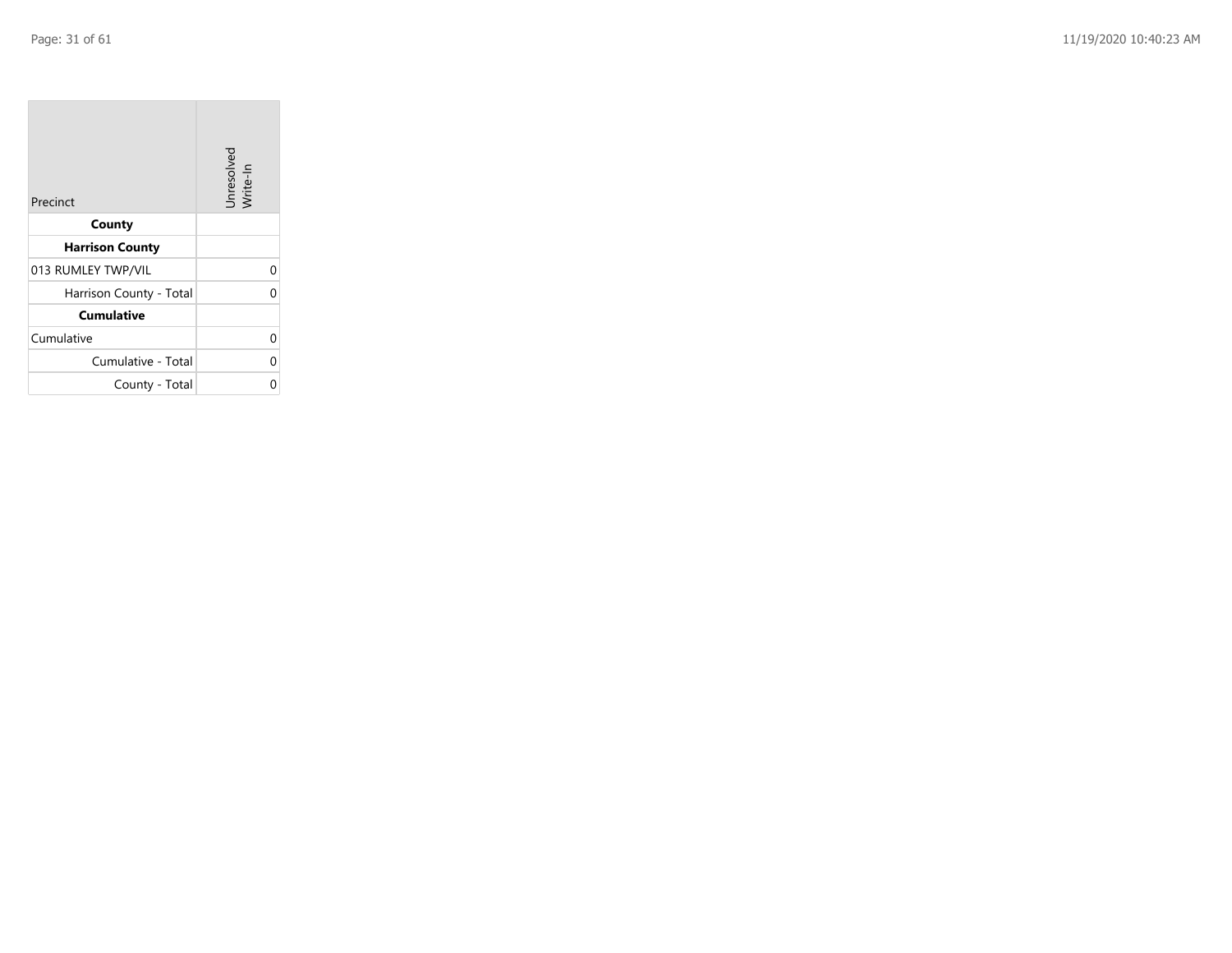m.

## **Scio Village Current Expense 1.76mill (Vote for 1)**

| Precinct                | <b>Times Cast</b> | Registered<br>Voters |
|-------------------------|-------------------|----------------------|
| County                  |                   |                      |
| <b>Harrison County</b>  |                   |                      |
| 011 NORTH TWP/VIL       | 275               | 441                  |
| Harrison County - Total | 275               | 441                  |
| <b>Cumulative</b>       |                   |                      |
| Cumulative              | 0                 | 0                    |
| Cumulative - Total      | $\Omega$          | U                    |
| County - Total          | 275               | 441                  |

| Precinct                | For the Tax Levy | Against the Tax<br>Levy | <b>Total Votes</b> |
|-------------------------|------------------|-------------------------|--------------------|
| County                  |                  |                         |                    |
| <b>Harrison County</b>  |                  |                         |                    |
| 011 NORTH TWP/VIL       | 158              | 105                     | 263                |
| Harrison County - Total | 158              | 105                     | 263                |
| <b>Cumulative</b>       |                  |                         |                    |
| Cumulative              | $\Omega$         | $\mathbf 0$             | 0                  |
| Cumulative - Total      | $\Omega$         | $\mathbf 0$             | $\mathbf 0$        |
| County - Total          | 158              | 105                     | 263                |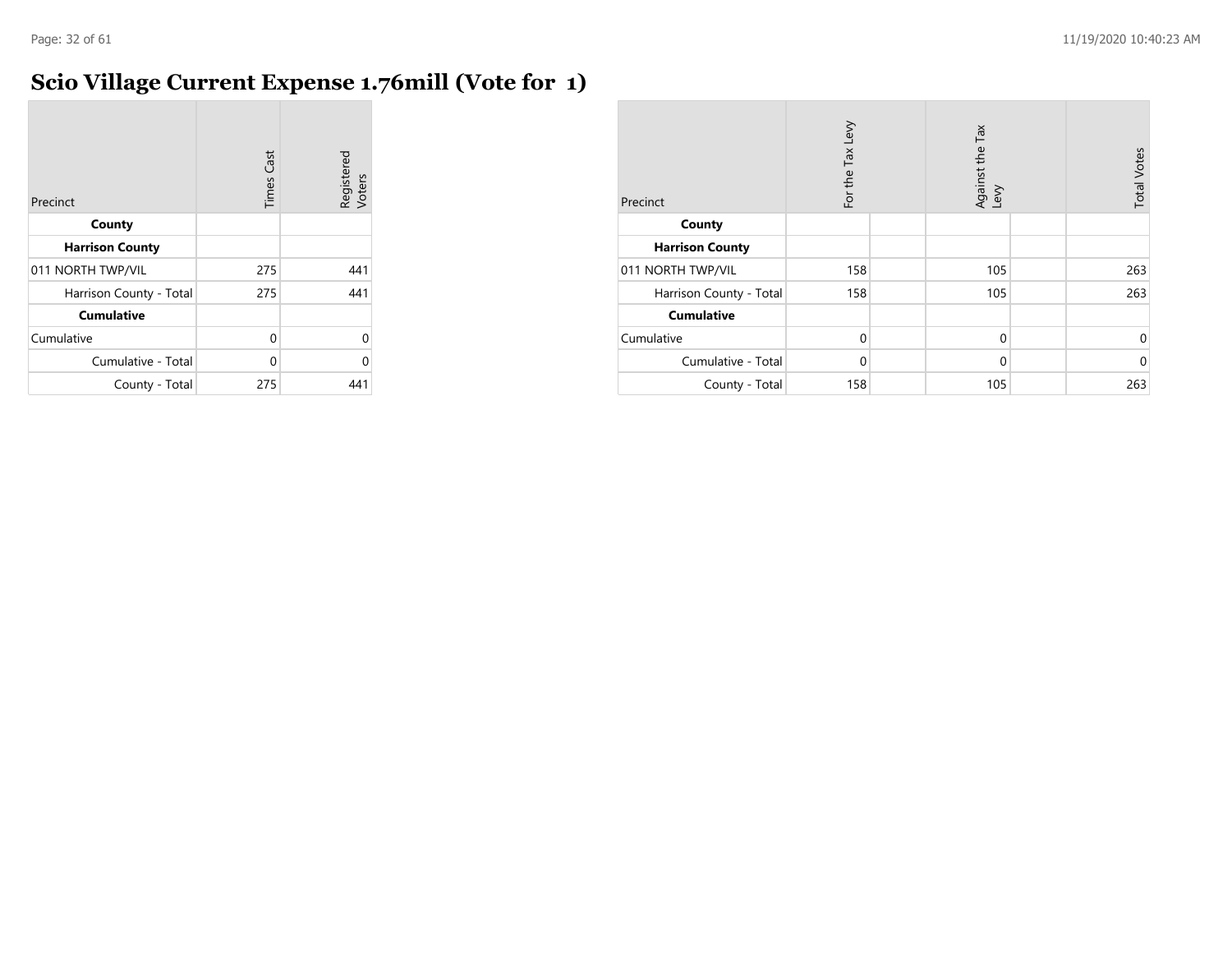| Precinct                | Unresolved<br>Write-In |
|-------------------------|------------------------|
| County                  |                        |
| <b>Harrison County</b>  |                        |
| 011 NORTH TWP/VIL       | 0                      |
| Harrison County - Total | O                      |
| <b>Cumulative</b>       |                        |
| Cumulative              | 0                      |
| Cumulative - Total      | 0                      |
| County - Total          |                        |

the company of the company

 $\mathcal{L}_{\mathcal{A}}$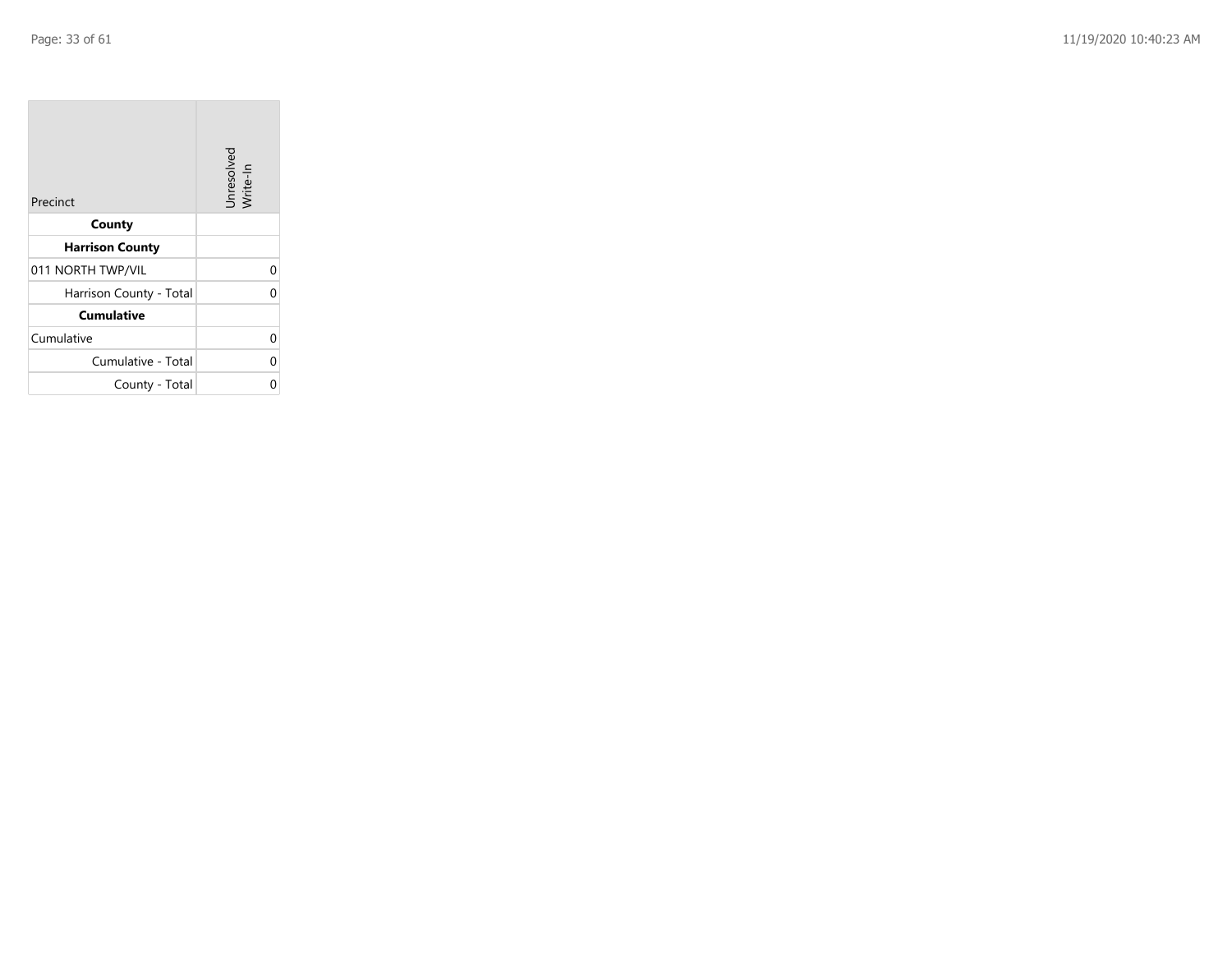$\sim$ 

### **Franklin Twp Fire Protection #1 (Vote for 1)**

| Precinct                | <b>Times Cast</b> | Registered<br>Voters |
|-------------------------|-------------------|----------------------|
| County                  |                   |                      |
| <b>Harrison County</b>  |                   |                      |
| 005 FRANKLIN TWP/VIL    | 345               | 415                  |
| Harrison County - Total | 345               | 415                  |
| <b>Cumulative</b>       |                   |                      |
| Cumulative              | 0                 | $\Omega$             |
| Cumulative - Total      | $\Omega$          | 0                    |
| County - Total          | 345               | 415                  |

| Precinct                | For the Tax Levy | Against the Tax<br>Levy | <b>Total Votes</b> |
|-------------------------|------------------|-------------------------|--------------------|
| County                  |                  |                         |                    |
| <b>Harrison County</b>  |                  |                         |                    |
| 005 FRANKLIN TWP/VIL    | 250              | 79                      | 329                |
| Harrison County - Total | 250              | 79                      | 329                |
| <b>Cumulative</b>       |                  |                         |                    |
| Cumulative              | $\mathbf 0$      | $\mathbf 0$             | 0                  |
| Cumulative - Total      | $\Omega$         | 0                       | $\Omega$           |
| County - Total          | 250              | 79                      | 329                |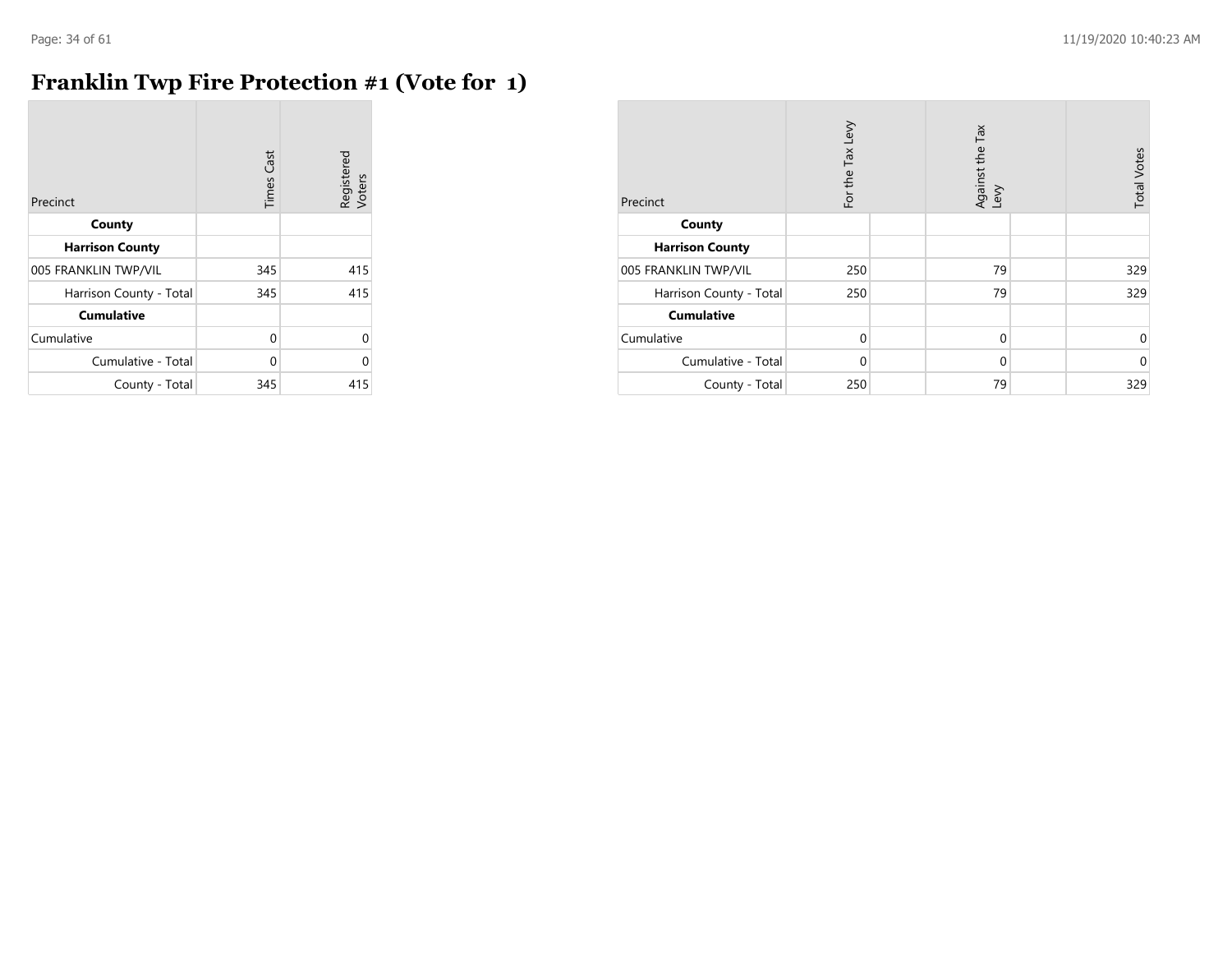| Precinct                | Unresolved<br>Write-In |
|-------------------------|------------------------|
| County                  |                        |
| <b>Harrison County</b>  |                        |
| 005 FRANKLIN TWP/VIL    | 0                      |
| Harrison County - Total | O                      |
| <b>Cumulative</b>       |                        |
| Cumulative              | 0                      |
| Cumulative - Total      | 0                      |
| County - Total          |                        |

the company's company's

 $\mathcal{L}_{\mathcal{A}}$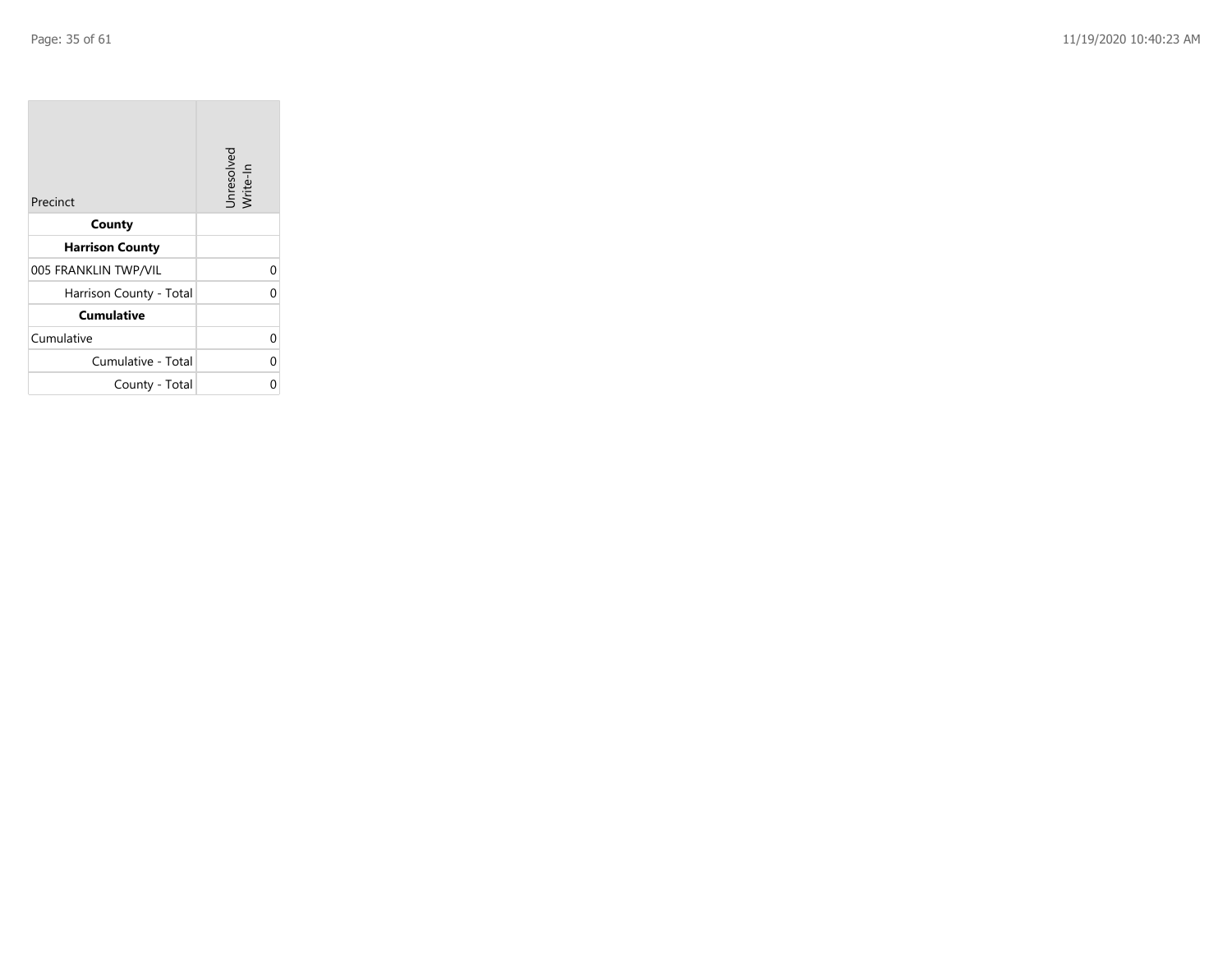$\sim$ 

### **Franklin Twp Fire Protection #2 (Vote for 1)**

| Precinct                | <b>Times Cast</b> | Registered<br>Voters |
|-------------------------|-------------------|----------------------|
| County                  |                   |                      |
| <b>Harrison County</b>  |                   |                      |
| 005 FRANKLIN TWP/VIL    | 345               | 415                  |
| Harrison County - Total | 345               | 415                  |
| <b>Cumulative</b>       |                   |                      |
| Cumulative              | 0                 | 0                    |
| Cumulative - Total      | U                 | C                    |
| County - Total          | 345               | 415                  |

| Precinct                | For the Tax Levy | Against the Tax<br>Levy | <b>Total Votes</b> |
|-------------------------|------------------|-------------------------|--------------------|
| County                  |                  |                         |                    |
| <b>Harrison County</b>  |                  |                         |                    |
| 005 FRANKLIN TWP/VIL    | 242              | 75                      | 317                |
| Harrison County - Total | 242              | 75                      | 317                |
| <b>Cumulative</b>       |                  |                         |                    |
| Cumulative              | $\mathbf 0$      | $\mathbf 0$             | 0                  |
| Cumulative - Total      | $\Omega$         | 0                       | $\mathbf 0$        |
| County - Total          | 242              | 75                      | 317                |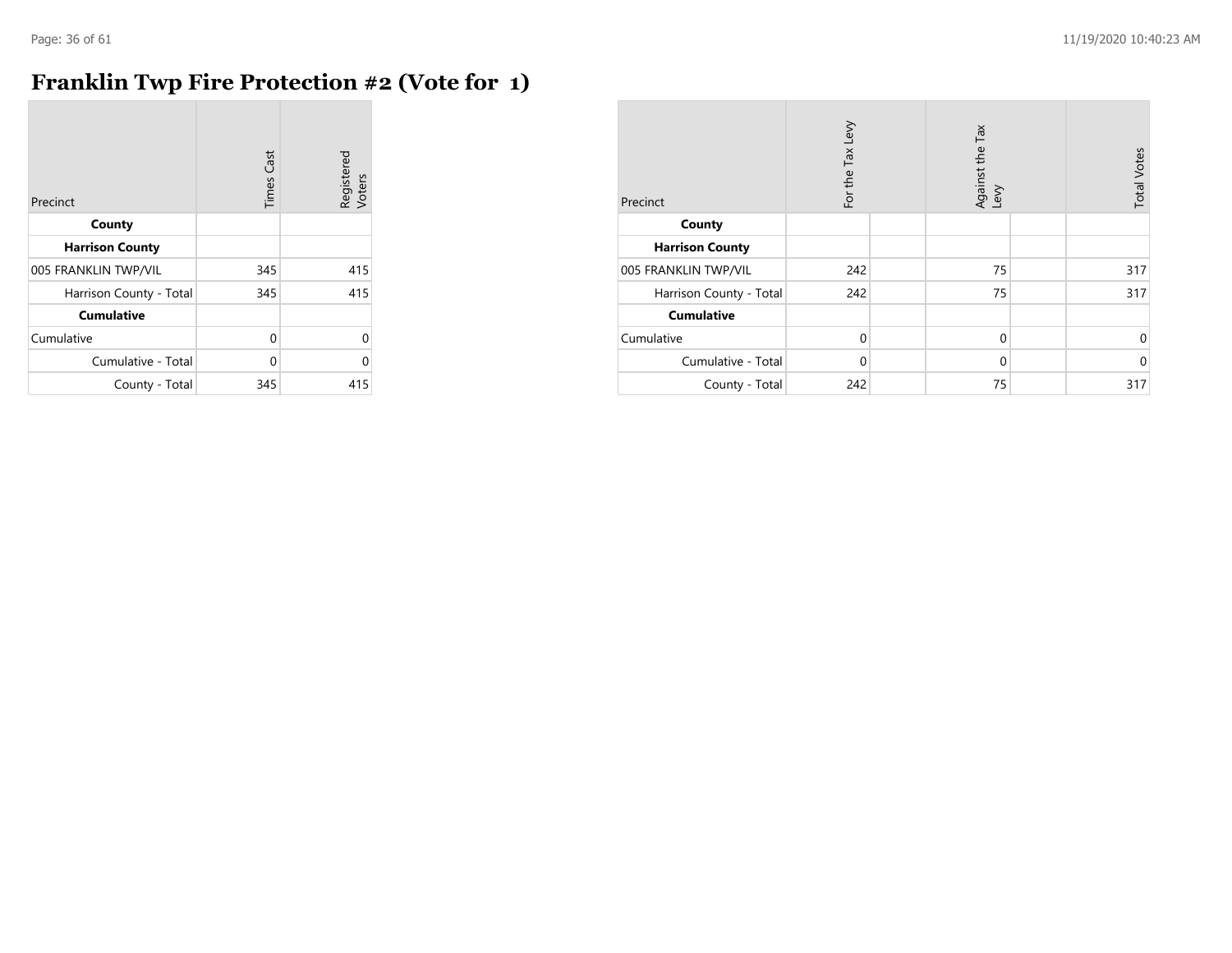**COL** 

| Precinct                | Unresolved<br>Write-In |
|-------------------------|------------------------|
| County                  |                        |
| <b>Harrison County</b>  |                        |
| 005 FRANKLIN TWP/VIL    | 0                      |
| Harrison County - Total | U                      |
| <b>Cumulative</b>       |                        |
| Cumulative              | 0                      |
| Cumulative - Total      | U                      |
| County - Total          |                        |

the company of the company

man.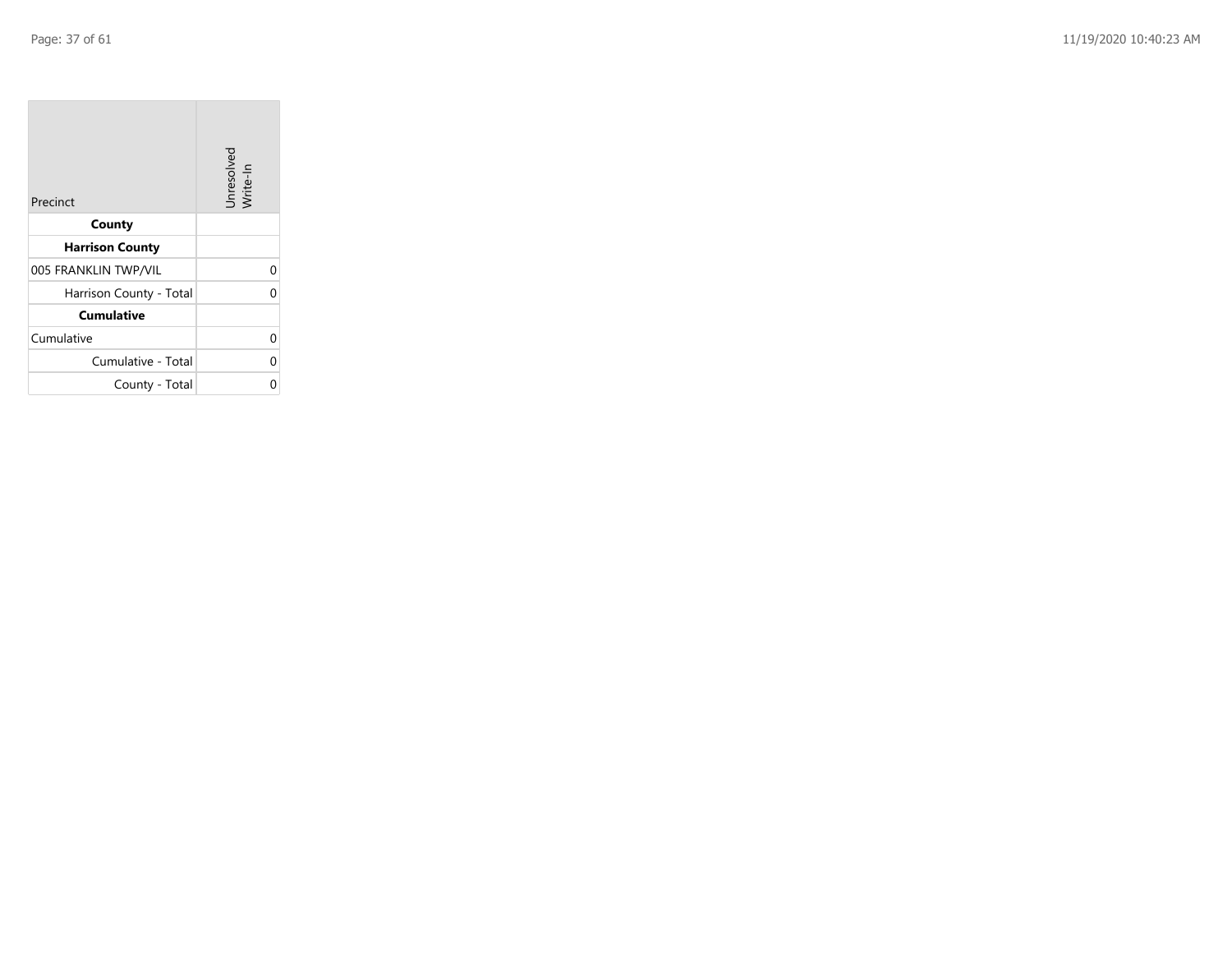## **Moorefield Twp Cemetery (Vote for 1)**

| Precinct                | <b>Times Cast</b> | Registered<br>Voters |
|-------------------------|-------------------|----------------------|
| County                  |                   |                      |
| <b>Harrison County</b>  |                   |                      |
| 010 MOOREFIELD TWP      | 229               | 287                  |
| Harrison County - Total | 229               | 287                  |
| <b>Cumulative</b>       |                   |                      |
| Cumulative              | $\Omega$          | U                    |
| Cumulative - Total      | U                 | በ                    |
| County - Total          | 229               | 287                  |

| Precinct                | For the Tax Levy | Against the Tax<br>Levy | <b>Total Votes</b> |
|-------------------------|------------------|-------------------------|--------------------|
| County                  |                  |                         |                    |
| <b>Harrison County</b>  |                  |                         |                    |
| 010 MOOREFIELD TWP      | 167              | 49                      | 216                |
| Harrison County - Total | 167              | 49                      | 216                |
| <b>Cumulative</b>       |                  |                         |                    |
| Cumulative              | $\mathbf 0$      | $\mathbf 0$             | 0                  |
| Cumulative - Total      | $\Omega$         | $\mathbf 0$             | $\mathbf 0$        |
| County - Total          | 167              | 49                      | 216                |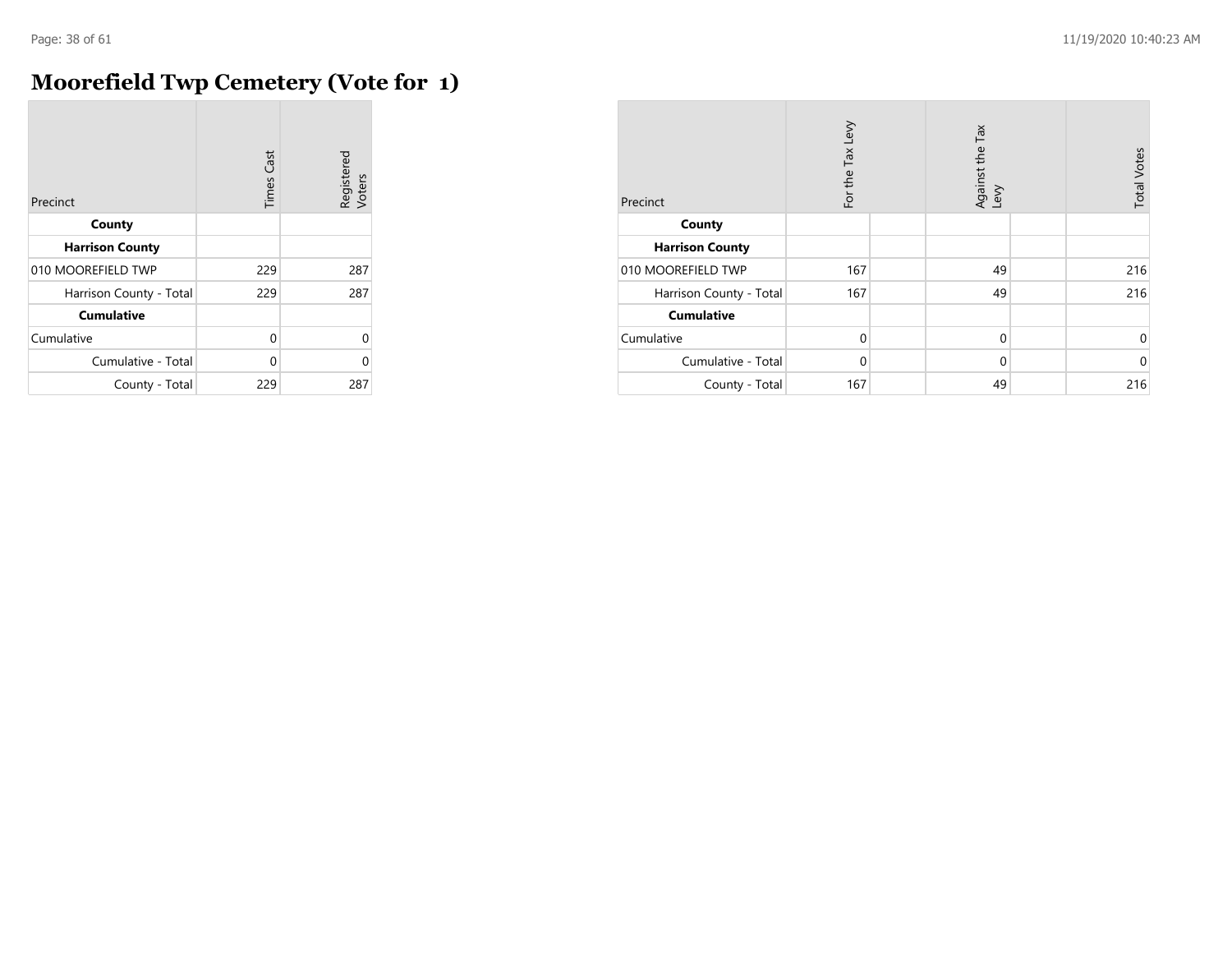| Precinct                | Unresolved<br>Write-In |
|-------------------------|------------------------|
| County                  |                        |
| <b>Harrison County</b>  |                        |
| 010 MOOREFIELD TWP      | 0                      |
| Harrison County - Total | O                      |
| <b>Cumulative</b>       |                        |
| Cumulative              | 0                      |
| Cumulative - Total      | 0                      |
| County - Total          |                        |

the company of the company

man.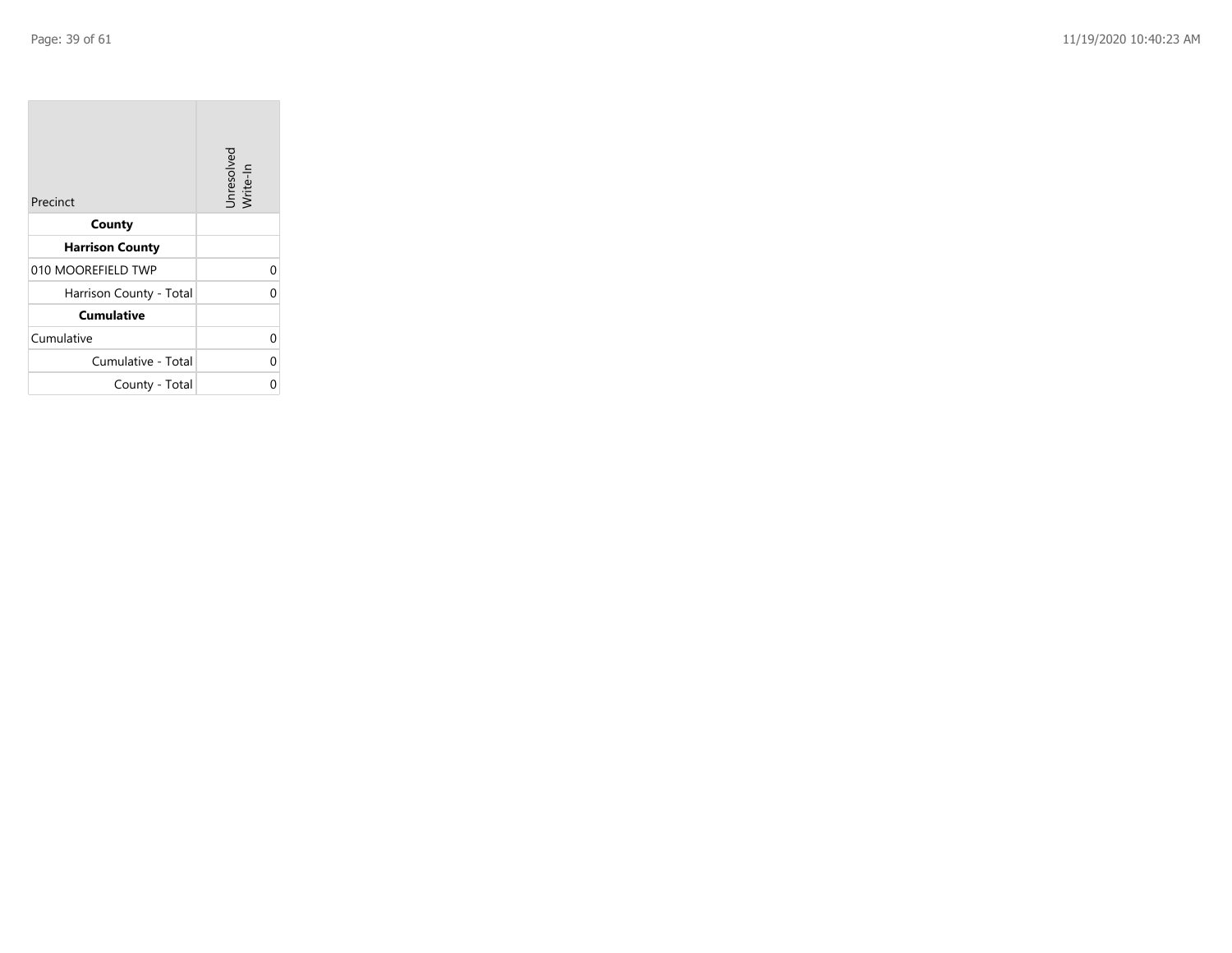$\sim$ 

### **Moorefield Twp Fire Protection (Vote for 1)**

| Precinct                | <b>Times Cast</b> | Registered<br>Voters |
|-------------------------|-------------------|----------------------|
| County                  |                   |                      |
| <b>Harrison County</b>  |                   |                      |
| 010 MOOREFIELD TWP      | 229               | 287                  |
| Harrison County - Total | 229               | 287                  |
| <b>Cumulative</b>       |                   |                      |
| Cumulative              | 0                 | 0                    |
| Cumulative - Total      | U                 | O                    |
| County - Total          | 229               | 287                  |

| Precinct                | For the Tax Levy | Against the Tax<br>Levy | <b>Total Votes</b> |
|-------------------------|------------------|-------------------------|--------------------|
| County                  |                  |                         |                    |
| <b>Harrison County</b>  |                  |                         |                    |
| 010 MOOREFIELD TWP      | 179              | 37                      | 216                |
| Harrison County - Total | 179              | 37                      | 216                |
| <b>Cumulative</b>       |                  |                         |                    |
| Cumulative              | $\mathbf 0$      | $\mathbf 0$             | 0                  |
| Cumulative - Total      | $\Omega$         | 0                       | $\mathbf 0$        |
| County - Total          | 179              | 37                      | 216                |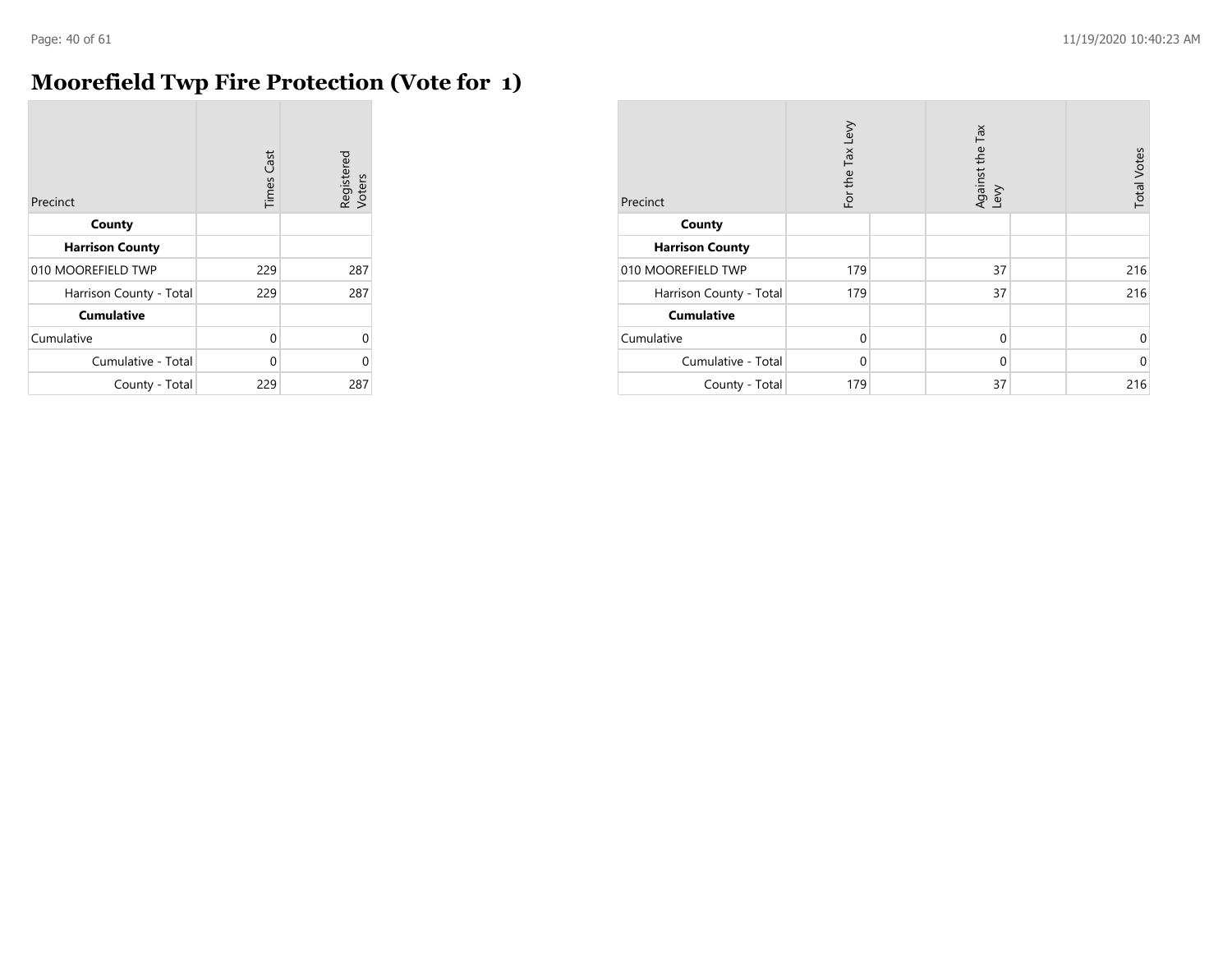| Precinct                | Unresolved<br>Write-In |
|-------------------------|------------------------|
| County                  |                        |
| <b>Harrison County</b>  |                        |
| 010 MOOREFIELD TWP      | 0                      |
| Harrison County - Total | O                      |
| <b>Cumulative</b>       |                        |
| Cumulative              | 0                      |
| Cumulative - Total      | 0                      |
| County - Total          |                        |

the company of the company

man.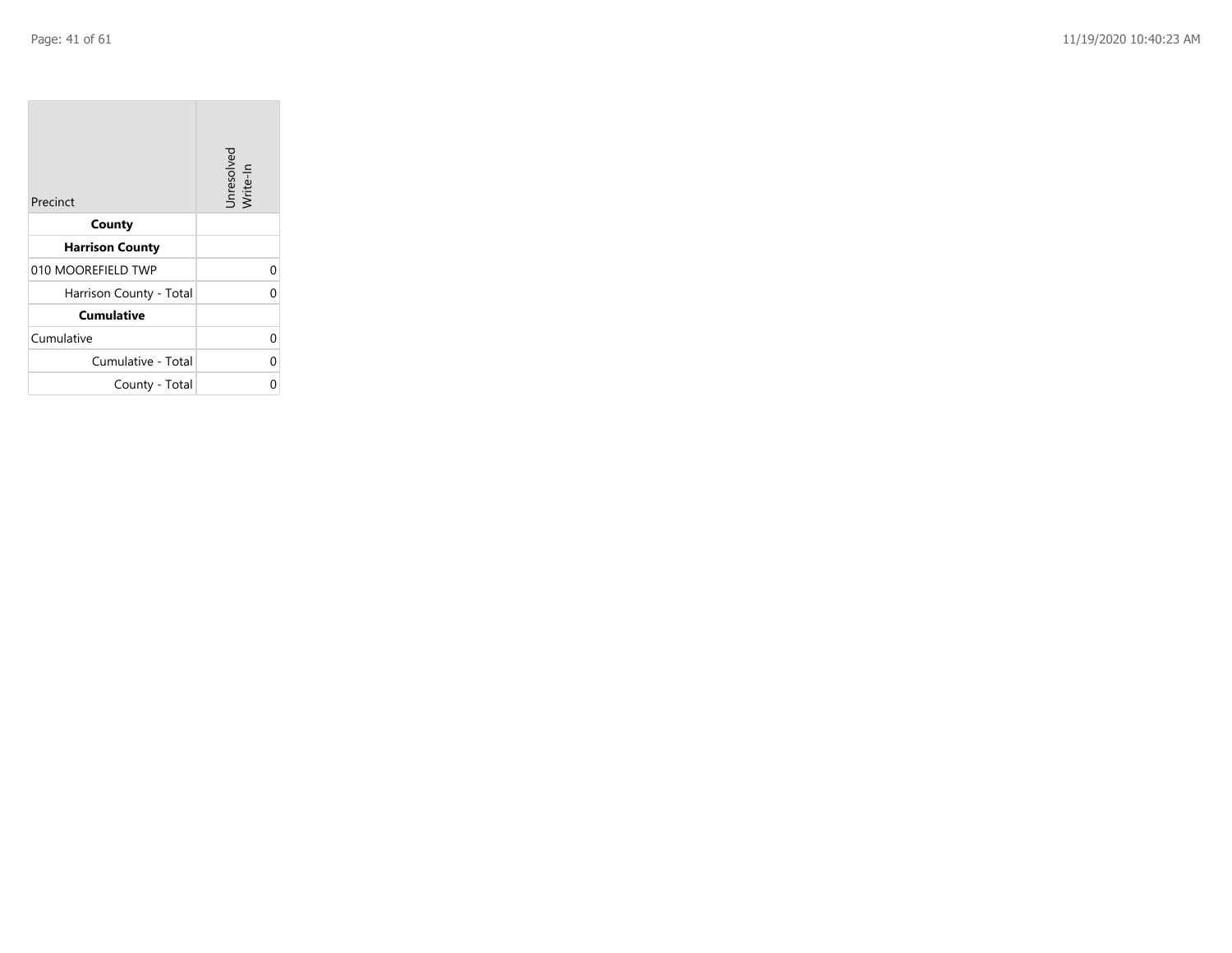## **North Twp Cemetery (Vote for 1)**

| Precinct                | <b>Times Cast</b> | Registered<br>Voters |
|-------------------------|-------------------|----------------------|
| County                  |                   |                      |
| <b>Harrison County</b>  |                   |                      |
| 011 NORTH TWP/VIL       | 675               | 967                  |
| Harrison County - Total | 675               | 967                  |
| <b>Cumulative</b>       |                   |                      |
| Cumulative              | 0                 | U                    |
| Cumulative - Total      | 0                 | በ                    |
| County - Total          | 675               | 967                  |

| Precinct                | For the Tax Levy | Against the Tax<br>Levy | <b>Total Votes</b> |
|-------------------------|------------------|-------------------------|--------------------|
| County                  |                  |                         |                    |
| <b>Harrison County</b>  |                  |                         |                    |
| 011 NORTH TWP/VIL       | 432              | 209                     | 641                |
| Harrison County - Total | 432              | 209                     | 641                |
| <b>Cumulative</b>       |                  |                         |                    |
| Cumulative              | $\mathbf 0$      | $\mathbf 0$             | 0                  |
| Cumulative - Total      | $\Omega$         | $\mathbf 0$             | $\mathbf 0$        |
| County - Total          | 432              | 209                     | 641                |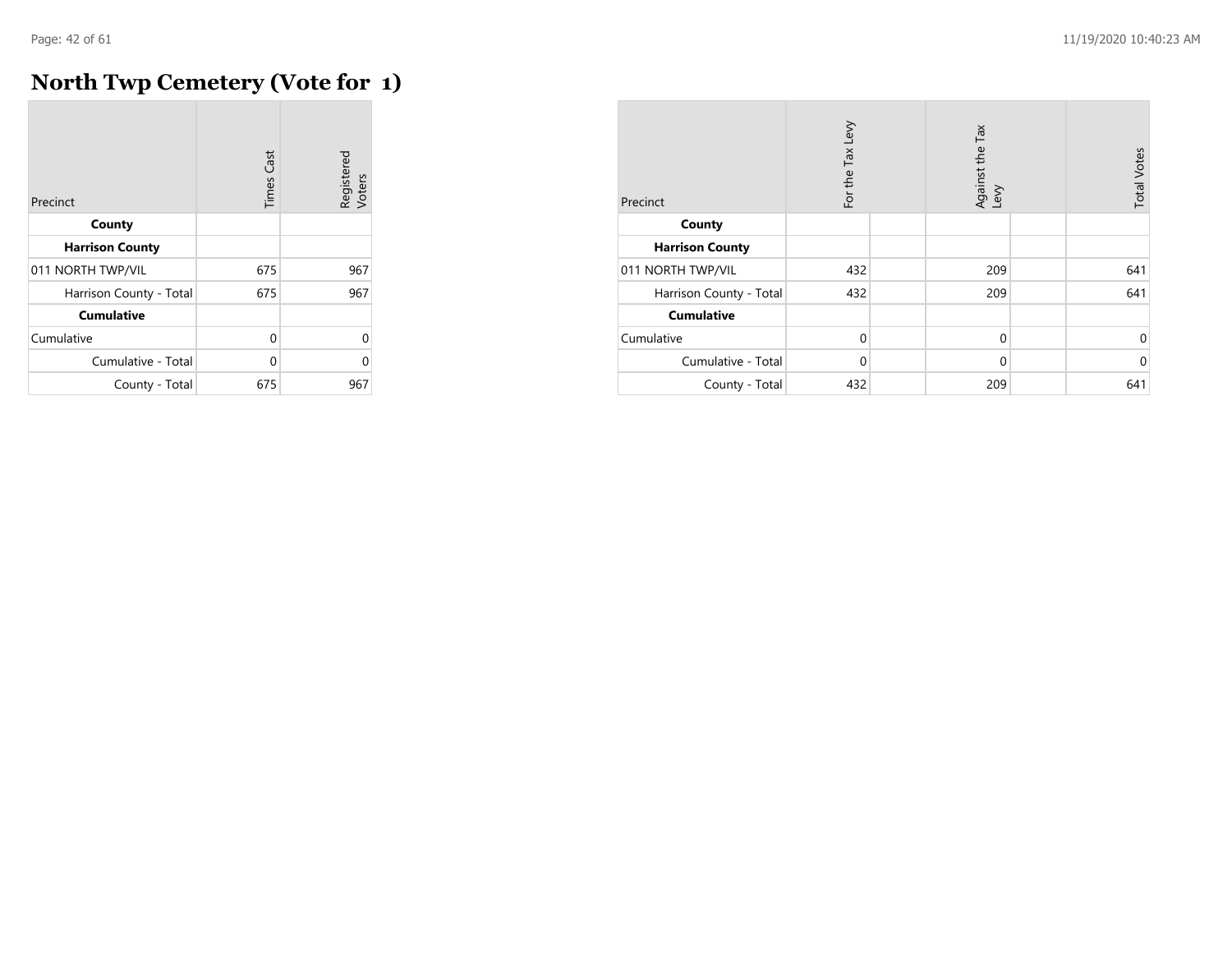| Precinct                | Unresolved<br>Write-In |
|-------------------------|------------------------|
| County                  |                        |
| <b>Harrison County</b>  |                        |
| 011 NORTH TWP/VIL       | 0                      |
| Harrison County - Total | O                      |
| <b>Cumulative</b>       |                        |
| Cumulative              | 0                      |
| Cumulative - Total      | 0                      |
| County - Total          |                        |

the company of the company

man.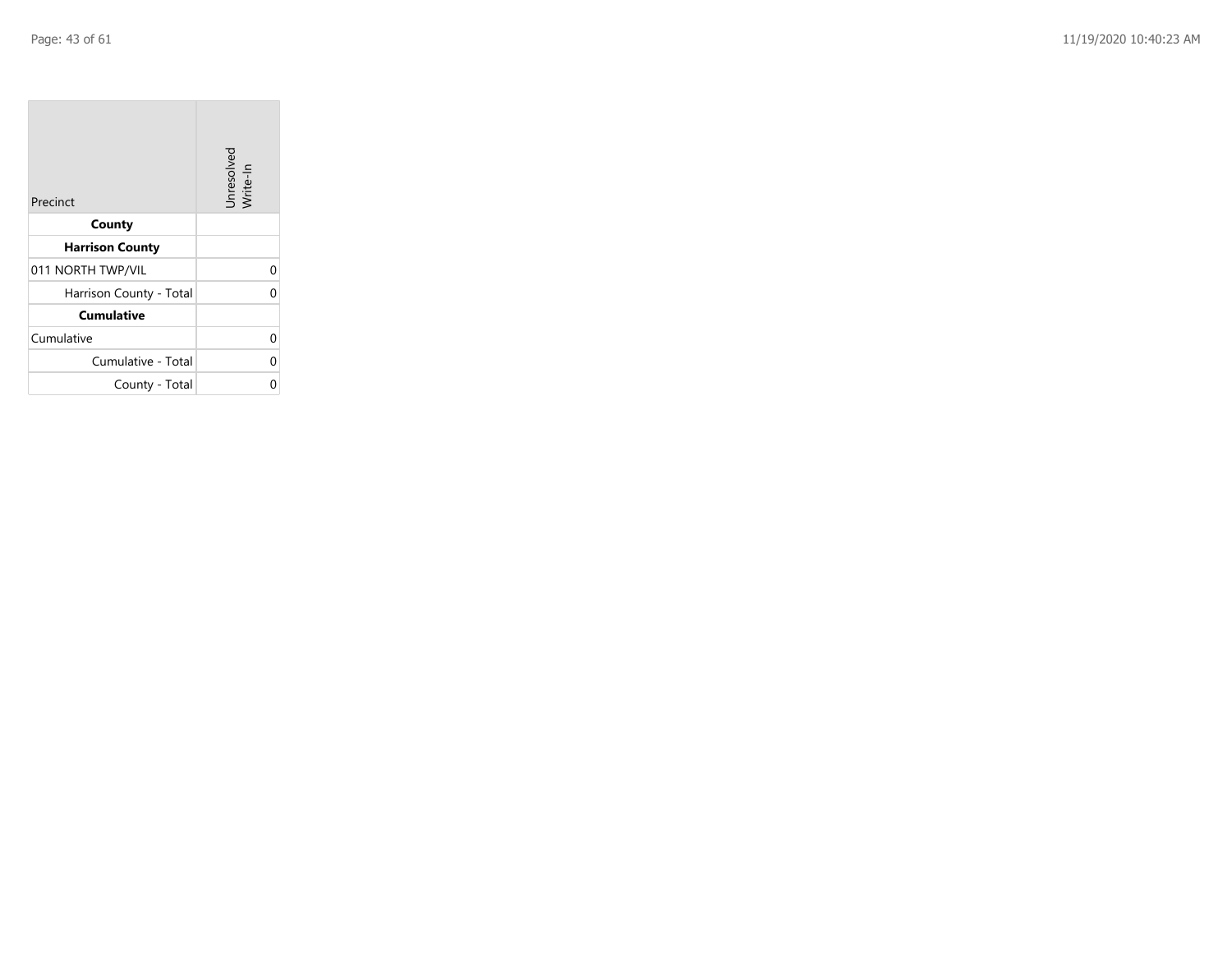**CO** 

### **Shortcreek Twp Fire Protection (Vote for 1)**

| Precinct                | <b>Times Cast</b> | Registered<br>Voters |
|-------------------------|-------------------|----------------------|
| County                  |                   |                      |
| <b>Harrison County</b>  |                   |                      |
| 014 SHORTCREEK TWP/VIL  | 612               | 779                  |
| Harrison County - Total | 612               | 779                  |
| <b>Cumulative</b>       |                   |                      |
| Cumulative              | 0                 | 0                    |
| Cumulative - Total      | 0                 | C                    |
| County - Total          | 612               | 779                  |

| Precinct                | For the Tax Levy | Against the Tax<br>Levy | <b>Total Votes</b> |
|-------------------------|------------------|-------------------------|--------------------|
| County                  |                  |                         |                    |
| <b>Harrison County</b>  |                  |                         |                    |
| 014 SHORTCREEK TWP/VIL  | 420              | 166                     | 586                |
| Harrison County - Total | 420              | 166                     | 586                |
| <b>Cumulative</b>       |                  |                         |                    |
| Cumulative              | $\mathbf 0$      | $\mathbf 0$             | $\mathbf 0$        |
| Cumulative - Total      | $\Omega$         | $\Omega$                | $\mathbf 0$        |
| County - Total          | 420              | 166                     | 586                |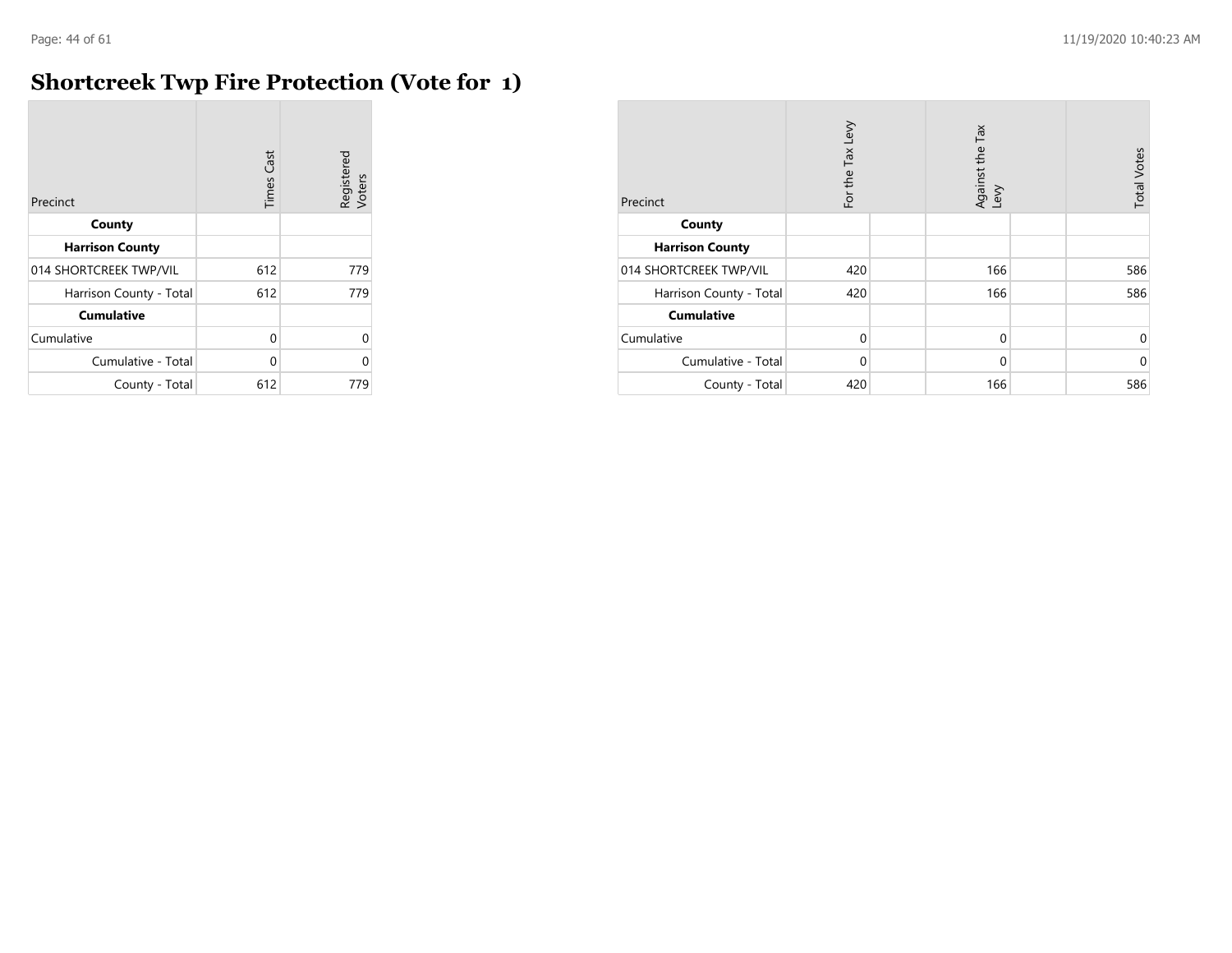| Precinct                | Unresolved<br>Write-In |
|-------------------------|------------------------|
| County                  |                        |
| <b>Harrison County</b>  |                        |
| 014 SHORTCREEK TWP/VIL  | 0                      |
| Harrison County - Total | O                      |
| <b>Cumulative</b>       |                        |
| Cumulative              | 0                      |
| Cumulative - Total      | 0                      |
| County - Total          |                        |

the company of the company

man.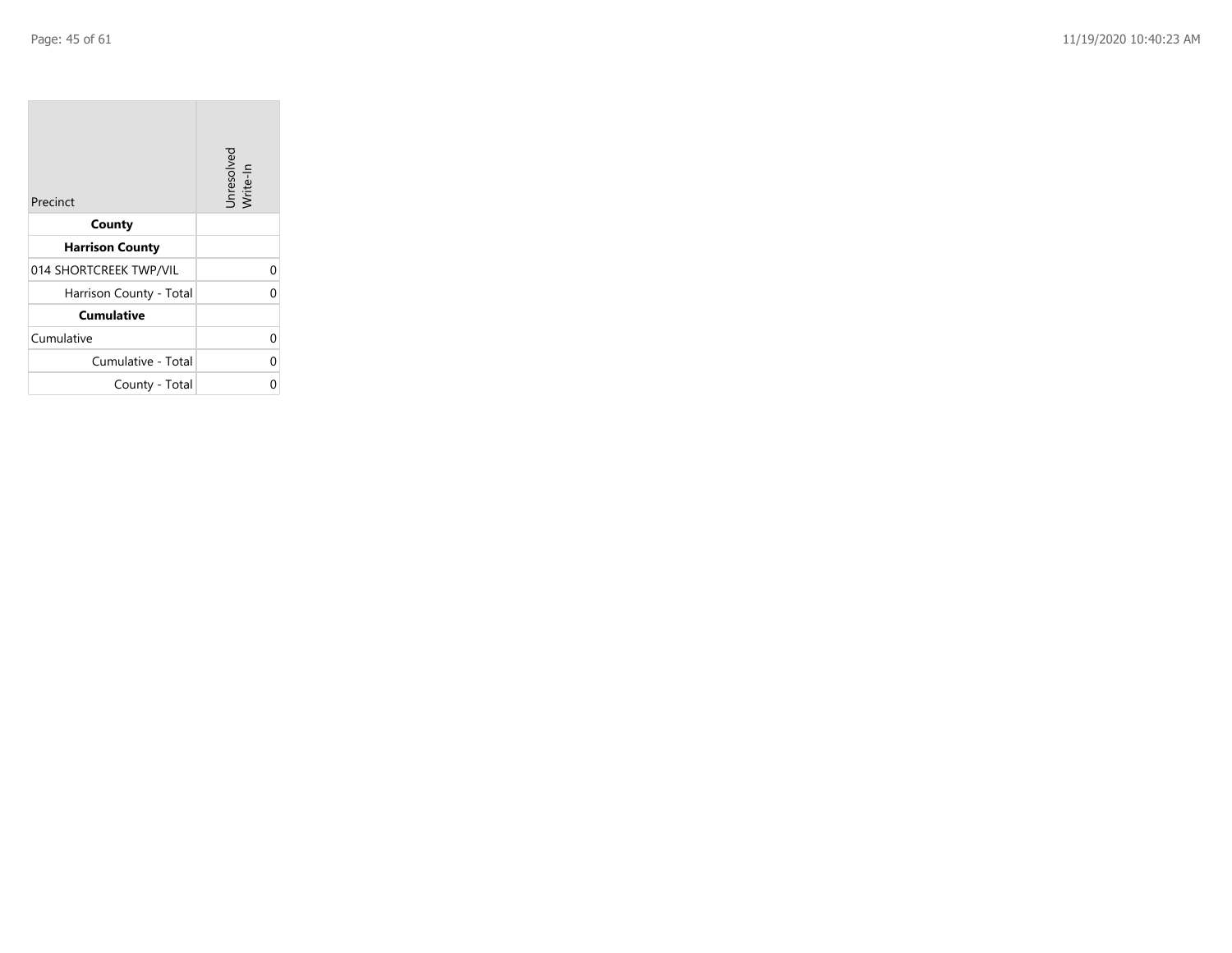### **Shortcreek Twp Road and Bridge (Vote for 1)**

| Precinct                | <b>Times Cast</b> | Registered<br>Voters |
|-------------------------|-------------------|----------------------|
| County                  |                   |                      |
| <b>Harrison County</b>  |                   |                      |
| 014 SHORTCREEK TWP/VIL  | 514               | 652                  |
| Harrison County - Total | 514               | 652                  |
| <b>Cumulative</b>       |                   |                      |
| Cumulative              | 0                 | 0                    |
| Cumulative - Total      | 0                 | U                    |
| County - Total          | 514               | 652                  |

| Precinct                | For the Tax Levy | Tax<br>Against the T<br>Levy | <b>Total Votes</b> |
|-------------------------|------------------|------------------------------|--------------------|
| County                  |                  |                              |                    |
| <b>Harrison County</b>  |                  |                              |                    |
| 014 SHORTCREEK TWP/VIL  | 328              | 167                          | 495                |
| Harrison County - Total | 328              | 167                          | 495                |
| <b>Cumulative</b>       |                  |                              |                    |
| Cumulative              | $\Omega$         | $\mathbf 0$                  | 0                  |
| Cumulative - Total      | $\Omega$         | 0                            | $\Omega$           |
| County - Total          | 328              | 167                          | 495                |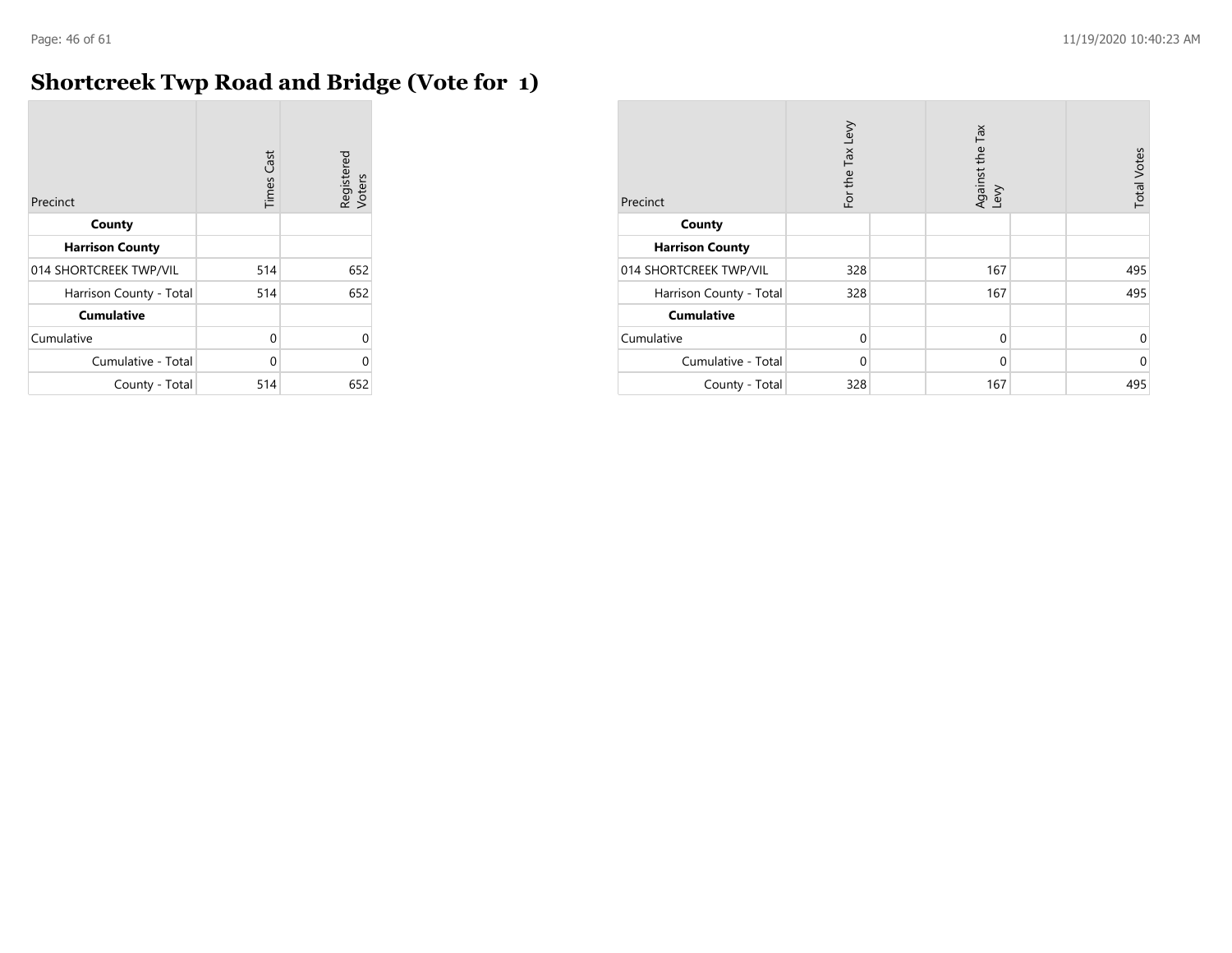**COL** 

| Precinct                | Unresolved<br>Write-In |
|-------------------------|------------------------|
| County                  |                        |
| <b>Harrison County</b>  |                        |
| 014 SHORTCREEK TWP/VIL  | 0                      |
| Harrison County - Total | U                      |
| <b>Cumulative</b>       |                        |
| Cumulative              |                        |
| Cumulative - Total      | 0                      |
| County - Total          |                        |

the property of the con-

man.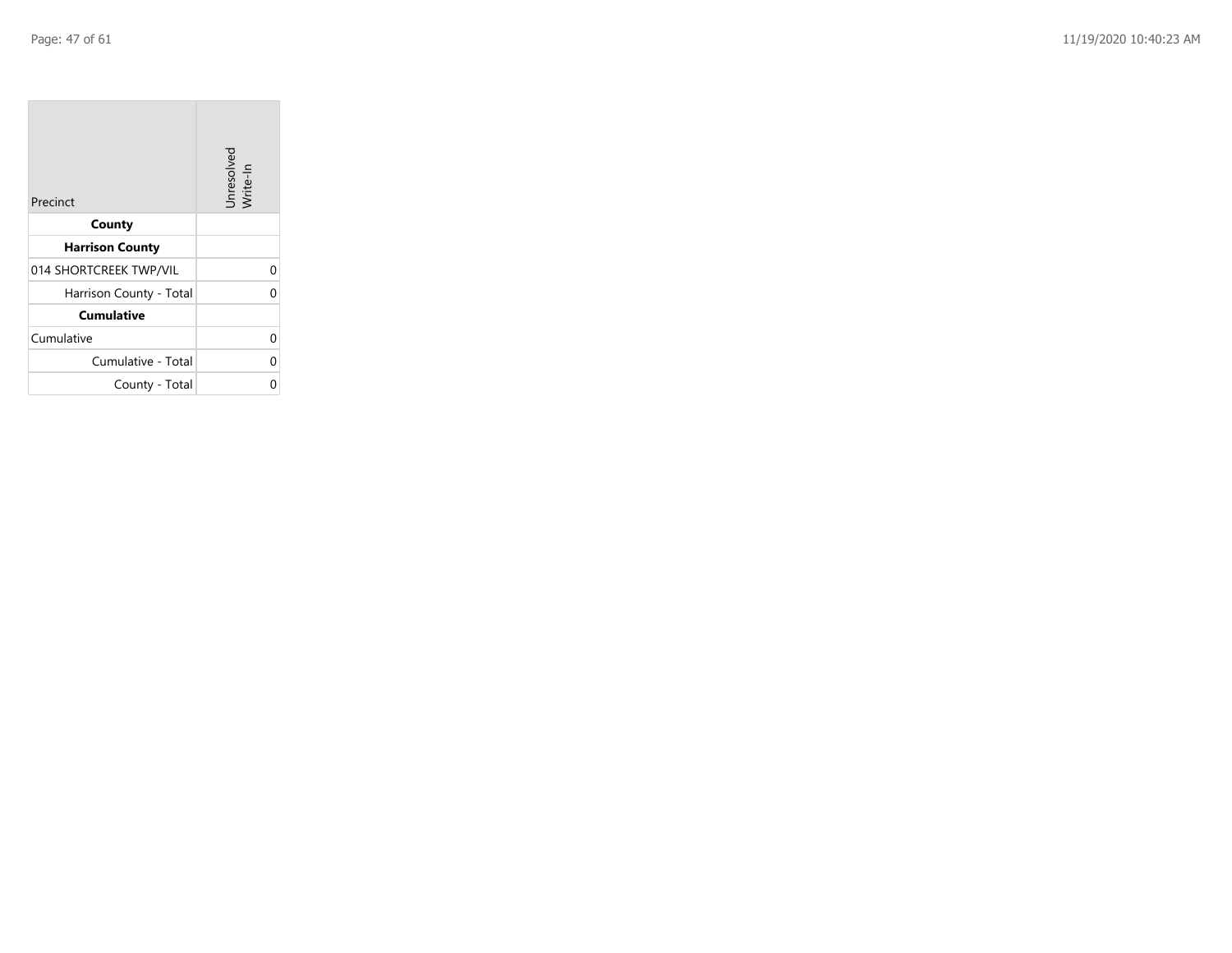**COL** 

### **Cadiz Township/Village NE LO (Vote for 1)**

| Precinct                | <b>Times Cast</b> | Registered<br>Voters |
|-------------------------|-------------------|----------------------|
| County                  |                   |                      |
| <b>Harrison County</b>  |                   |                      |
| 003 CADIZ TWP/VIL NE    | 832               | 1,165                |
| Harrison County - Total | 832               | 1,165                |
| <b>Cumulative</b>       |                   |                      |
| Cumulative              | 0                 | $\Omega$             |
| Cumulative - Total      | 0                 | $\Omega$             |
| County - Total          | 832               | 1,165                |

| Precinct                | YES         | $\frac{1}{2}$ | <b>Total Votes</b> |
|-------------------------|-------------|---------------|--------------------|
| County                  |             |               |                    |
| <b>Harrison County</b>  |             |               |                    |
| 003 CADIZ TWP/VIL NE    | 563         | 237           | 800                |
| Harrison County - Total | 563         | 237           | 800                |
| <b>Cumulative</b>       |             |               |                    |
| Cumulative              | $\mathbf 0$ | $\mathbf 0$   | 0                  |
| Cumulative - Total      | $\mathbf 0$ | $\mathbf 0$   | $\mathbf 0$        |
| County - Total          | 563         | 237           | 800                |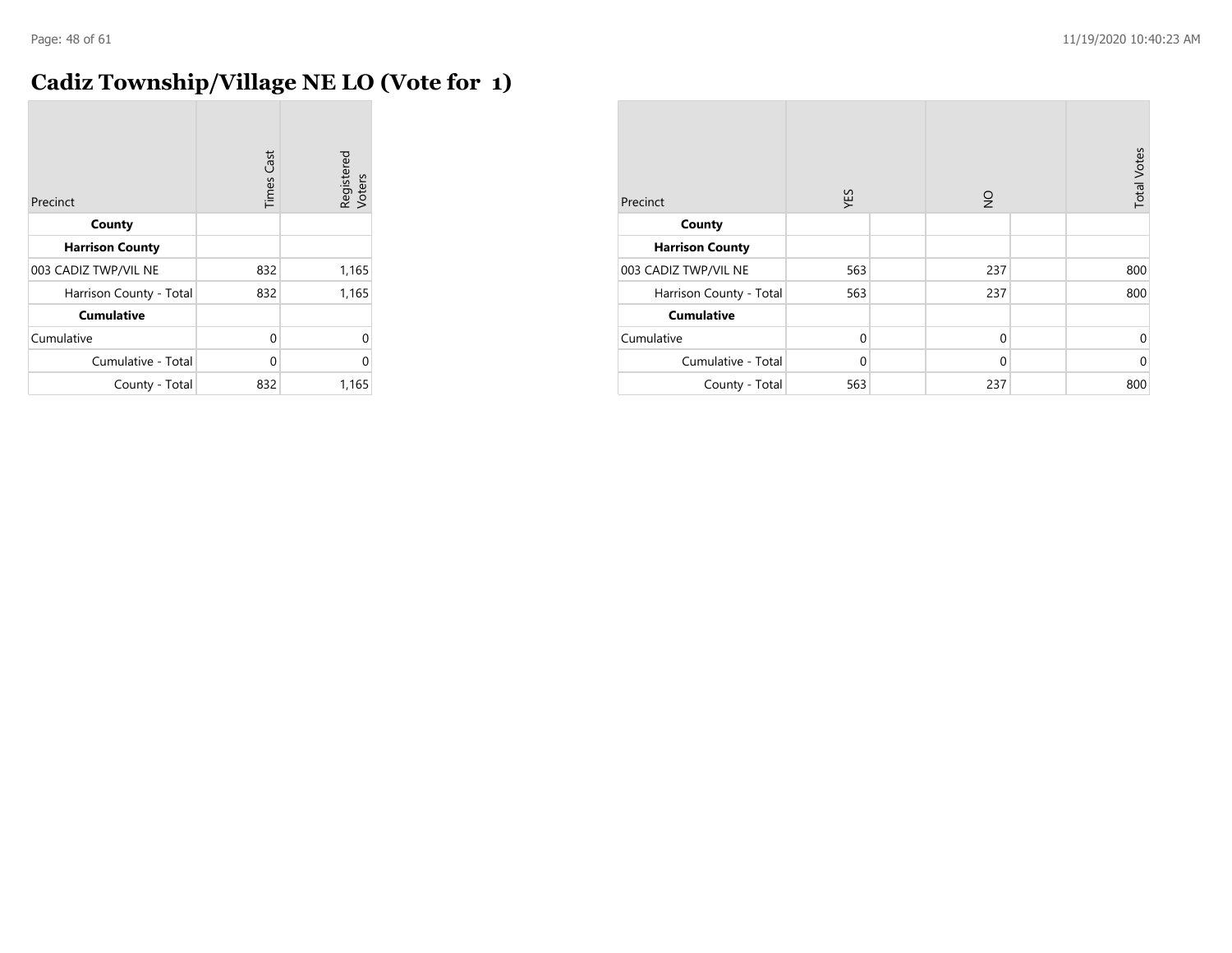| Precinct                | Unresolved<br>Write-In |
|-------------------------|------------------------|
| County                  |                        |
| <b>Harrison County</b>  |                        |
| 003 CADIZ TWP/VIL NE    | 0                      |
| Harrison County - Total | O                      |
| <b>Cumulative</b>       |                        |
| Cumulative              | 0                      |
| Cumulative - Total      | 0                      |
| County - Total          |                        |

the property of the con-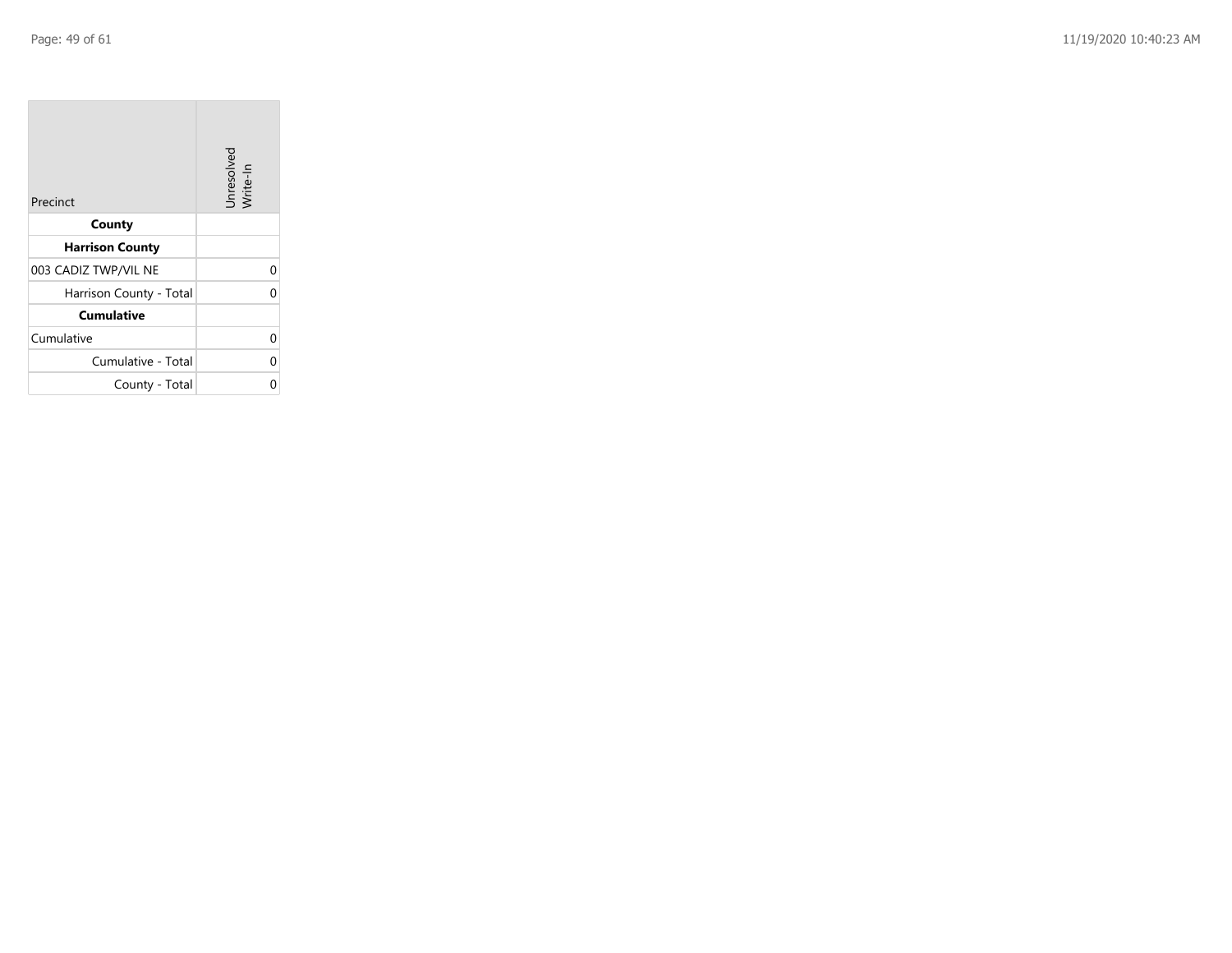### **Silver Spade (Vote for 1)**

| Precinct                | <b>Times Cast</b> | Registered<br>Voters |
|-------------------------|-------------------|----------------------|
| County                  |                   |                      |
| <b>Harrison County</b>  |                   |                      |
| 003 CADIZ TWP/VIL NE    | 832               | 1,165                |
| 004 CADIZ VIL SW        | 863               | 1,229                |
| 008 GREEN TWP/VIL       | 982               | 1,274                |
| Harrison County - Total | 2,677             | 3,668                |
| <b>Cumulative</b>       |                   |                      |
| Cumulative              | 0                 | 0                    |
| Cumulative - Total      | 0                 | U                    |
| County - Total          | 2,677             | 3,668                |

| Precinct                | For the Tax Levy | Against the Tax<br>Levy | <b>Total Votes</b> |
|-------------------------|------------------|-------------------------|--------------------|
| County                  |                  |                         |                    |
| <b>Harrison County</b>  |                  |                         |                    |
| 003 CADIZ TWP/VIL NE    | 384              | 409                     | 793                |
| 004 CADIZ VIL SW        | 408              | 415                     | 823                |
| 008 GREEN TWP/VIL       | 622              | 328                     | 950                |
| Harrison County - Total | 1,414            | 1,152                   | 2,566              |
| <b>Cumulative</b>       |                  |                         |                    |
| Cumulative              | $\Omega$         | $\mathbf 0$             | $\mathbf 0$        |
| Cumulative - Total      | $\Omega$         | $\mathbf 0$             | $\mathbf 0$        |
| County - Total          | 1,414            | 1,152                   | 2,566              |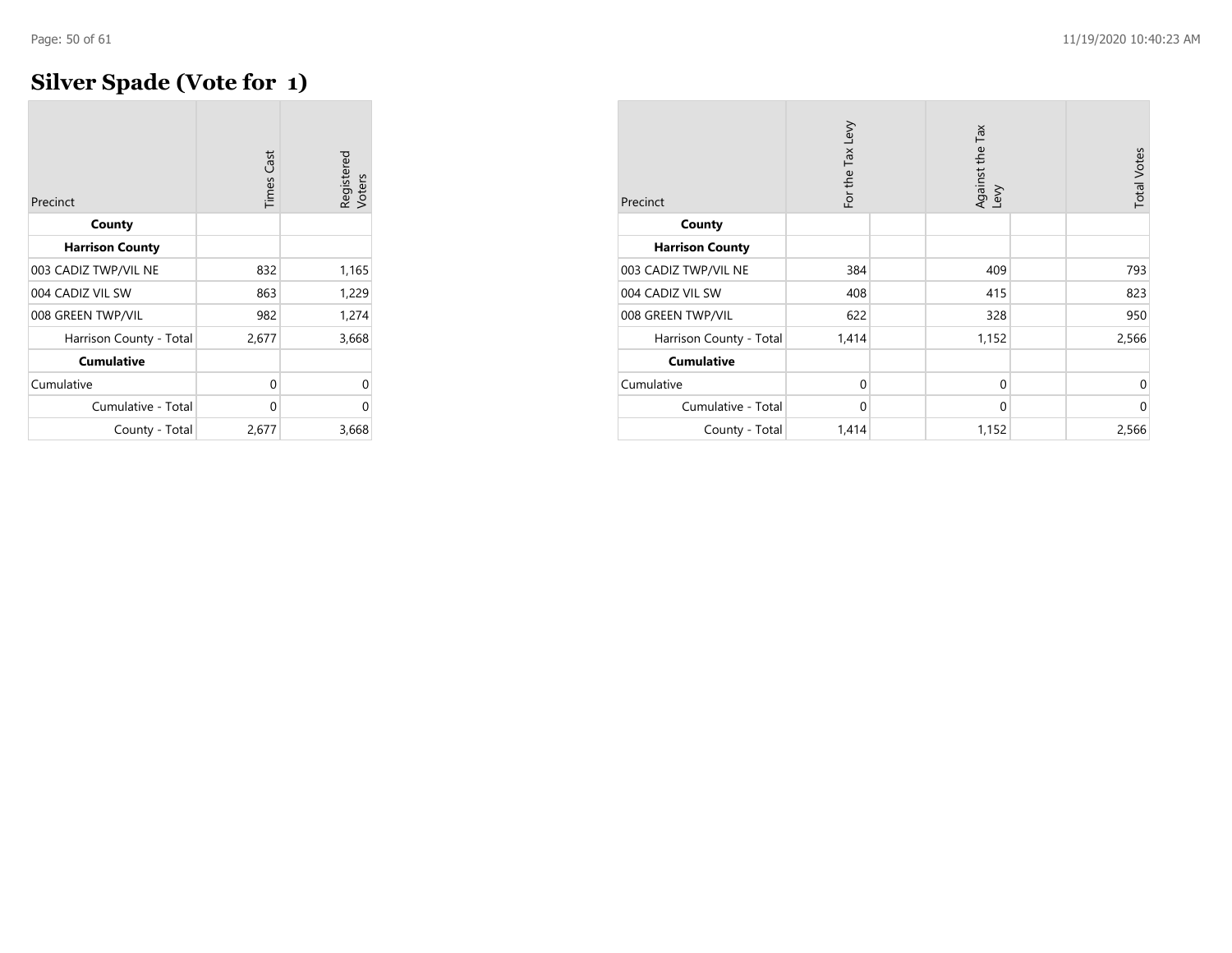**College** 

| Precinct                | Unresolved<br>Write-In |
|-------------------------|------------------------|
| County                  |                        |
| <b>Harrison County</b>  |                        |
| 003 CADIZ TWP/VIL NE    | 0                      |
| 004 CADIZ VIL SW        | 0                      |
| 008 GREEN TWP/VIL       | 0                      |
| Harrison County - Total | 0                      |
| <b>Cumulative</b>       |                        |
| Cumulative              | 0                      |
| Cumulative - Total      | ი                      |
| County - Total          | ი                      |

the control of the control of the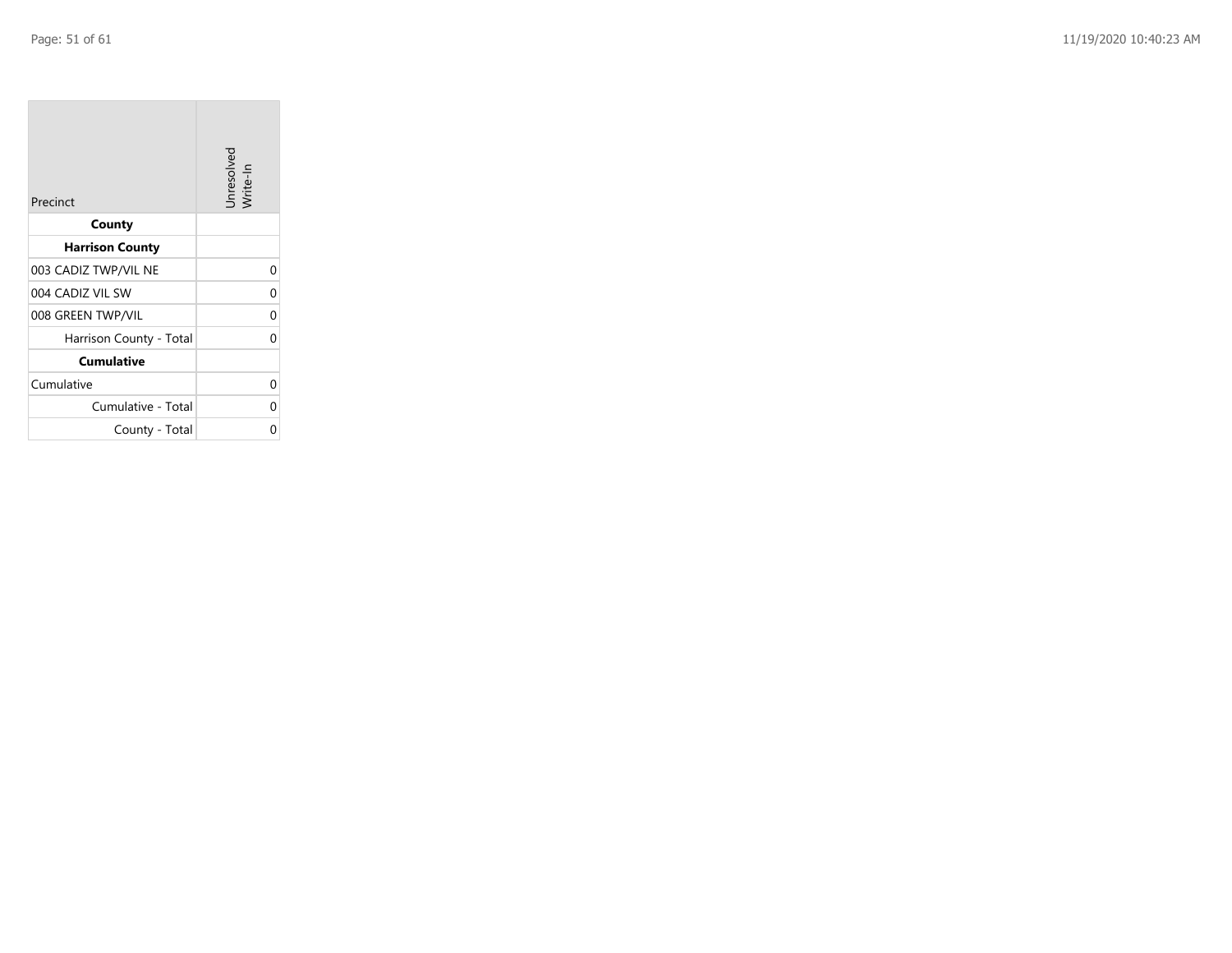### **Adena Village Parks (Vote for 1)**

| Precinct                | <b>Times Cast</b> | Registered<br>Voters |
|-------------------------|-------------------|----------------------|
| County                  |                   |                      |
| <b>Harrison County</b>  |                   |                      |
| 014 SHORTCREEK TWP/VIL  | 89                | 109                  |
| Harrison County - Total | 89                | 109                  |
| <b>Cumulative</b>       |                   |                      |
| Cumulative              | 0                 | n                    |
| Cumulative - Total      | 0                 | n                    |
| County - Total          | 89                | 109                  |

| Precinct                | For the Tax Levy | Against the Tax<br>Levy | <b>Total Votes</b> |
|-------------------------|------------------|-------------------------|--------------------|
| County                  |                  |                         |                    |
| <b>Harrison County</b>  |                  |                         |                    |
| 014 SHORTCREEK TWP/VIL  | 60               | 26                      | 86                 |
| Harrison County - Total | 60               | 26                      | 86                 |
| <b>Cumulative</b>       |                  |                         |                    |
| Cumulative              | $\Omega$         | $\Omega$                | 0                  |
| Cumulative - Total      | $\Omega$         | $\Omega$                | $\mathbf 0$        |
| County - Total          | 60               | 26                      | 86                 |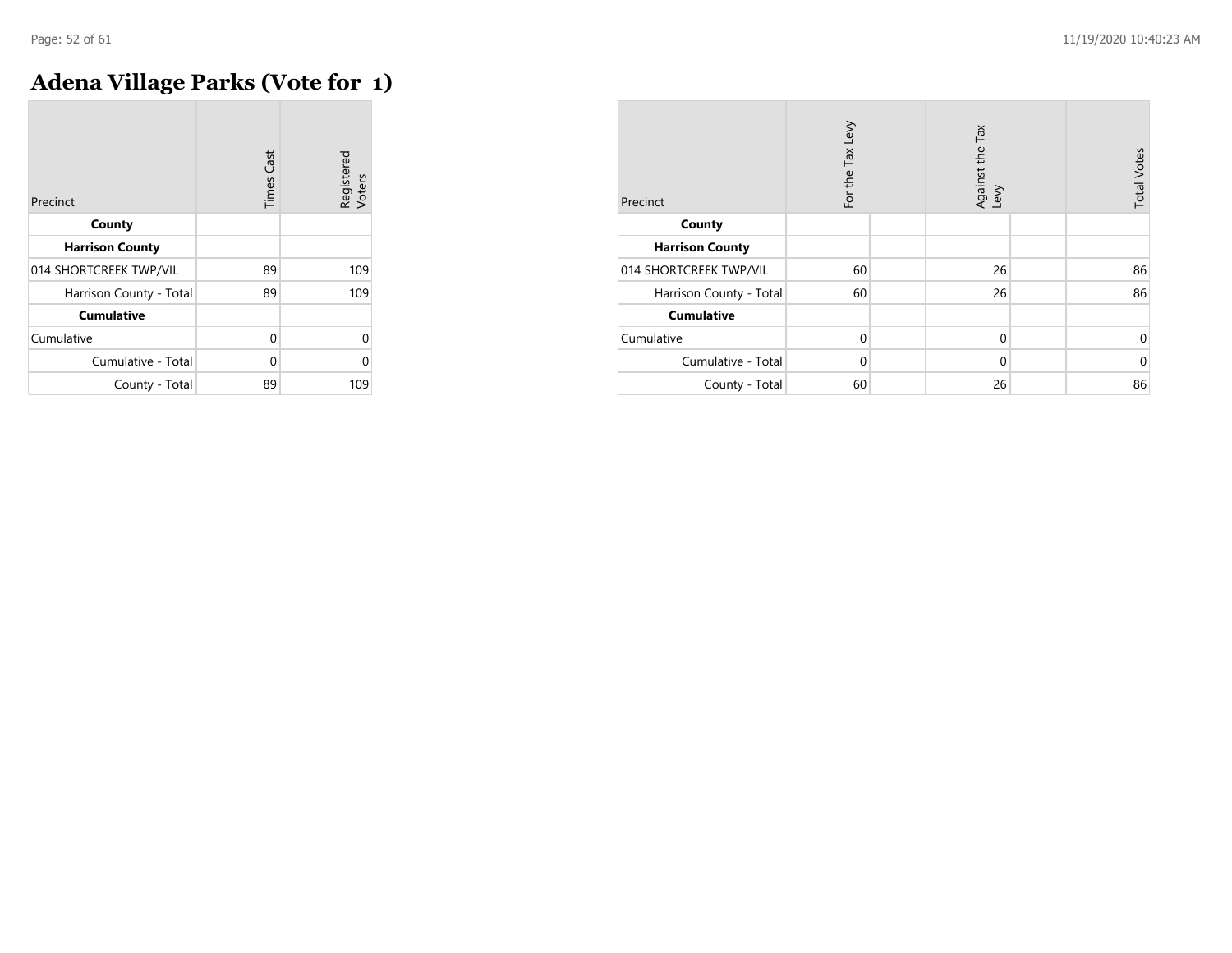**College** 

| Precinct                | Unresolved<br>Write-In |
|-------------------------|------------------------|
| County                  |                        |
| <b>Harrison County</b>  |                        |
| 014 SHORTCREEK TWP/VIL  | 0                      |
| Harrison County - Total | 0                      |
| <b>Cumulative</b>       |                        |
| Cumulative              | 0                      |
| Cumulative - Total      | 0                      |
| County - Total          |                        |

the control of the control of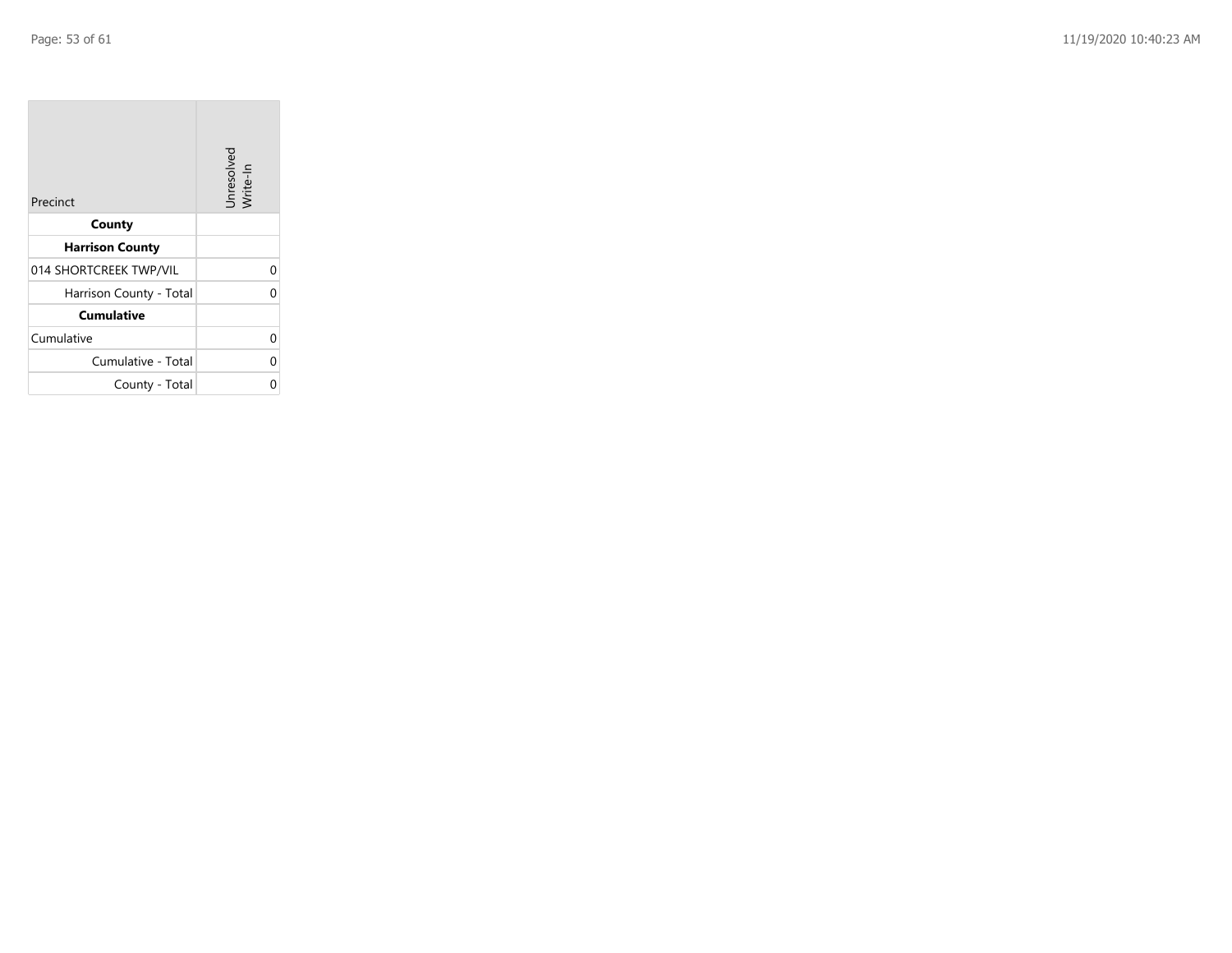### **Adena Village Police Protection (Vote for 1)**

| Precinct                | <b>Times Cast</b> | Registered<br>Voters |
|-------------------------|-------------------|----------------------|
| County                  |                   |                      |
| <b>Harrison County</b>  |                   |                      |
| 014 SHORTCREEK TWP/VIL  | 89                | 109                  |
| Harrison County - Total | 89                | 109                  |
| <b>Cumulative</b>       |                   |                      |
| Cumulative              | 0                 | $\Omega$             |
| Cumulative - Total      | 0                 | U                    |
| County - Total          | 89                | 109                  |

| Precinct                | For the Tax Levy | Against the Tax<br>Levy | <b>Total Votes</b> |
|-------------------------|------------------|-------------------------|--------------------|
| County                  |                  |                         |                    |
| <b>Harrison County</b>  |                  |                         |                    |
| 014 SHORTCREEK TWP/VIL  | 62               | 27                      | 89                 |
| Harrison County - Total | 62               | 27                      | 89                 |
| <b>Cumulative</b>       |                  |                         |                    |
| Cumulative              | $\Omega$         | $\mathbf 0$             | 0                  |
| Cumulative - Total      | $\Omega$         | $\mathbf 0$             | $\mathbf 0$        |
| County - Total          | 62               | 27                      | 89                 |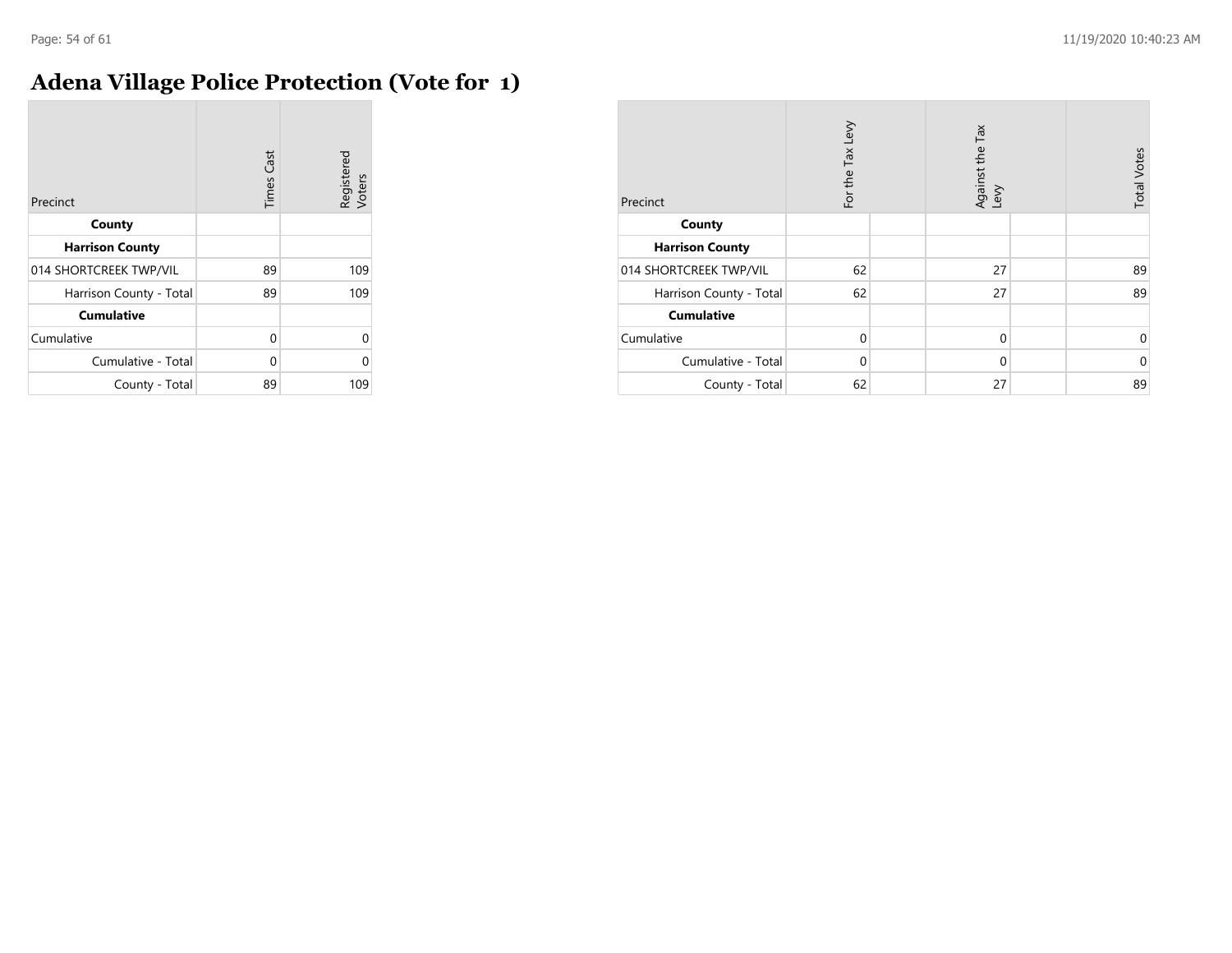**College** 

| Precinct                | Unresolved<br>Write-In |
|-------------------------|------------------------|
| County                  |                        |
| <b>Harrison County</b>  |                        |
| 014 SHORTCREEK TWP/VIL  | 0                      |
| Harrison County - Total | 0                      |
| <b>Cumulative</b>       |                        |
| Cumulative              | 0                      |
| Cumulative - Total      | 0                      |
| County - Total          |                        |

the control of the control of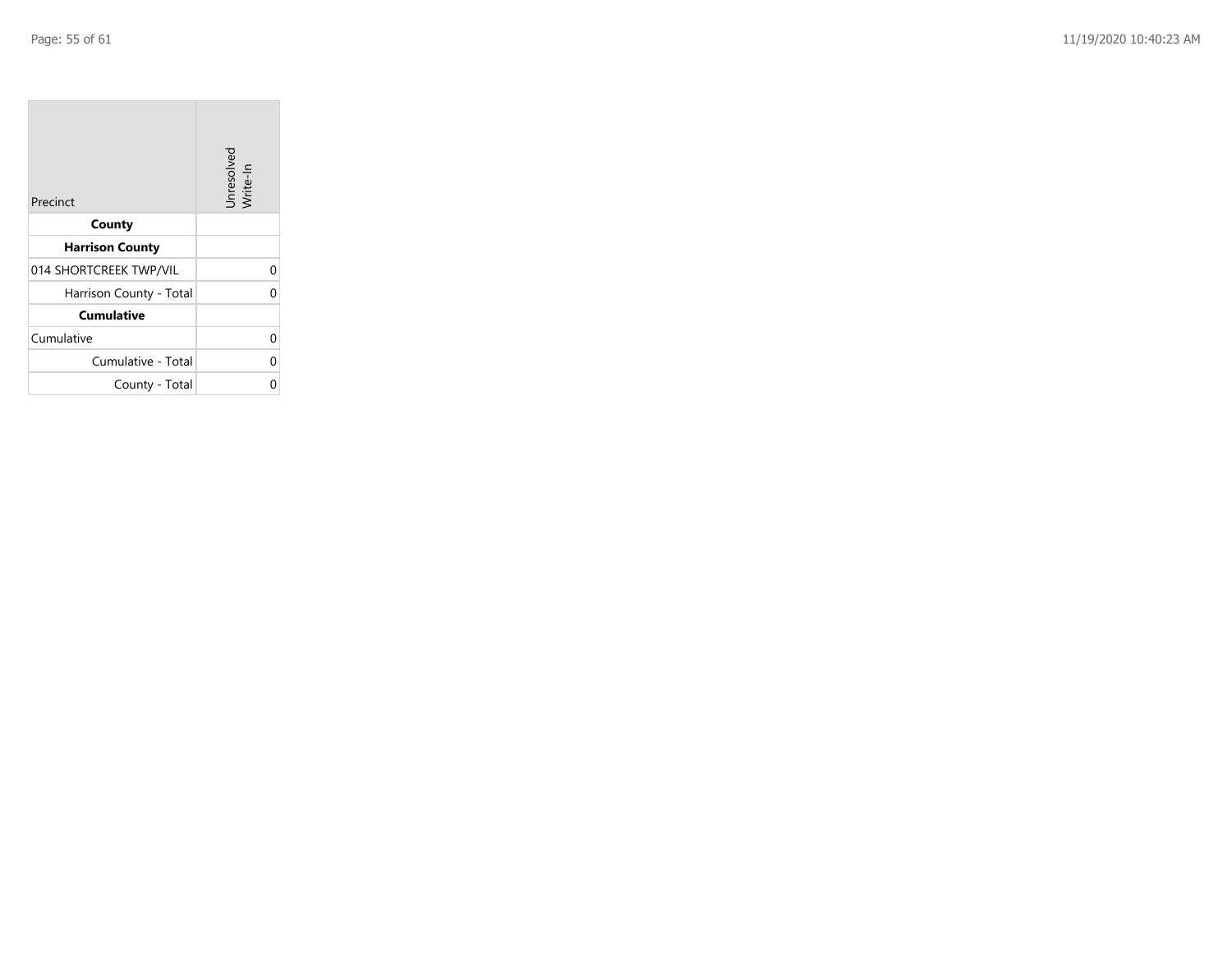## **Adena Village Roads and Bridges (Vote for 1)**

| Precinct                | <b>Times Cast</b> | Registered<br>Voters |
|-------------------------|-------------------|----------------------|
| County                  |                   |                      |
| <b>Harrison County</b>  |                   |                      |
| 014 SHORTCREEK TWP/VIL  | 89                | 109                  |
| Harrison County - Total | 89                | 109                  |
| <b>Cumulative</b>       |                   |                      |
| Cumulative              | 0                 | U                    |
| Cumulative - Total      | 0                 | U                    |
| County - Total          | 89                | 109                  |

| Precinct                | For the Tax Levy | Tax<br>Against the T<br>Levy | <b>Total Votes</b> |
|-------------------------|------------------|------------------------------|--------------------|
| County                  |                  |                              |                    |
| <b>Harrison County</b>  |                  |                              |                    |
| 014 SHORTCREEK TWP/VIL  | 64               | 23                           | 87                 |
| Harrison County - Total | 64               | 23                           | 87                 |
| <b>Cumulative</b>       |                  |                              |                    |
| Cumulative              | $\Omega$         | $\mathbf 0$                  | 0                  |
| Cumulative - Total      | $\Omega$         | $\mathbf 0$                  | $\mathbf 0$        |
| County - Total          | 64               | 23                           | 87                 |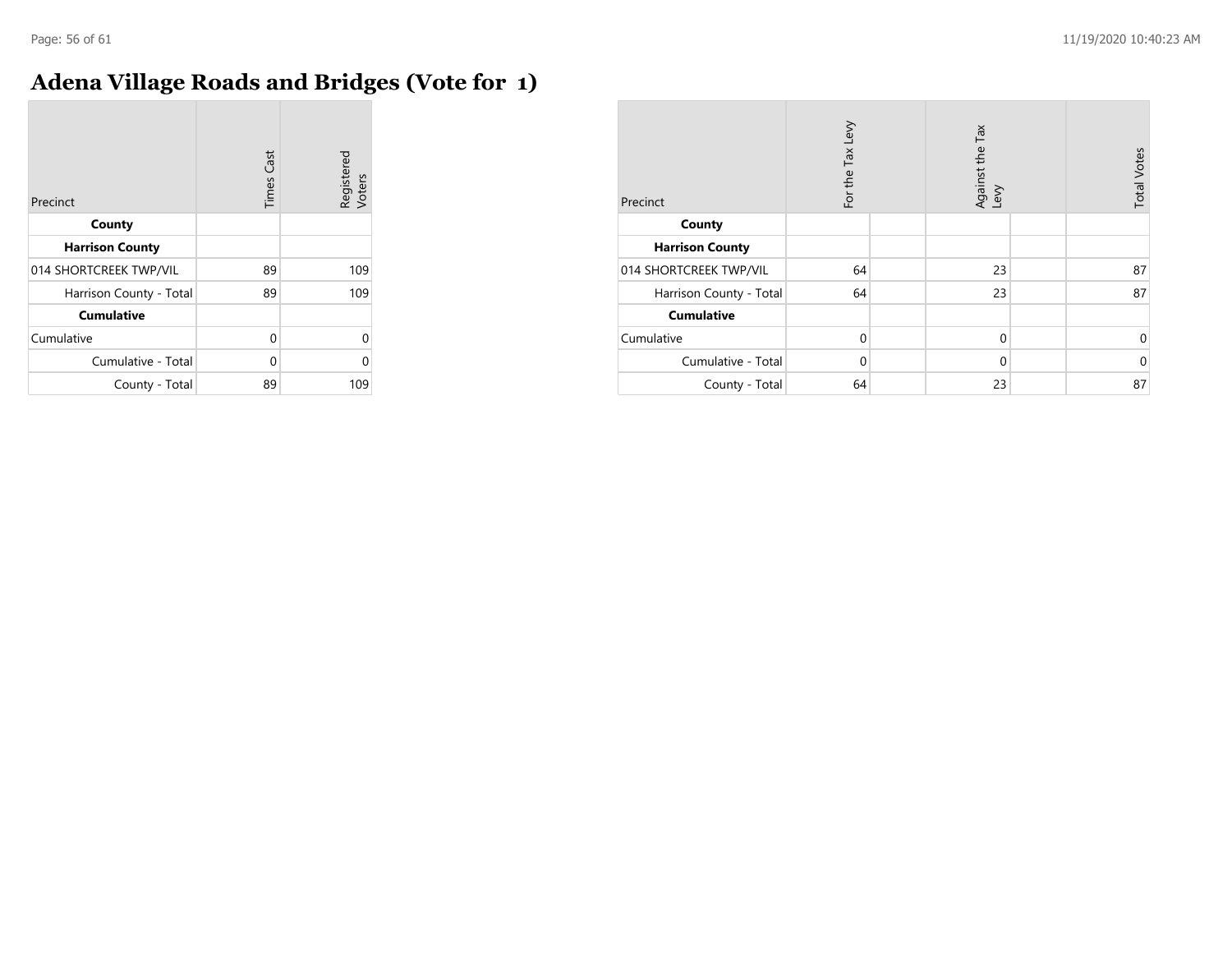**College** 

| Precinct                | Unresolved<br>Write-In |
|-------------------------|------------------------|
| County                  |                        |
| <b>Harrison County</b>  |                        |
| 014 SHORTCREEK TWP/VIL  | 0                      |
| Harrison County - Total | 0                      |
| <b>Cumulative</b>       |                        |
| Cumulative              | 0                      |
| Cumulative - Total      | 0                      |
| County - Total          |                        |

the control of the control of the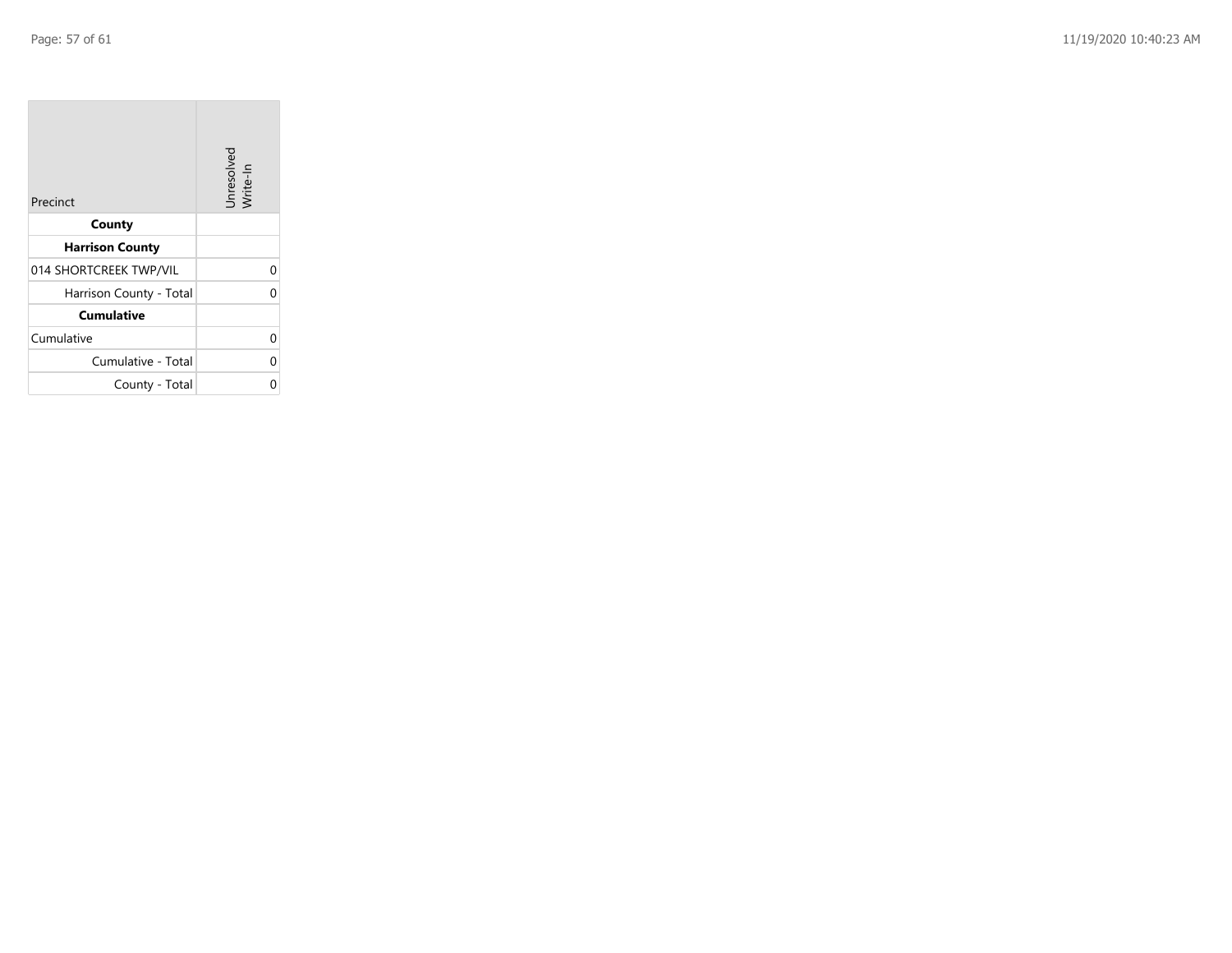$\overline{\phantom{a}}$ 

### **Sensible Marihuana Ordinance (Vote for 1)**

| Precinct                | <b>Times Cast</b> | Registered<br>Voters |
|-------------------------|-------------------|----------------------|
| County                  |                   |                      |
| <b>Harrison County</b>  |                   |                      |
| 014 SHORTCREEK TWP/VIL  | 89                | 109                  |
| Harrison County - Total | 89                | 109                  |
| <b>Cumulative</b>       |                   |                      |
| Cumulative              | 0                 | $\Omega$             |
| Cumulative - Total      | $\Omega$          | $\Omega$             |
| County - Total          | 89                | 109                  |

| Precinct                | YES         | $\frac{1}{2}$ | <b>Total Votes</b> |
|-------------------------|-------------|---------------|--------------------|
| County                  |             |               |                    |
| <b>Harrison County</b>  |             |               |                    |
| 014 SHORTCREEK TWP/VIL  | 53          | 35            | 88                 |
| Harrison County - Total | 53          | 35            | 88                 |
| <b>Cumulative</b>       |             |               |                    |
| Cumulative              | $\mathbf 0$ | $\mathbf 0$   | 0                  |
| Cumulative - Total      | $\Omega$    | $\mathbf 0$   | $\mathbf 0$        |
| County - Total          | 53          | 35            | 88                 |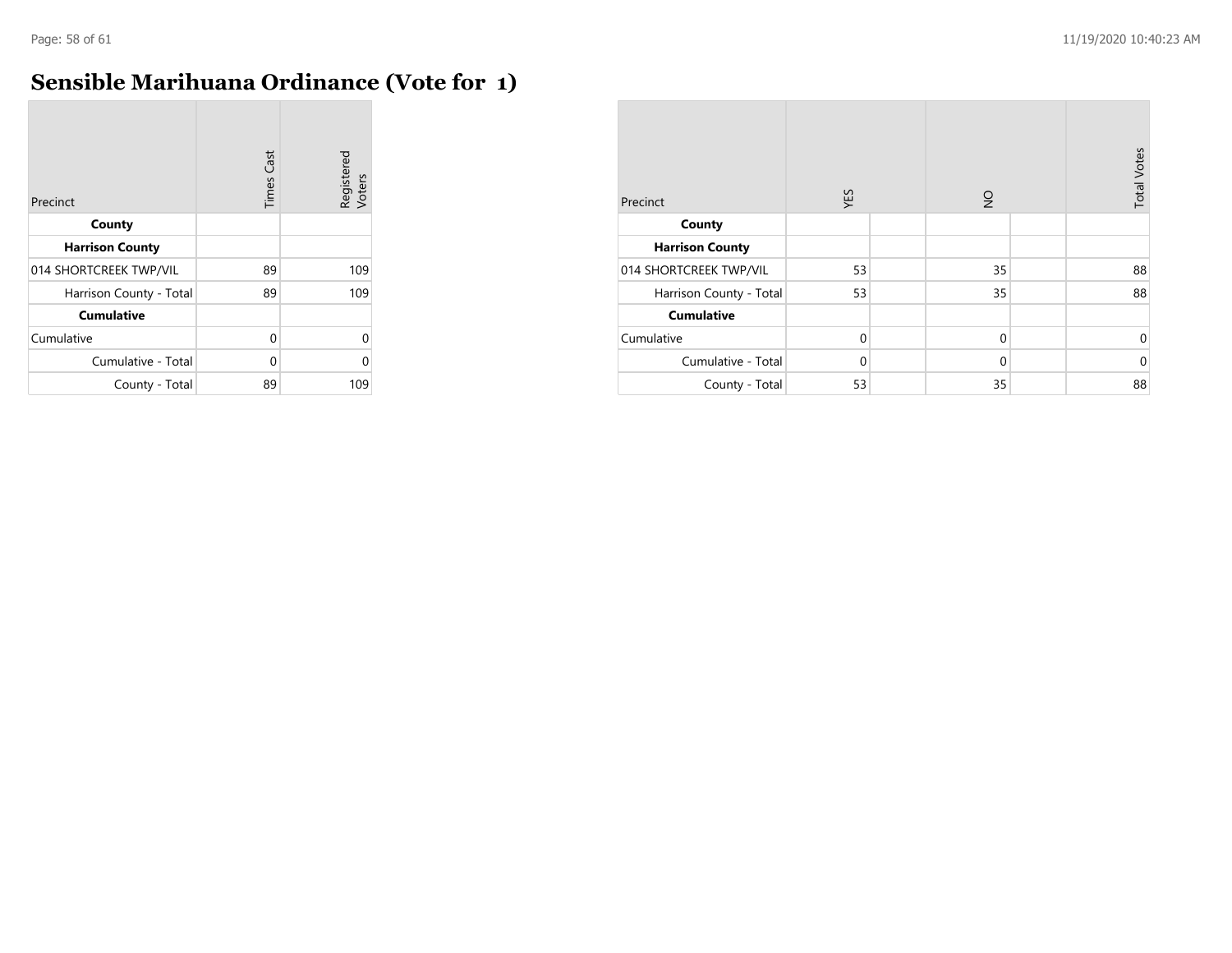**College** 

| Precinct                | Unresolved<br>Write-In |
|-------------------------|------------------------|
| County                  |                        |
| <b>Harrison County</b>  |                        |
| 014 SHORTCREEK TWP/VIL  | 0                      |
| Harrison County - Total | 0                      |
| <b>Cumulative</b>       |                        |
| Cumulative              | 0                      |
| Cumulative - Total      | 0                      |
| County - Total          |                        |

the control of the control of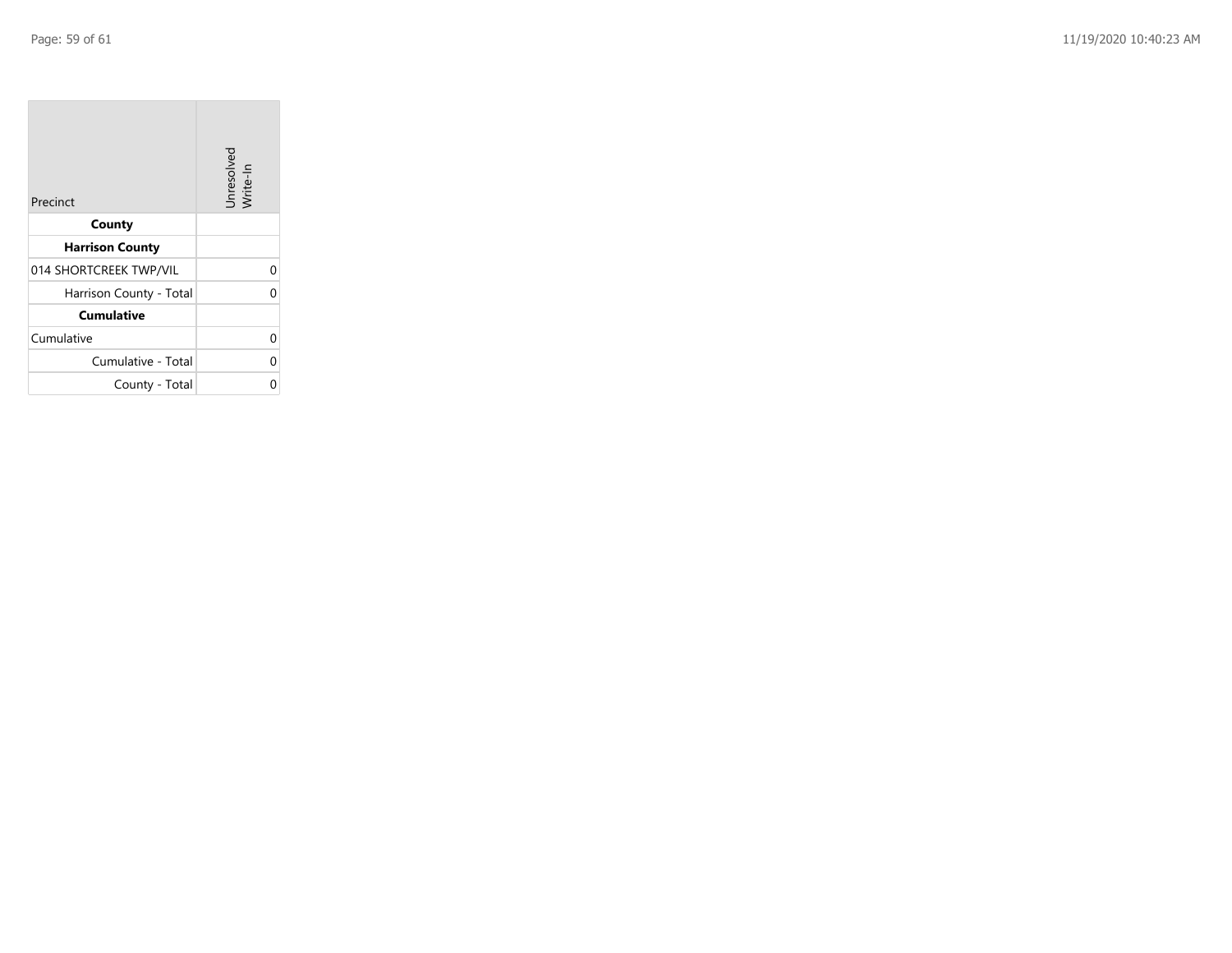### **Harrison County County Home (Vote for 1)**

| Precinct                | <b>Times</b> Cast | egistered<br>/oters |
|-------------------------|-------------------|---------------------|
| County                  |                   |                     |
| <b>Harrison County</b>  |                   |                     |
| 0001 ARCHER TWP         | 178               | 216                 |
| 002 ATHENS TWP/VIL      | 273               | 336                 |
| 003 CADIZ TWP/VIL NE    | 832               | 1,165               |
| 004 CADIZ VIL SW        | 863               | 1,229               |
| 005 FRANKLIN TWP/VIL    | 345               | 415                 |
| 006 FREEPORT TWP/VIL    | 406               | 515                 |
| 007 GERMAN TWP          | 421               | 529                 |
| 008 GREEN TWP/VIL       | 982               | 1,274               |
| 009 MONROE TWP/VIL      | 506               | 692                 |
| 010 MOOREFIELD TWP      | 229               | 287                 |
| 011 NORTH TWP/VIL       | 675               | 967                 |
| 012 NOTTINGHAM TWP      | 192               | 223                 |
| 013 RUMLEY TWP/VIL      | 641               | 862                 |
| 014 SHORTCREEK TWP/VIL  | 612               | 779                 |
| 015 STOCK TWP           | 281               | 352                 |
| 016 WASHINGTON TWP      | 290               | 364                 |
| Harrison County - Total | 7,726             | 10,205              |
| <b>Cumulative</b>       |                   |                     |
| Cumulative              | 0                 | 0                   |
| Cumulative - Total      | 0                 | 0                   |
| County - Total          | 7,726             | 10,205              |

| Precinct                | For the Tax Levy | Against the Tax<br>Levy | <b>Total Votes</b> |
|-------------------------|------------------|-------------------------|--------------------|
| County                  |                  |                         |                    |
| <b>Harrison County</b>  |                  |                         |                    |
| 0001 ARCHER TWP         | 83               | 71                      | 154                |
| 002 ATHENS TWP/VIL      | 159              | 84                      | 243                |
| 003 CADIZ TWP/VIL NE    | 528              | 268                     | 796                |
| 004 CADIZ VIL SW        | 543              | 286                     | 829                |
| 005 FRANKLIN TWP/VIL    | 251              | 84                      | 335                |
| 006 FREEPORT TWP/VIL    | 225              | 139                     | 364                |
| 007 GERMAN TWP          | 201              | 151                     | 352                |
| 008 GREEN TWP/VIL       | 629              | 308                     | 937                |
| 009 MONROE TWP/VIL      | 302              | 155                     | 457                |
| 010 MOOREFIELD TWP      | 145              | 70                      | 215                |
| 011 NORTH TWP/VIL       | 414              | 228                     | 642                |
| 012 NOTTINGHAM TWP      | 117              | 66                      | 183                |
| 013 RUMLEY TWP/VIL      | 354              | 222                     | 576                |
| 014 SHORTCREEK TWP/VIL  | 379              | 202                     | 581                |
| 015 STOCK TWP           | 161              | 90                      | 251                |
| 016 WASHINGTON TWP      | 161              | 121                     | 282                |
| Harrison County - Total | 4,652            | 2,545                   | 7,197              |
| <b>Cumulative</b>       |                  |                         |                    |
| Cumulative              | $\mathbf 0$      | $\mathbf 0$             | $\mathbf 0$        |
| Cumulative - Total      | 0                | 0                       | $\mathbf 0$        |
| County - Total          | 4,652            | 2,545                   | 7,197              |